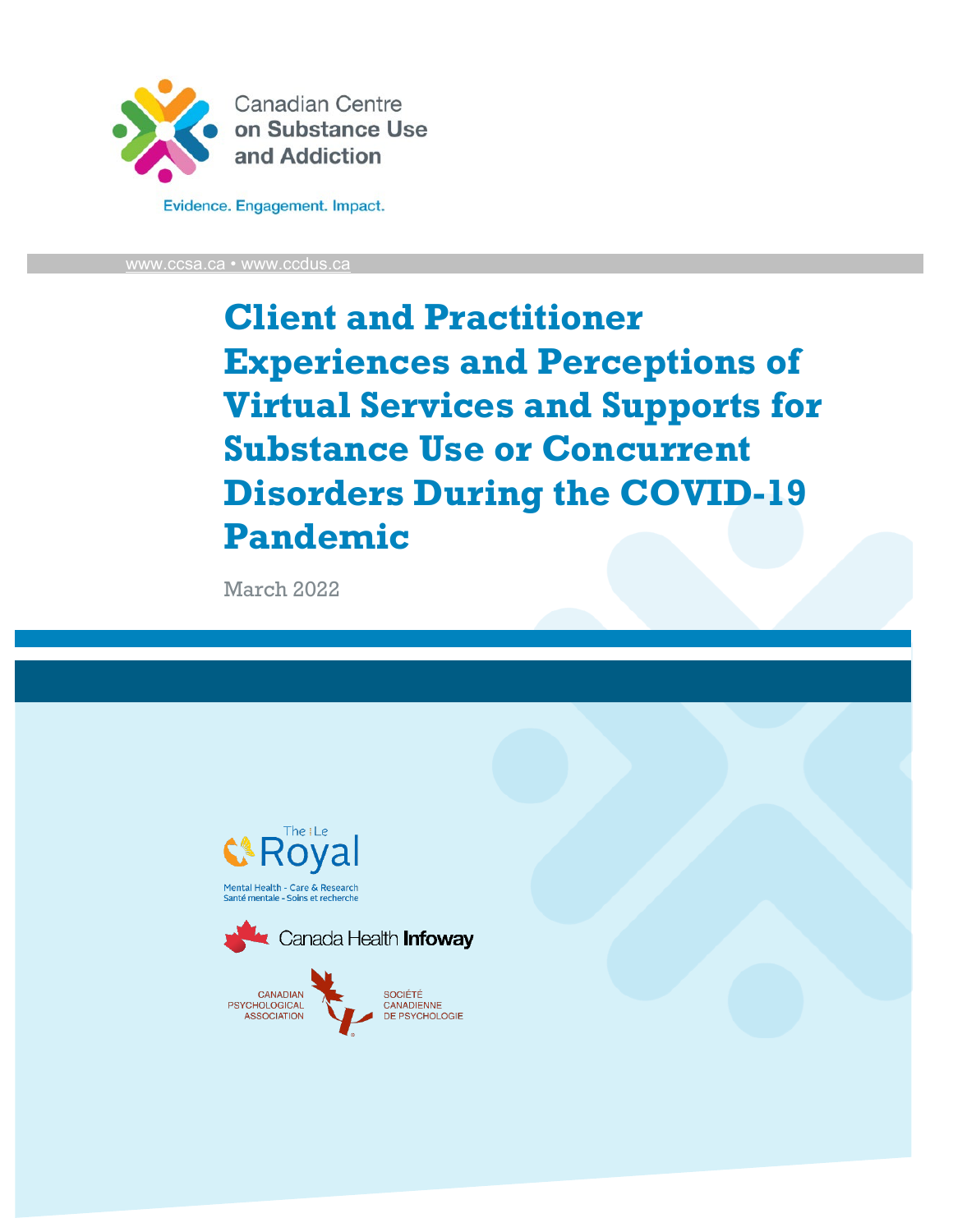# **Client and Practitioner Experiences and Perceptions of Virtual Services and Supports for Substance Use or Concurrent Disorders During the COVID-19 Pandemic**





This document was published by the Canadian Centre on Substance Use and Addiction (CCSA).

Suggested citation: Goodman, A., Cragg, S., Corace, K., Suschinsky, K., & Tharmalingam, S. (2022). *Client and practitioner experiences and perceptions of virtual services and supports for substance use or concurrent disorders during the COVID-19 pandemic.* Ottawa, Ont.: Canadian Centre on Substance Use and Addiction.

© Canadian Centre on Substance Use and Addiction, 2022.

CCSA, 500–75 Albert Street Ottawa, ON K1P 5E7 Tel.: 613-235-4048 Email: info@ccsa.ca

Production of this document has been made possible through a financial contribution from Health Canada. The views expressed herein do not necessarily represent the views of Health Canada.

This document can also be downloaded as a PDF at www.ccsa.ca

Ce document est également disponible en français sous le titre :

*Expériences et perceptions de la clientèle et des intervenants à l'égard des services et soutiens virtuels en matière d'usage de substances ou de troubles concomitants pendant la pandémie de COVID-19*

ISBN 978-1-77178-888-5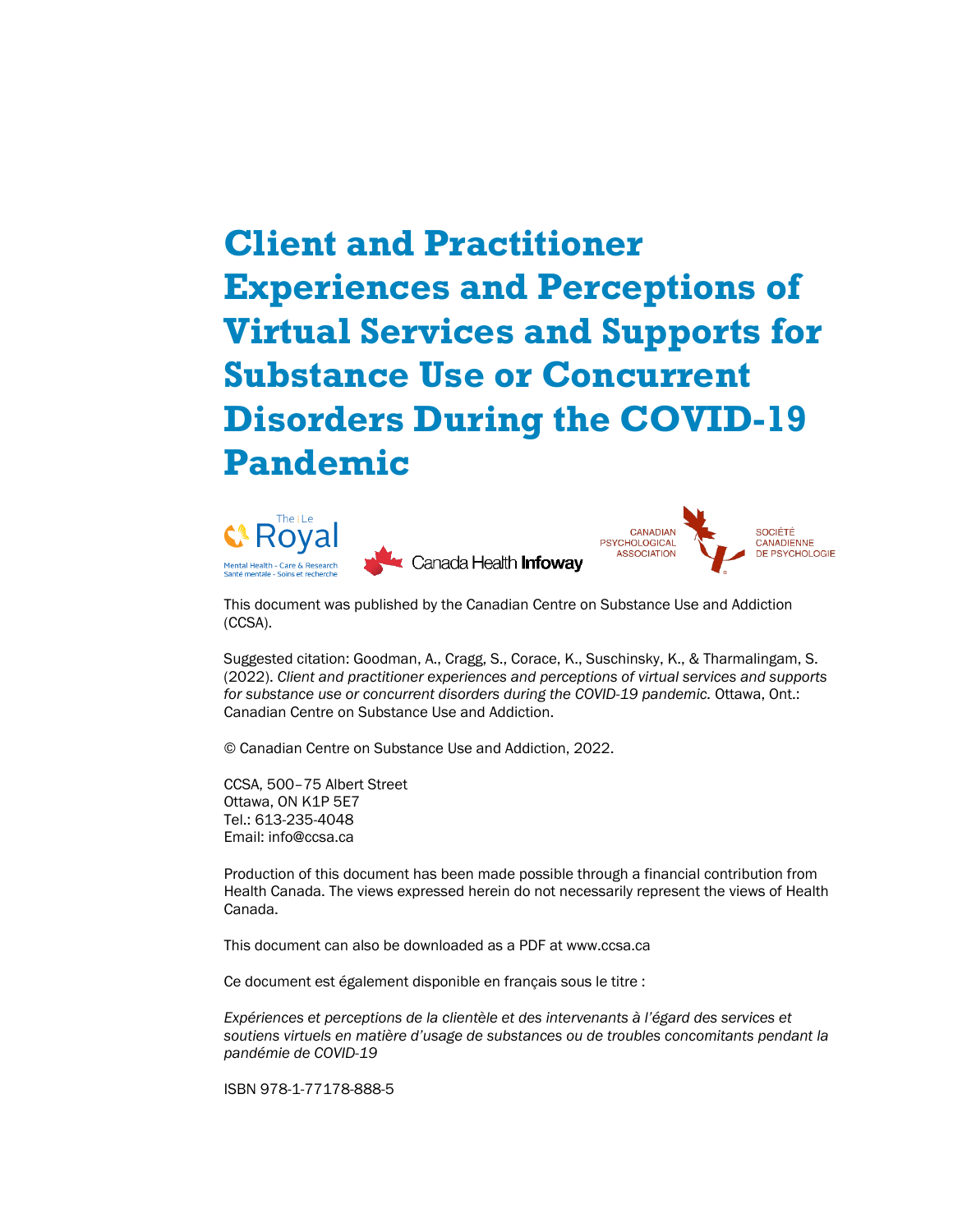# Table of Contents

 $\frac{1}{2}$ 

| People Who Had Not Used Virtual Services and Supports  12<br>Differences Between People Who Have and Have Not Used |  |
|--------------------------------------------------------------------------------------------------------------------|--|
|                                                                                                                    |  |
|                                                                                                                    |  |
| Steep Technology Learning Curve for Practitioner and Clients 18                                                    |  |
|                                                                                                                    |  |
|                                                                                                                    |  |
|                                                                                                                    |  |
| Practitioners Agreed Virtual Care Cannot Replace In-person Care  19                                                |  |
|                                                                                                                    |  |
|                                                                                                                    |  |
| Increase Comfort and Skill with Virtual Services and Supports 21                                                   |  |
|                                                                                                                    |  |
|                                                                                                                    |  |
|                                                                                                                    |  |
|                                                                                                                    |  |
|                                                                                                                    |  |
|                                                                                                                    |  |
|                                                                                                                    |  |
|                                                                                                                    |  |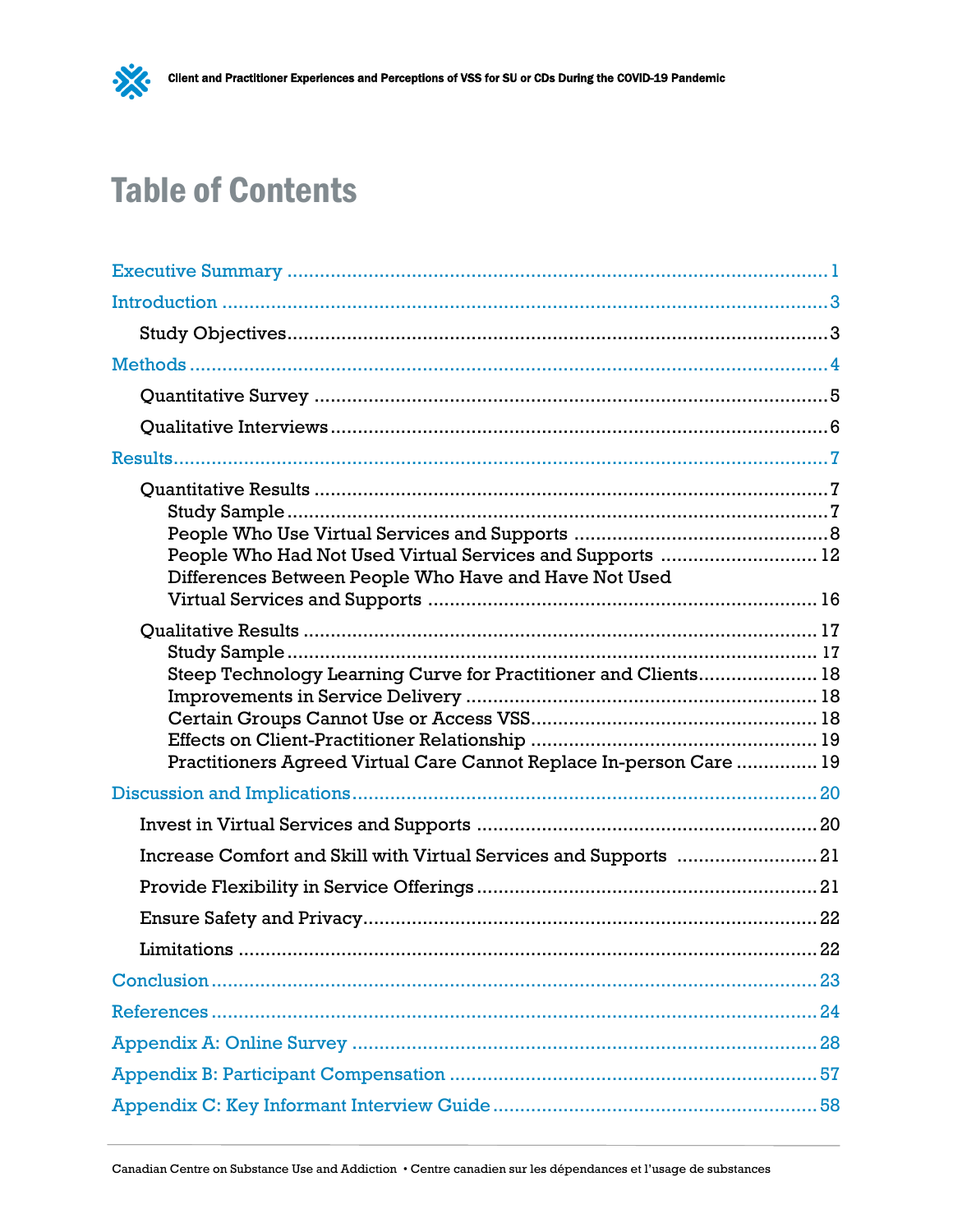

# **Acknowledgements**

CCSA acknowledges the expertise and time given by those who participated in the Virtual Services and Supports Advisory Committee, which made this study possible.

Karen Cook, Addictions and Mental Health Ontario Kim Corace, The Royal Ottawa Mental Health Centre Allison Crawford, Centre for Addiction and Mental Health Antoinette Gravel-Ouellette, SMART Recovery Manitoba, Moms Stop the Harm Kimberley Korf-Uzan, B.C. Mental Health and Substance Use Services Brian Rush, Centre for Addiction and Mental Health Kelly Suschinsky, The Royal Ottawa Mental Health Centre Sukirtha Tharmalingam, Canada Health Infoway Nicholas Watters, Mental Health Commission of Canada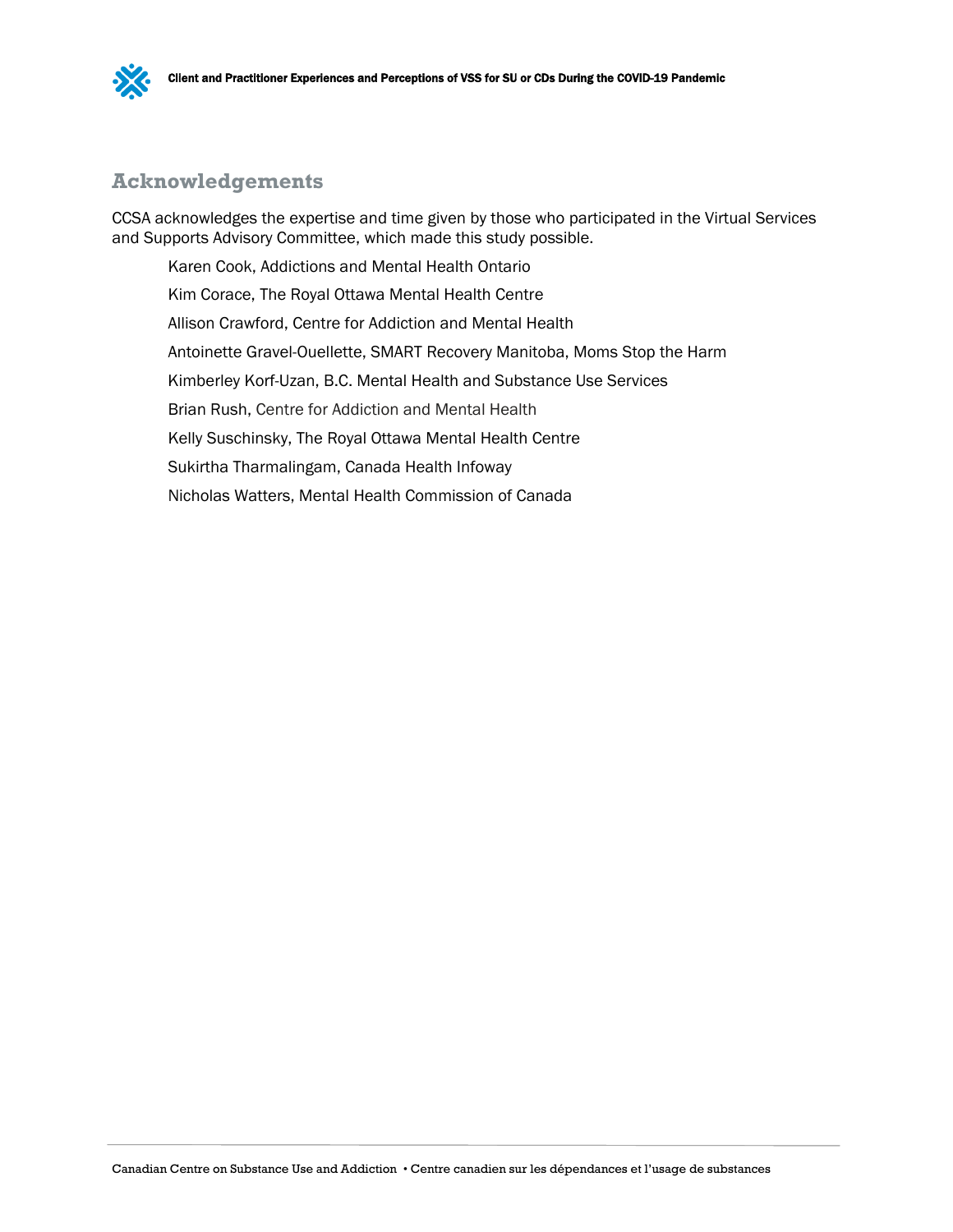

# <span id="page-4-0"></span>Executive Summary

#### **Key Messages**

- This study collected experiences with and perceptions of virtual services and supports (VSS) from people using virtual care for substance use, substance use disorders and concurrent disorders, and people who had not used VSS for these conditions. It also collected data from practitioners delivering virtual care.
- Overall, those using virtual care were satisfied with available VSS and experienced few barriers.
- The levels of comfort and satisfaction with using VSS, experiences of barriers and benefits, and concerns about privacy and security vary by gender and age.
- Policy makers should consider improving practitioner virtual care skills, improving access for vulnerable people and those living in remote locations, and developing privacy and security standards.
- Providers should reassure clients about their privacy when using VSS, ensuring interactions are positive and safe, and offering a mix of virtual and in-person appointments tailored to individual needs and suitability.
- Members of the public may want to explore ways to improve their knowledge of the effectiveness, safety and security of VSS; improve their technical skills; and know their rights to ask for the blend of services and supports that fit their circumstances.

The Canadian Centre on Substance Use and Addiction (CCSA), The Royal Ottawa Mental Health Centre, the Canadian Psychological Association and Canada Health Infoway wanted to understand the abrupt switch from in-person care to virtual care in response to pandemic restrictions. We studied perceptions of and experiences with virtual services and supports (VSS) for substance use (SU), substance use disorders (SUDs) and concurrent disorders (CDs). (CDs are mental health conditions that co-occur with SUDs.) Between February and April 2021, we surveyed 326 people living in Canada who have used VSS for SU, SUDs or CDs during the COVID-19 pandemic and 708 people who had never used VSS for SU, SUDs or CDs. We also interviewed 14 practitioners from across Canada who have provided VSS for SU, SUDs or CDs during the pandemic.

Two-thirds of respondents who had used VSS for SU, SUDs or CDs were satisfied with the virtual services. Almost half of this group agreed that VSS were as effective as in-person services. Twothirds of the respondents who had not used VSS for SU, SUDs or CDs said they did not think VSS would be as effective as in-person services. People in this group were also more likely than those who had used VSS for SU, SUDs or CDs to be concerned about their privacy and security using a virtual platform. The biggest barriers to accessing VSS included the cost of private services, lack of a private space for participating in VSS, and concerns about the client and practitioner being able to build a relationship. Barriers varied by demographic characteristics. Among those using VSS, women were more likely than men to wish to return to in-person services once COVID-19 restrictions are lifted. Those older than 55 years were less likely than younger survey respondents to say they could build a relationship with a healthcare provider virtually.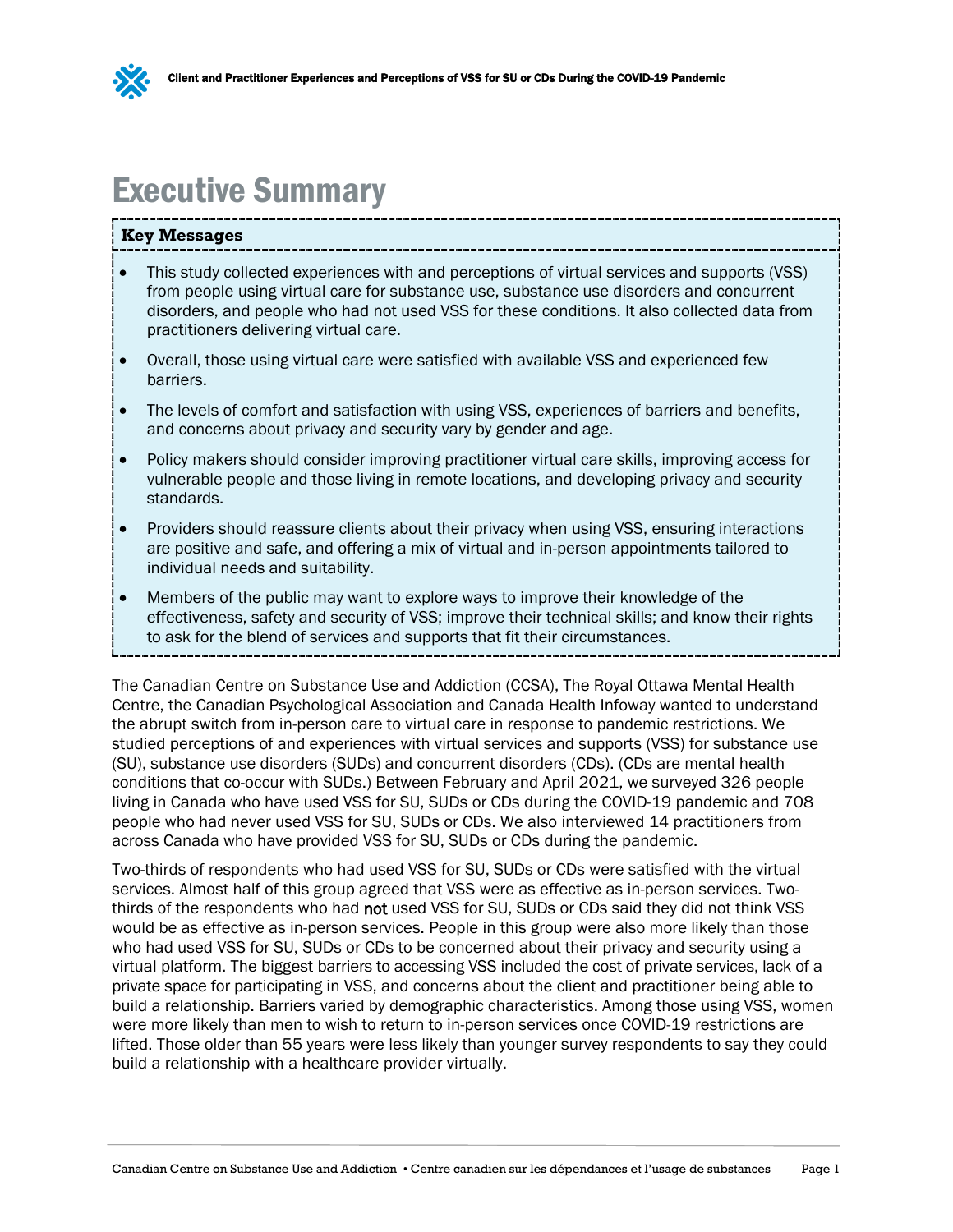The qualitative interviews with practitioners uncovered the challenges of delivering virtual care during a pandemic. The main challenge was the steep technology learning curve for practitioners and clients when transitioning to VSS. Certain groups (e.g., people who are marginalized or who do not have internet access) faced barriers accessing services.

In some ways, service delivery was improved through VSS, such as increased accessibility of services to clients with mobility issues or geographical barriers. They also reduced the need for arranging childcare. VSS changed the client-practitioner relationship, in some cases allowing the practitioner to see a client's home over video. In other cases, some clients' behaviours interrupted their care when they turned off their cameras.

Although some clients took very well to VSS, practitioners agreed VSS cannot replace in-person care as other clients did not adapt well. The findings from this work can be used to inform the work of numerous groups.

Policy makers should consider:

- Increasing access to quiet, safe and private spaces, and access to publicly funded internet, equipment and services for those living in remote areas or in vulnerable circumstances.
- Creating, implementing and widely disseminating professional standards to reframe practice and roles in the virtual context, and for privacy and security.
- Providing pre- and in-service training to improve virtual health competencies and confidence.

Practitioners and the organizations that support them should consider:

- Providing technological support and evidence-based training to practitioners.
- Maintaining flexible service provision options after the pandemic that focus on tailoring the mix of virtual and in-person services and supports to each client based on their age, gender and culture, and the broader characteristics of the region.
- Directly addressing privacy concerns with clients and reassuring them with information and a person-centred approach.

Members of the public — whether or not they use substances or have an SUD — should consider:

• Exploring ways to improve their knowledge of the effectiveness, safety and security of VSS; improving their technical skills; and understanding their rights to ask for the blend of services and supports that fit their circumstances.

Findings from this study provide valuable insight into designing VSS for SU, SUDs and CDs postpandemic as services are unlikely to return to pre-pandemic delivery modalities.

Limitations include the lack of data from those who could not access the internet during the study timeframe and the inability to analyze data by diverse genders and races. More research is needed to increase our understanding of the effectiveness of VSS for these key groups and to establish and implement evidence-based standards. As the pandemic evolves, it will be crucial to gauge the impacts on mental health and SU, and ensure the appropriate level of services are available. It will also be important to further understand if barriers to VSS are different for those using SU, SUD and CD services compared to general health services.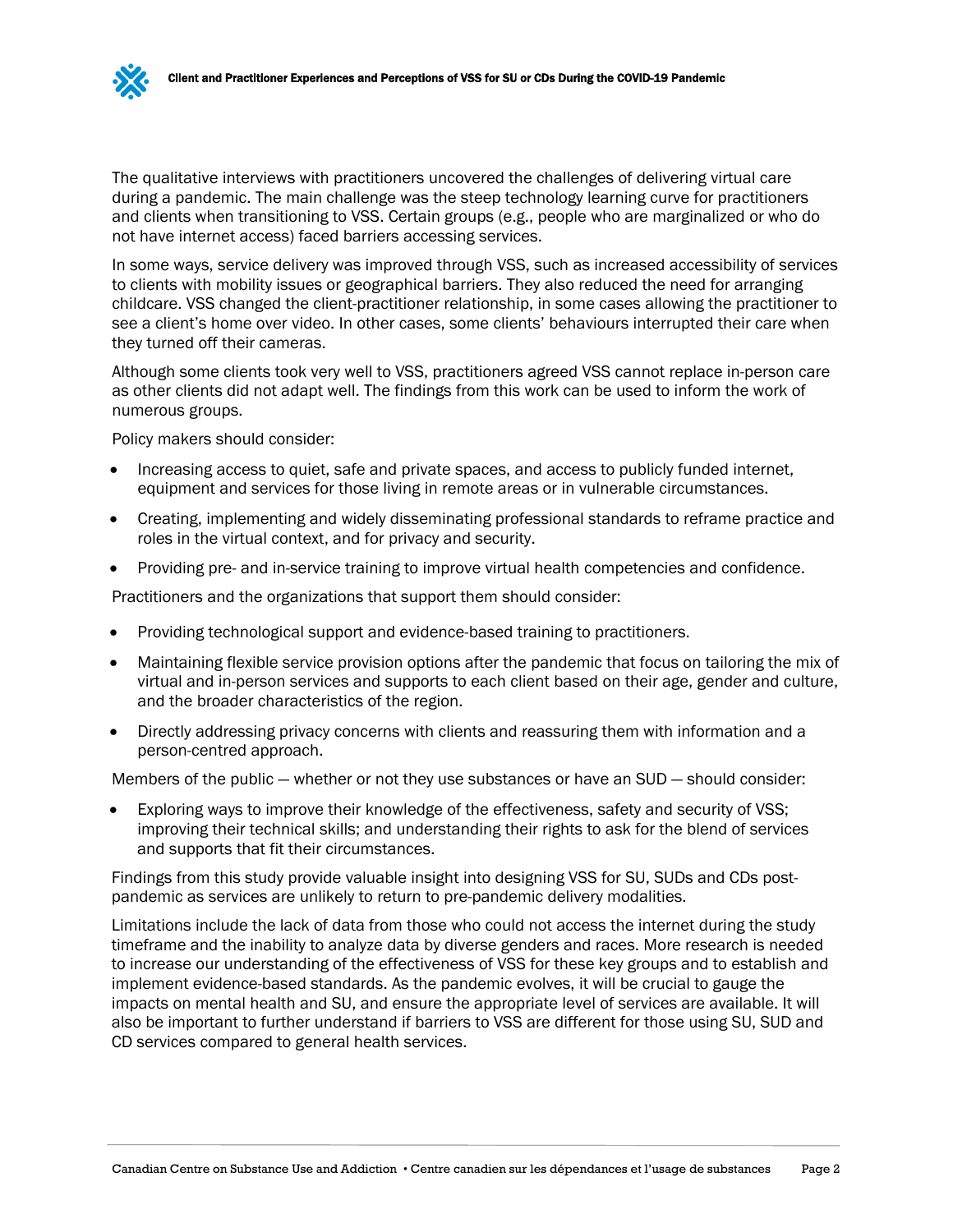# <span id="page-6-0"></span>Introduction

The COVID-19 pandemic continues to cause unprecedented changes to health care and society. Beginning in March 2020, many people across the world were advised to stay home and maintain physical distancing to slow the spread of the virus.

This greatly affected how services for substance use (SU), substance use disorders (SUDs) and concurrent disorders (CDs) were delivered, such as treatment, counselling or harm reduction. CDs typically refer to the simultaneous occurrence of a mental and a substance use disorder (Rush et al., 2008; Skinner et al., 2010).

Many services switched to virtual delivery while some stopped. The conditions of pandemic living, including higher levels of stress and increases in substance use, also created an increase in the demand for SU, SUDs and CDs services (Ali et al., 2020; Canadian Centre on Substance Use and Addiction [CCSA], 2020; Centre for Addiction and Mental Health, 2020; Douglas et al., 2020; Marsden et al., 2020). Data has shown that both SU and mental health have been impacted during the pandemic and continue to worsen even as the pandemic eases. For example, a Leger poll (2022) found that 22 per cent of respondents who use alcohol reported increased use in November 2021 relative to the previous months and 29 per cent reported increased cannabis use at this time. Only 19 per cent of respondents who reported problematic SU were accessing treatment services.

At the outset of the pandemic, many organizations and healthcare providers introduced or increased their levels of VSS. The federal government introduced the [Wellness Together Canada](https://wellnesstogether.ca/en-CA) website in response to the negative impact COVID-19 had on the mental health of those living in Canada. This portal offers a variety of online and virtual resources, such as self-assessment tools, peer support and counselling. Others started offering consultations with healthcare providers over the phone, video-conference appointments for counselling, websites and apps to book appointments, online requests for prescription renewals and online support groups, such as Alcoholics Anonymous.

Despite this increase in the availability of virtual services, supports and technologies, these services may not work for everyone. Some clients who used in-person services and supports pre-pandemic have declined switching to virtual service options, leaving them without services and supports (CCSA, 2020). Many people living in Canada continue to lack access to services and supports. Barriers faced include lack of access to technology (e.g., computer, high-speed internet) for both clients and healthcare practitioners (Koch, 2020), absence of private spaces from which to use the technology, distrust in the privacy of online options and lack of rapport with new or changing service providers (CCSA, 2020).

Our study aims to explore the experiences of clients using and practitioners delivering VSS for SU, SUDs and CDs across Canada during the pandemic, along with gauging the perceptions of and receptivity to VSS for these conditions among those who have not used such services.

# <span id="page-6-1"></span>**Study Objectives**

In partnership with the Royal Ottawa Mental Health Centre, Canada Health Infoway and the Canadian Psychological Association, CCSA undertook this study to capture and understand the perceptions of and experiences with VSS for SU, SUDs, and CDs since the onset of COVID-19. (The language around SU health and disorder is continually evolving. The language used here reflects the language used in the survey.) For this study, VSS are defined as any education, access to health care or treatment (e.g., counselling, peer support) provided through technology, such as telehealth, video conferencing or other apps. This mixed-methods study had the following objectives: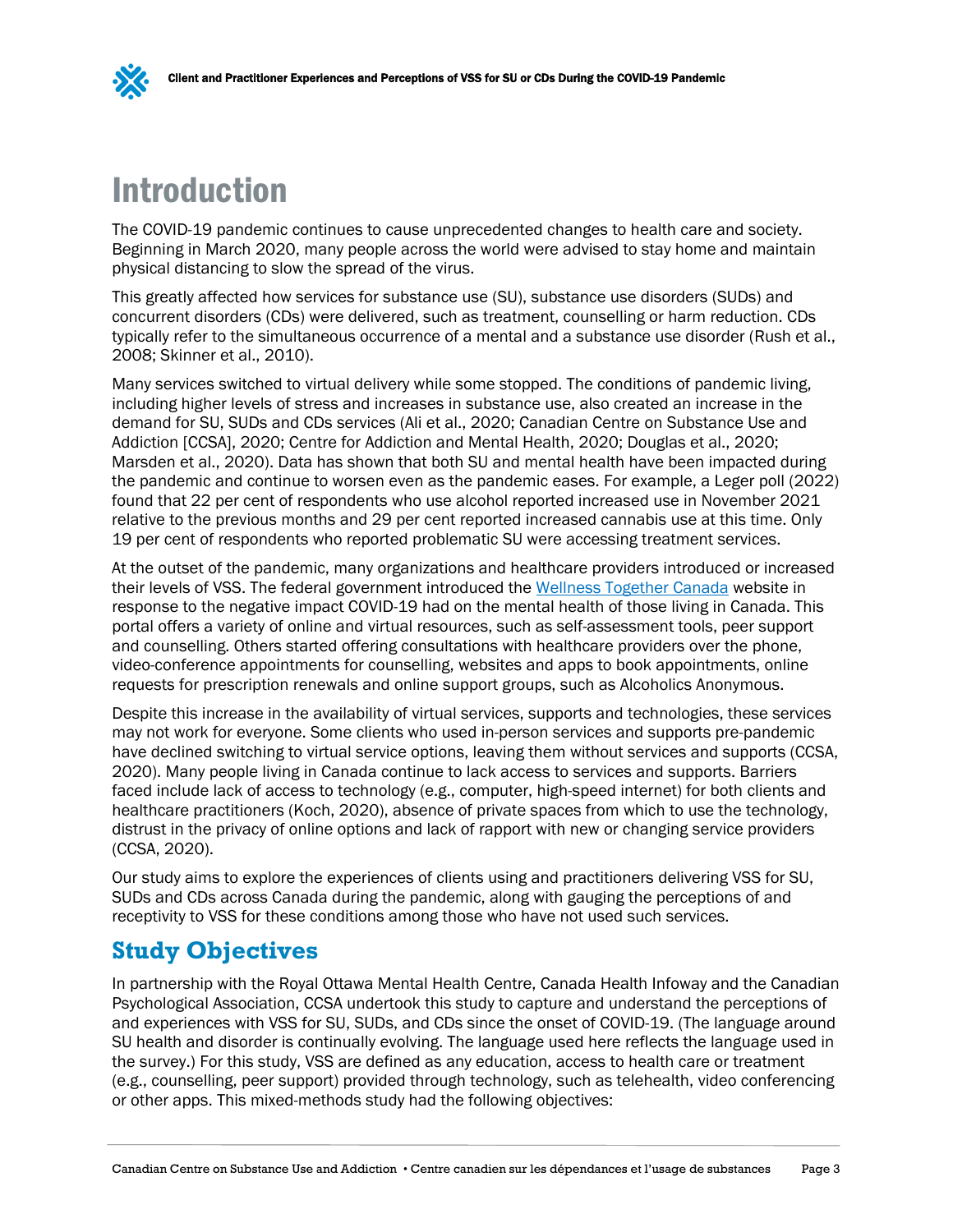

- Explore the experiences and perceptions of people living in Canada about VSS for SU, SUDs and CDs regardless of whether they had accessed VSS for these conditions themselves.
- Capture the perspective of and impacts to those opting out of using VSS for SU, SUDs and CD.
- Investigate practitioners' experiences of delivering VSS for SU, SUDs and CDs, including the perceived challenges to accessing and using VSS for various populations and unique circumstances (e.g., marginalized, remote).

This report is intended for researchers, knowledge brokers, governments, policy makers, health service providers and healthcare or social services administrators. Data from our research will inform recommendations to better implement, increase access to and improve VSS experiences and treatment outcomes for both clients and practitioners. They will support health system planning, such as workforce size and technology needs. Study findings inform [policy recommendations](https://www.ccsa.ca/sites/default/files/2021-10/CCSA-Virtual-Services-Supports-Substance-Use-Concurrent-Disorders-Policy-Brief-2021-en.pdf) to improve access to services and supports across population groups and improve practitioners' ability to provide effective services and supports.

In spring 2020, we identified the need for data about the effectiveness of virtual care to treat SU, SUDs and CDs during the pandemic. Research had begun on the effectiveness of virtual care for SU, SUDs and CDs, but it was still limited, and Canadian data was lacking. The research done pre-COVID-19 also did not consider the perceptions and experiences of those delivering and receiving virtual care during an unprecedented time such as the pandemic. The switch to virtual care during the pandemic raised concerns about the conditions for those using substances. Specifically, informal consultations with stakeholders highlighted areas of concern, including:

- The abrupt switch to virtual care left certain clients "behind."
- Anecdotal evidence showed that those who had been in recovery returned to use during the pandemic.
- The availability of SU, SUDs and CDs services declined.
- Vulnerable and underserved populations were disproportionately being affected. These populations included those living in rural and remote areas; those involved in the justice system, whether living in correctional facilities, released during the pandemic or otherwise involved; and people who were experiencing homelessness.

Discussion with provincial and federal governments illustrated a desire to scale up virtual services during and after the pandemic. The goal was to meet the current needs for SU, SUDs and CDs services and supports of those living in Canada and the potential increased future needs because of the conditions of pandemic living. We wanted to determine whether people living in Canada wanted further use and increased access to VSS for SU, SUDs and CDs.

# <span id="page-7-0"></span>**Methods**

To harness expertise in this area, CCSA established the Virtual Services and Supports Advisory Committee. The committee included subject-matter experts in substance use and virtual care, healthcare practitioners, representatives of provincial health services, and people with lived and living experience with SU. It included individuals from the Mental Health Commission of Canada, the Canadian Society of Addiction Medicine, the Centre on Addiction and Mental Health, the British Columbia Provincial Health Services Authority, and CCSA's Living and Lived Experience Working Group.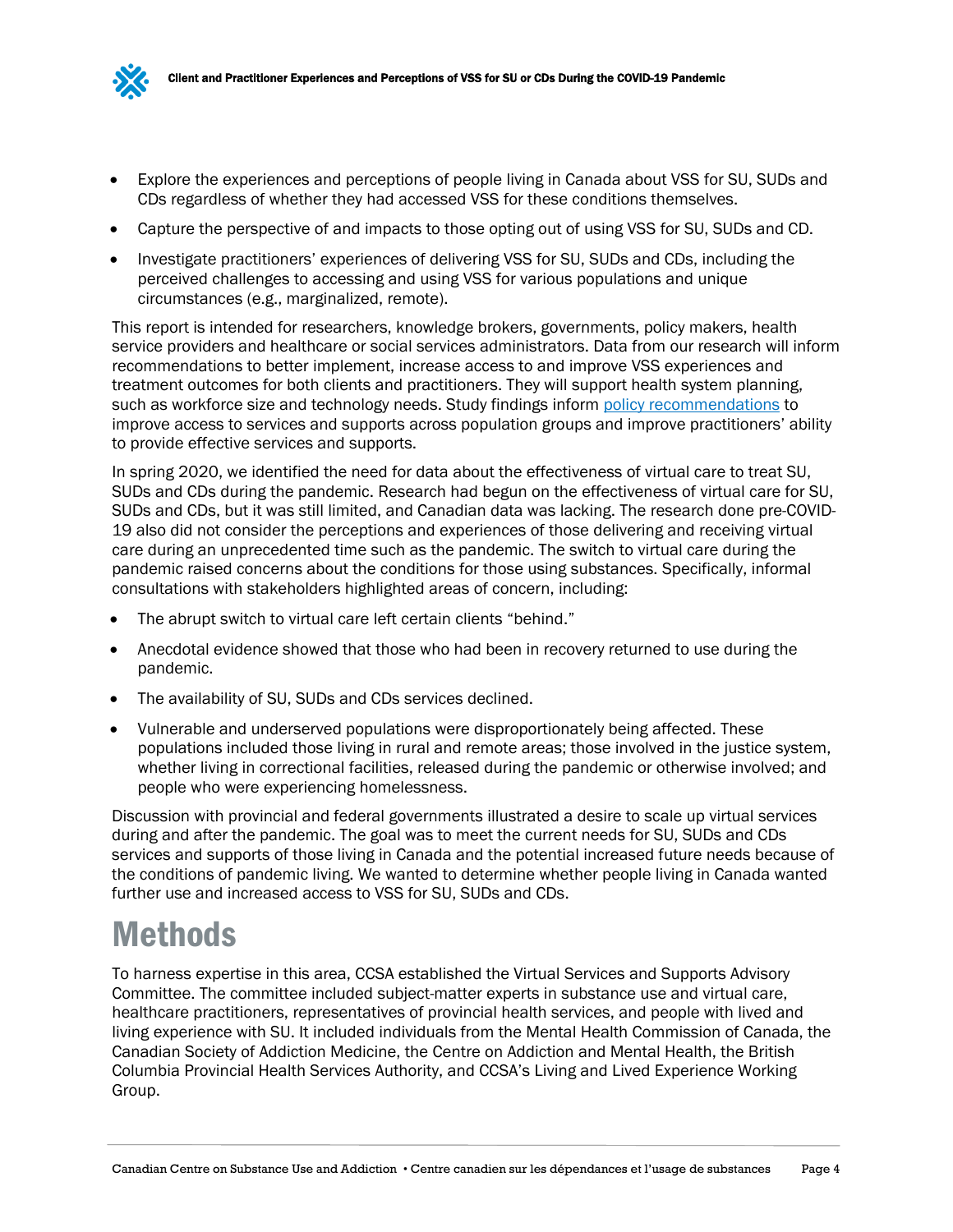With the committee's guidance, we opted for a mixed-methods approach. First, we conducted a national quantitative survey of clients using VSS for SU, SUDs and CDs. We opted to also include people living in Canada who were not using these services to gauge whether they would be comfortable using such services in the future if the need arose. A national survey was the most effective way of collecting data because it is relatively quick and easy to administer and does not need to be done in person). This data would help support or modify the intent of scaling up virtual care.

Second, we interviewed practitioners to capture the broad array of perspectives that is crucial to understanding this issue. The interviews allowed us to get these key informants' perspectives of clients who use SU, SUDs and CDs services but were not able to access the online survey.

This study received ethics approval from Advarra Institutional Review Board in 2021 and was funded by a contribution agreement from Health Canada.

# <span id="page-8-0"></span>**Quantitative Survey**

The survey questions were adapted from three Canadian surveys, covering similar topics. These included:

- The Royal Ottawa Mental Health Centre's Substance Use and Concurrent Disorders Client Survey — Virtual Care Evaluation
- Centre for Addiction and Mental Health's Virtual Client Experience Survey for Mental Health and Addictions
- Canada Health Infoway's National Digital Health Survey

CCSA researchers used questions from these surveys with additional questions to address needed topic areas. Questions were created based on key findings and themes from a literature review about key groups' experiences with VSS for SU, SUDs and CDs (e.g., Connolly et al., 2020; Moreau et al., 2018; Canadian Agency for Drugs and Technologies in Health, 2020). The spring 2020 literature search did not find any similar studies measuring the experiences and impacts of shifting to VSS for SU, SUDs and CDs due to COVID-19.

Project partners and advisory committee members provided content expertise in developing the survey questions to reflect the Canadian context. A draft version of the survey was shared for feedback on the wording of survey questions, survey content and the length of the survey. All feedback was considered and incorporated into the final version of the survey when feasible (Appendix A). The survey was piloted with representatives of the target populations to ensure it was appropriate for and understood by the target audience.

The survey collected general demographic information, as well as data related to any experience with VSS for SU, SUDs or CDs, reasons for not using VSS and thoughts on using VSS for these conditions in the future. It was administered from February to April 2021 by Leger (Market Research and Analytics Company) to people living in Canada using two approaches: their national panel and a webbased link that was shared via email and e-blast to potential participants outside of the panel. (Leger's national panel contains over 400,000 people and delivered the survey to eligible participants who had already agreed to participate in Leger's research.) Non-probability sampling (specifically, snowball sampling) was used to recruit participants for this approach. Snowball sampling was used to recruit further participants for the survey. This approach relied on an initial group of stakeholder organizations to disseminate the survey link to partners and stakeholders who have eligible participants. They in turn further disseminate it among their own networks of people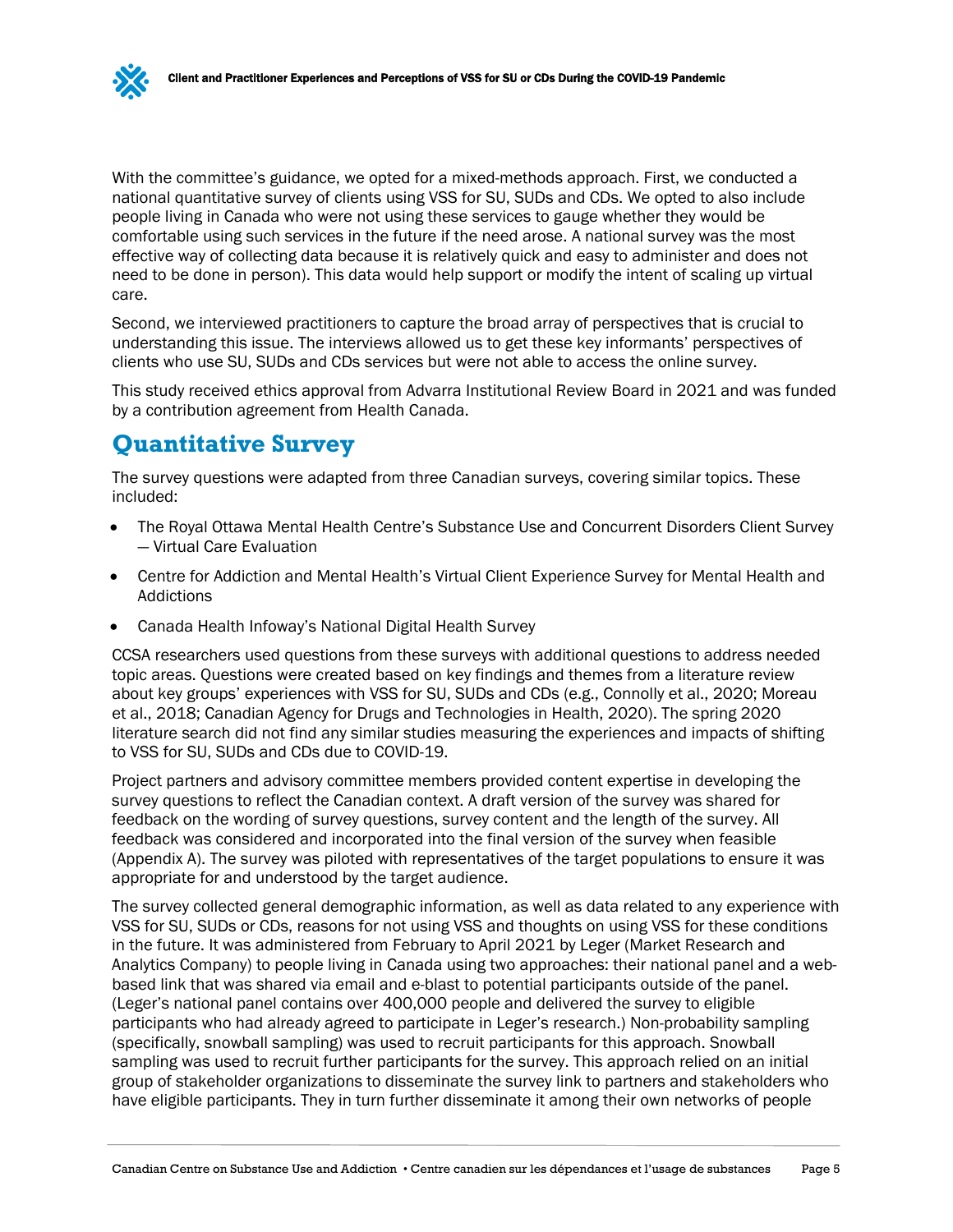who work with the target audience. This method was chosen to ensure we reached those aged 18 years and older accessing VSS for SU, SUDs and CDs. The aim was to secure the participation of a large number of respondents from across the country. Respondents had the option of completing the survey in English or French. Compensation was provided to survey participants (Appendix B).

Analysis of the survey data was conducted by Leger using the Statistical Package for the Social Sciences (SPSS) and WinCross and consisted primarily of descriptive statistics. The findings presented in this report include baseline data for entire groups and statistically significant differences between sub-populations, which were assessed using *t*-tests at an alpha level of 0.05. The anonymous data were reported in such a way that no personally identifiable information was provided.

# <span id="page-9-0"></span>**Qualitative Interviews**

To collect more detailed data on practitioners' experiences with VSS for SU, SUDs or CDs, we interviewed 14 key informants in March and April 2021, with 12 in English and two in French. Participants were practitioners working in the SU field. They included primary care physicians; psychologists; social workers; counsellors; those referring patients to SU, SUDs and CD resources or treatment; and community-based practitioners working with marginalized populations, rural, remote and Indigenous populations. We recruited them based on recommendations from project partners, the advisory committee, CCSA networks and contacts in the field through snowball sampling. We aimed to capture the contextual complexities of implementing VSS for those delivering services related to SU, SUDs and CDs during the pandemic.

To develop the key informant discussion guide (Appendix C), we searched the literature on PubMed and PsycNET for English peer-reviewed articles published in the last 10 years related to SU health, mental health and virtual care experiences. This retrieved 2,577 articles The effectiveness of virtual care for SU, SUDs or CDs was not a focus of this review. Findings from the literature search included a smaller number of studies focused on SU compared with studies on mental health or other health issues. Those that did cover SU were often specific to alcohol or tobacco interventions. Numerous studies focused on adolescents or older adult participants but few on the general population. Many studies looked at nurses but few on other types of practitioners, such as addictions specialists.

We also collected grey literature, such as reports or media articles about adapting SU, SUDs and CDs services because of COVID-19. We talked with key partners in harm reduction, mental health and the delivery of SU, SUDs and CD services about the most relevant topics to include in the qualitative portion of the study.

Using topics from the literature search, COVID-19 context and feedback from partners, we created a guide to facilitate semi-structured discussion. Topics included facilitators and barriers to adopting VSS for SU, SUDs or CDs, benefits and drawbacks of VSS, and the impact on clients. To ensure that the discussion guide questions would facilitate a conversation with the participants, and that the guide and informed consent form used language that was easily understood, we conducted a small pilot test. Participant compensation was provided when appropriate (i.e., when the nature of their professional role did not include compensation for participating in research).

We reviewed transcripts of the interviews using standard qualitative methodology where themes, commonalities and outliers were identified. Inductive thematic analysis was used to allow us to interpret the data rather than use the data to support theoretical conceptions, which is the case when using a deductive approach (Patton, 2002). An inductive approach was adopted for our study because it allows for greater flexibility in capturing participants' perspectives and facilitating a more complete understanding of the topic area and related themes that emerge.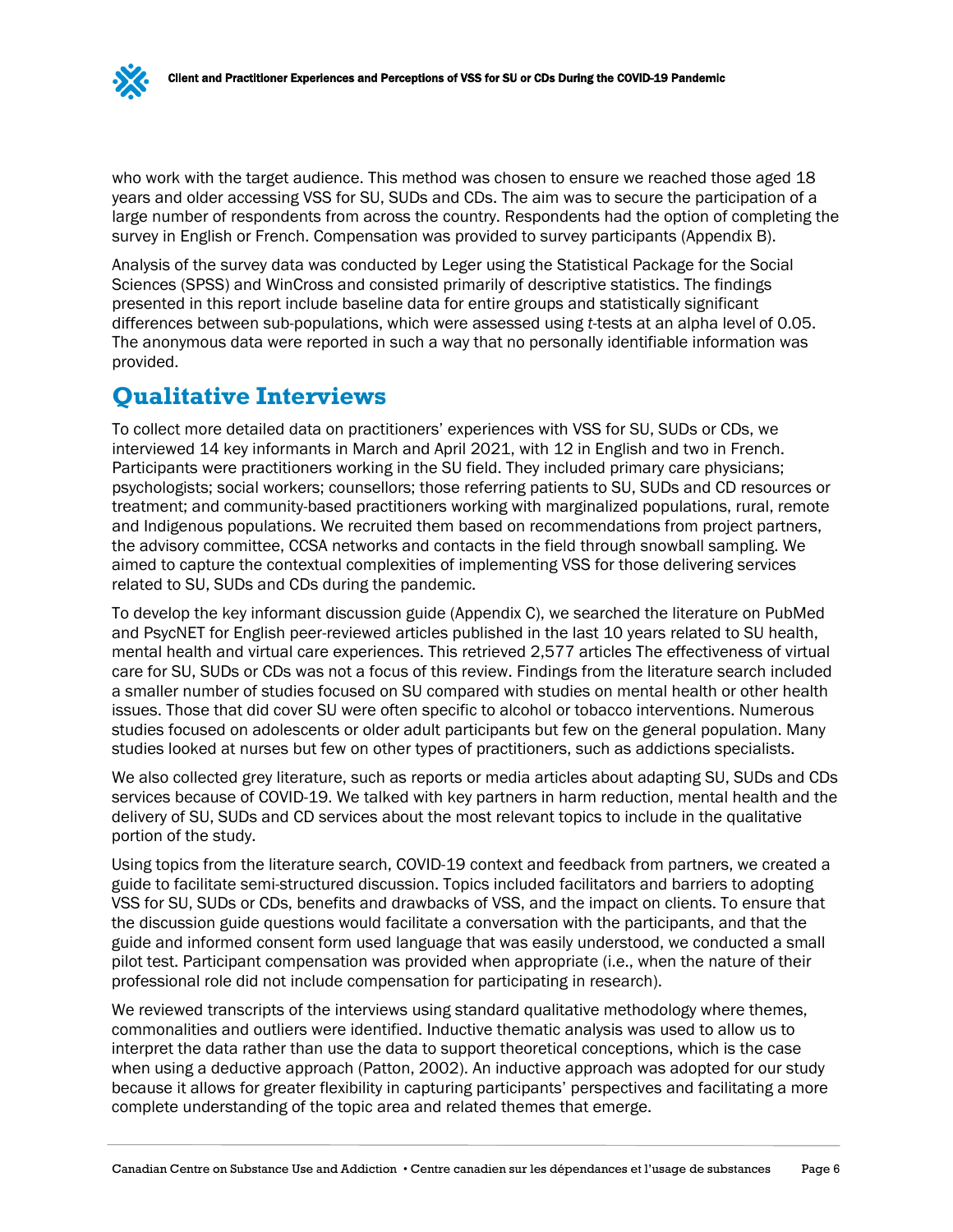Direct quotes from participants were used to support findings. The data were reported in such a way that no single individual is identifiable. This includes any anonymous quotes obtained from respondents that are used to enrich the qualitative results presented in the report.

# <span id="page-10-0"></span>**Results**

# <span id="page-10-1"></span>**Quantitative Results**

# <span id="page-10-2"></span>*Study Sample*

A total of 1,066 online surveys were completed between Feb. 25 and April 11, 2021, using the Leger national panel and an open link. Among the surveys completed, 326 respondents had used VSS during the pandemic for SU, SUDs or CDs. Within that group, 108 were doing so for SU or SUDs alone, while 218 were using services for CDs. We wanted the survey to capture respondents who had declined or stopped SU, SUDs or CDs services because they were switched to virtual delivery. Only 32 people fell into this category, resulting in their removal from the final results. A total of 708 survey respondents had never used VSS for SU, SUDs or CDs. These respondents primarily include those who have no experience of SU, SUD or CDs. Only two per cent of this group had such experience but had used only nonvirtual supports for SU, SUDs or CDs.

Among those using VSS for SU, SUDs or CDs, 54 per cent of respondents identified as men, while the remainder identified as women. Among those who had not used VSS for SU, SUDs or CDs, 48 per cent of the sample identified as men. Because less than one per cent of respondents identified as being a gender other than man or woman, they were excluded from the gender-specific analysis but not from the entire sample. Six were removed from gender analysis for those using VSS and two were removed from people who had not used VSS.

Similarly, it was not possible to report findings based on respondents' racial identity beyond those who identified as White and those who identified as members of another race. For this reason, we do not provide results based on racial identity. Respondents were organized by age into the following categories: 18 to 34, 35 to 54 or 55 and older. See Table 1 for more demographics for this sample.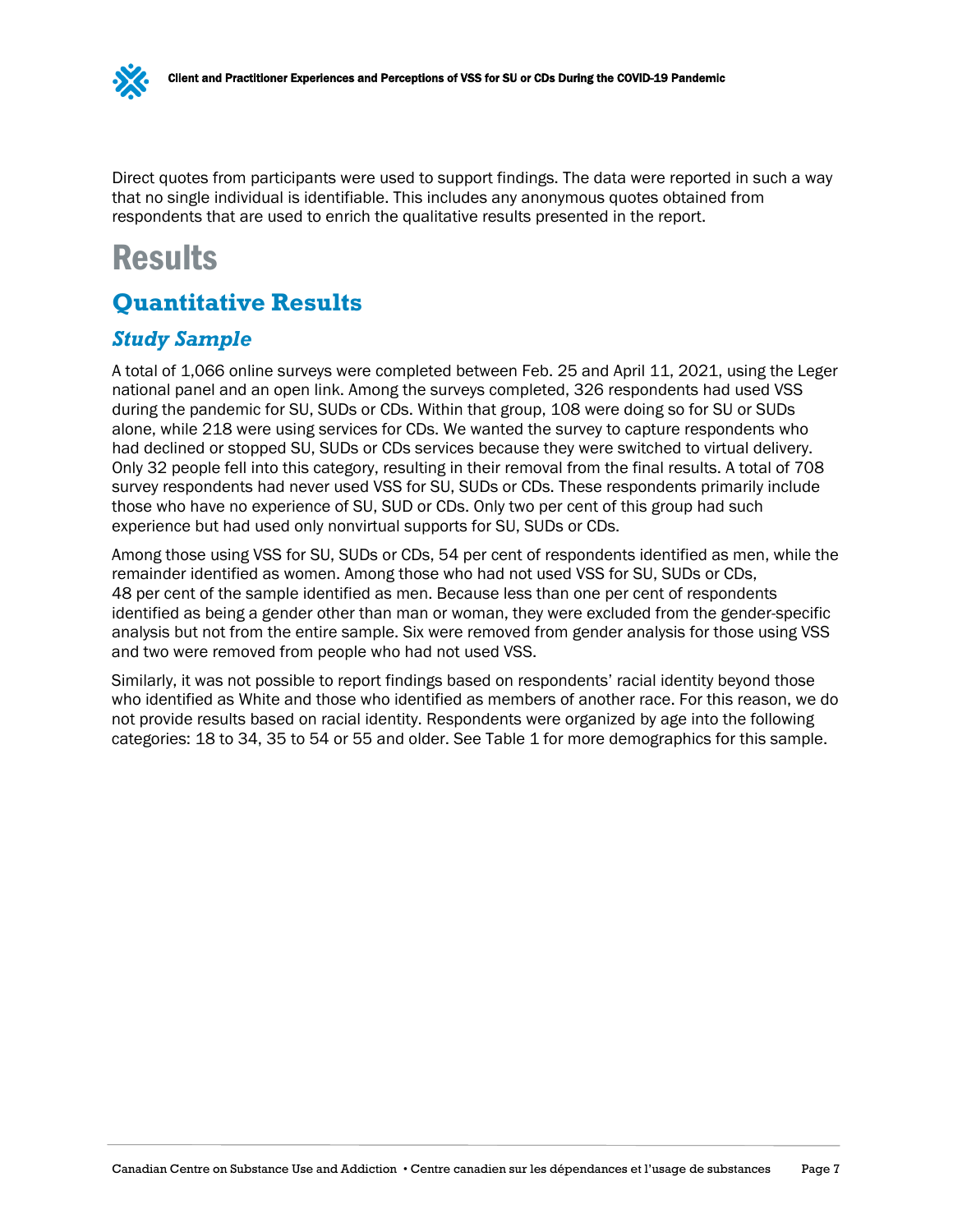| Demographic                                      | Using VSS for SU,<br>SUDs or CDs, %<br>$(n=326)$ | Refused VSS, %<br>$(n=32)$ | Have not used VSS<br>for SU, SUDs or CDs,<br>% ( $n = 708$ ) |
|--------------------------------------------------|--------------------------------------------------|----------------------------|--------------------------------------------------------------|
| Man                                              | 54                                               | 50                         | 48                                                           |
| Woman                                            | 44                                               | 50                         | 52                                                           |
| Indicated a gender<br>other than man or<br>woman | $\overline{2}$                                   | 0                          | $\overline{2}$                                               |
| Age 18 to 34 years                               | 41                                               | 25                         | 28                                                           |
| Age 35 to 54 years                               | 40                                               | 38                         | 35                                                           |
| Age 55 years or older                            | 19                                               | 38                         | 37                                                           |
| <b>British Columbia</b>                          | 12                                               | 9                          | 13                                                           |
| Alberta                                          | 10                                               | 6                          | 10                                                           |
| Manitoba or<br>Saskatchewan                      | $\overline{7}$                                   | 3                          | 6                                                            |
| Ontario                                          | 44                                               | 47                         | 40                                                           |
| Quebec                                           | 21                                               | 31                         | 25                                                           |
| Atlantic province                                | 6                                                | 3                          | $\overline{7}$                                               |
| White                                            | 67                                               | 60                         | 81                                                           |
| <b>Not Caucasian</b>                             | 33                                               | 40                         | 19                                                           |

#### Table 1: Sample demographics

Note: Rounding errors may result in totals not being 100 per cent.

# <span id="page-11-0"></span>*People Who Use Virtual Services and Supports*

About 41 per cent started using VSS since the pandemic began in March 2020, while 51 per cent began VSS before March 2020. Eight per cent of respondents did not remember when they started. Among those new to VSS since the onset of the pandemic (*n* = 141), telephone consultation was the most used method to access support, followed by virtual visits by video conference. Among this group, 70 per cent said they began using virtual services during the pandemic because of their increased availability. About half of respondents said virtual services were the only option available, as opposed to in person only or in person and virtual.

Among those who had started using VSS before the pandemic (*n* = 185), many also continued to access some of their services in person (43%). The next most common ways services were accessed were telephone consultations (35%) and virtual visits by video conference (25%).

Most (79%) respondents accessed VSS from home, while five per cent accessed them at work and five per cent with a healthcare provider at a health facility. Respondents accessed VSS from other locations such as someone else's home (four per cent), their car (three per cent) or a public space (two per cent).

Overall, respondents noted satisfaction and comfort with using VSS and appreciated a number of benefits. However, there continues to be a preference for in-person settings. More than two-thirds of respondents said they were satisfied with the quality of support and care provided via VSS (68%) and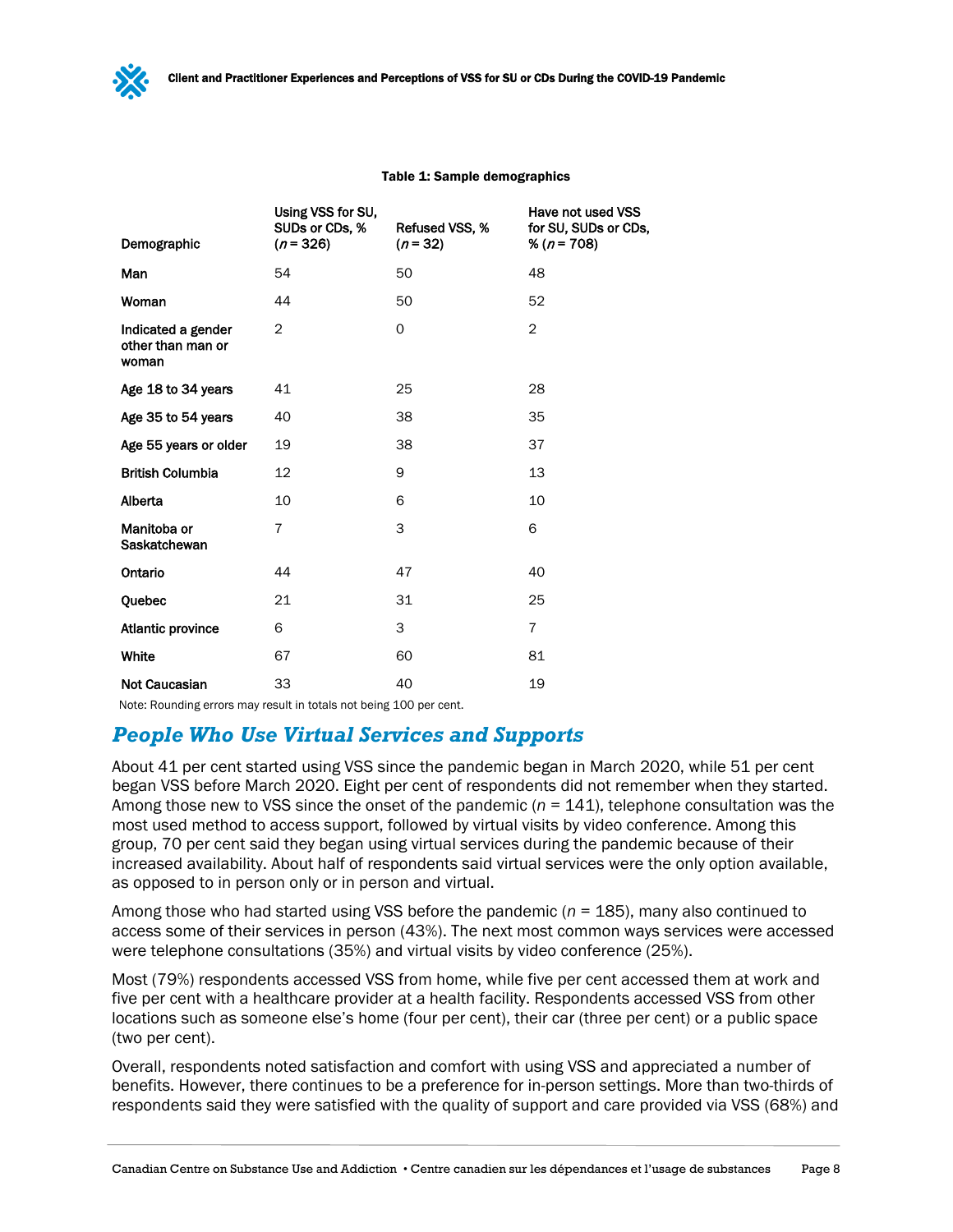that they were comfortable meeting a healthcare provider (HCP) virtually (69%). About 75 per cent of respondents agreed VSS save them time, and it prevents the spread of COVID-19. Figure 1 highlights further participant experiences with VSS. Despite a general level of satisfaction and comfort meeting a healthcare provider virtually (69% agree they are comfortable), two-thirds (66%) of respondents noted they feel more comfortable when they meet their healthcare provider in person and almost as many (60%) agree that they prefer in-person or on-site settings to their own surroundings for appointments.

#### Figure 1: Experiences with virtual services and supports for people who have used them for substance use, substance use disorders or concurrent disorders



Note. HCP = healthcare provider

Only 48 per cent of respondents agreed that VSS are as effective as in-person supports and a number of barriers were cited. The most common barriers included the cost of private services (38%), the belief that a client is unable to build a relationship with a healthcare provider during virtual appointments (36%), and the lack of a private space to engage in VSS (36%).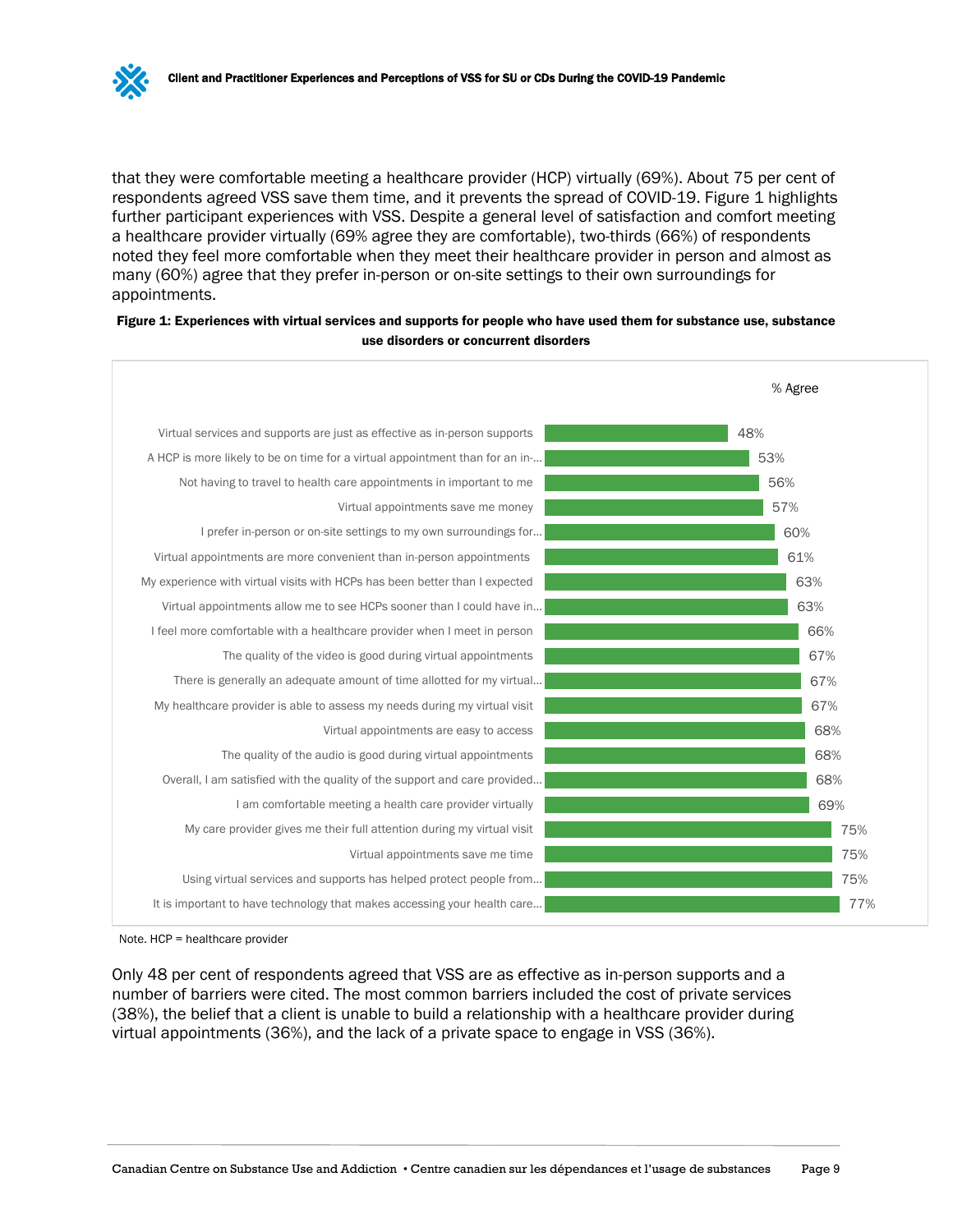



Note. HCP = healthcare provider

#### **Gender**

Among the respondents, women were more likely than men to report that they wish to return to inperson visits with a healthcare provider (52%, compared with 33%). Given they were less concerned with returning to in-person visits, it is unsurprising that men were more likely than women to agree that VSS are just as effective as in-person care (57%, compared with 39%). Men were more likely than women to report that lack of cellphone minutes was a barrier to VSS (31%, compared with21%).

## **Age**

Survey respondents aged 18–34 years were less likely than other age groups to agree that it is important to have technology that makes accessing their health care as user friendly and convenient as other areas of their lives (18–34: 68%; 35–54: 83%; 55 and older: 82%). Those aged 55 and older were less likely than those in other age groups to cite lack of cellphone minutes as a barrier to accessing VSS (18–34: 25%; 35–54: 31%; 55 and older: 21%).

Those aged 35 to 54 were the most likely to be using VSS overall (18–34: 86%; 35–54: 98%; 55 and older: 88%), with video-conference visits in particular (18–34: 22%; 35–54: 42%; 55 and older: 38%). However, they were more likely to have concerns and face certain barriers (Figure 3). For instance, they are more likely than those aged 18–34 to be concerned about privacy during a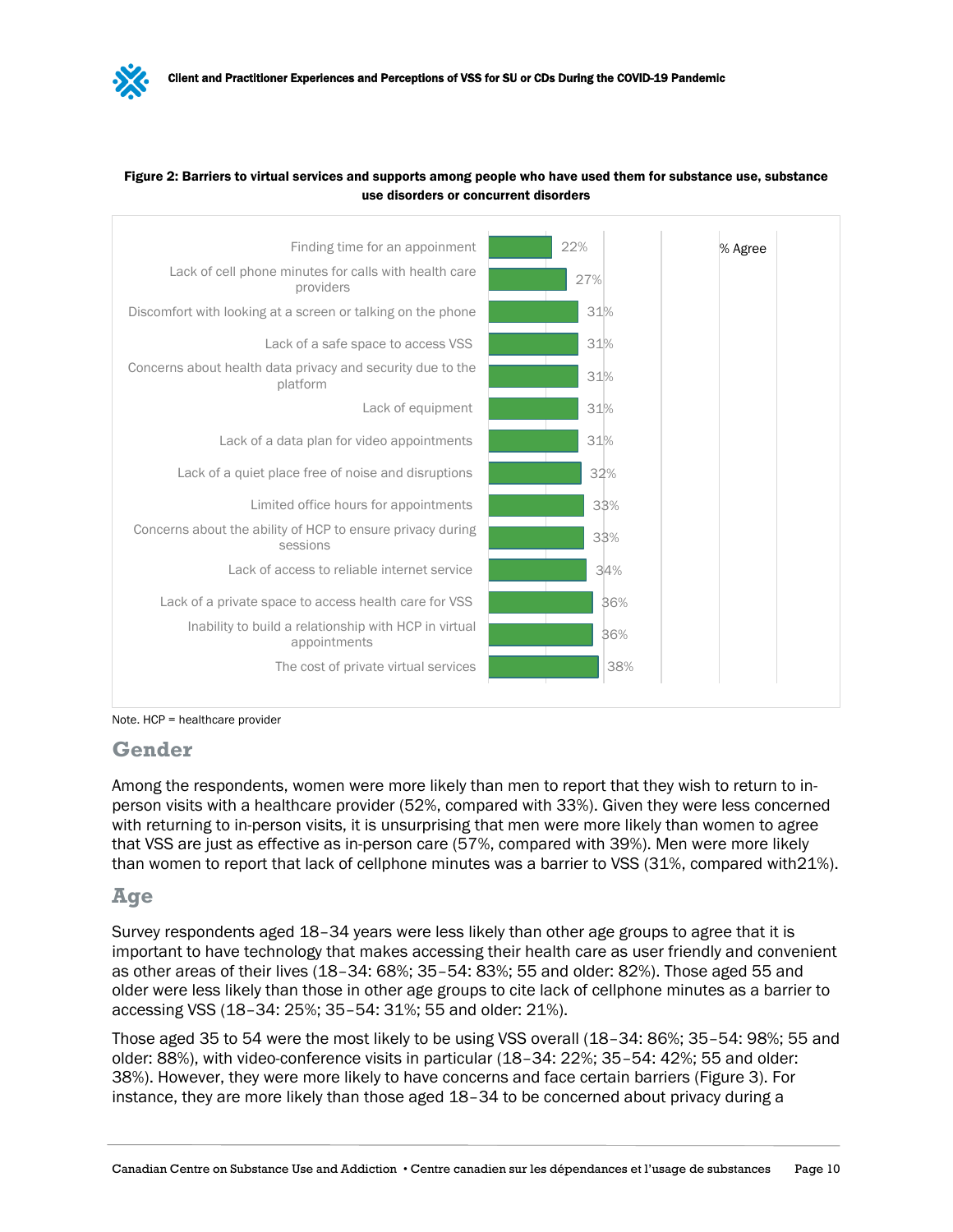

session with their healthcare provider (18–34: 31%; 35–54: 40%; 55 and older: 23%) and the security of their health data (18–34: 25%; 35–54: 39%; 55 and older: 29%). Further, compared with those 55 and older, those aged 35–54 were more likely to:

- Lack a safe space (18–34: 32%; 35–54: 36%; 55 and older: 19%) and equipment (18–34: 30%; 35–54: 37%; 55 and older: 18%) needed to participate in VSS;
- Be limited by healthcare professional's office hours (18–34: 32%; 35–54: 38%; 55 and older: 21%);
- Be less comfortable using a video screen or phone (18–34: 32%; 35–54: 36%; 55 and older: 21%); and
- Be more comfortable with a healthcare provider when they meet in person (18–34: 66%; 35–54: 73%; 55 and older: 53%).



Figure 3: Perceived barriers to virtual services and supports among those using them, by age.

A Significant difference between 18–34 and 35–54.

B Significant difference between 18–34 and 55 and older.

C Significant difference between 35–54 and 55+.

Finally, those aged 55 and older were less constrained by barriers to VSS, compared with those of other age groups. They were less likely to agree that lack of a private space (18–34: 38%; 35–54: 44%; 55 and older: 18%) and lack of a quiet and interruption-free space (18–34: 35%; 35–54: 38%; 55 and older: 18%) were barriers. Reliable internet access (18–34: 34%; 35–54: 41%; 55 and older: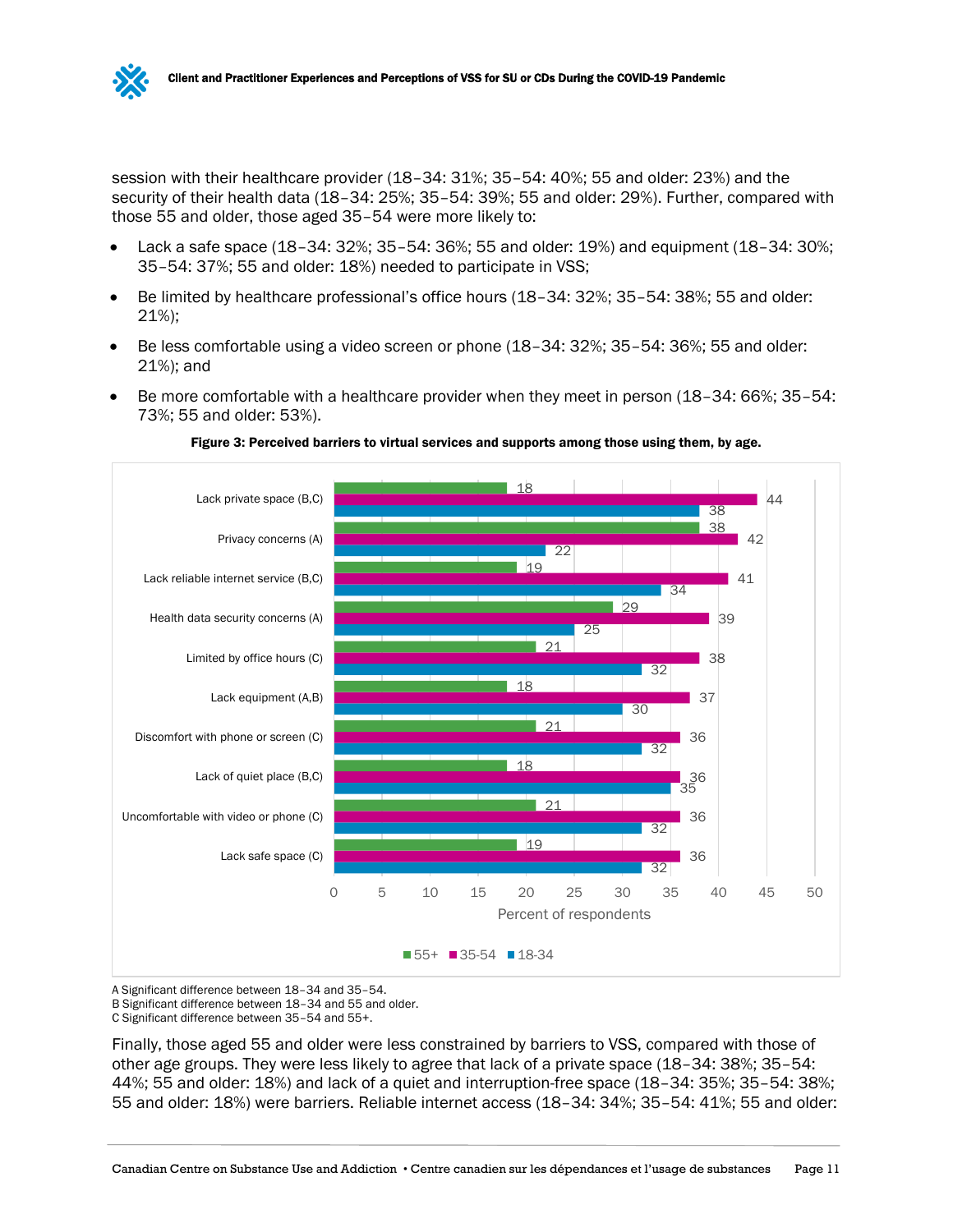

19%) and finding time for appointments (18–34: 26%; 35–54: 25%; 55 and older: 10%) were less likely as well.

# **Comfort with Technology**

A person's comfort with technology can affect their experiences with VSS, so we asked survey respondents how comfortable they were with computers, the internet, mobile applications and so on. Generally, perceptions of VSS for SU, SUDs and CDs are better among those who are comfortable with technology (Figure 4). Overall, 83 per cent of those who used VSS for SU, SUDs or CDs were comfortable or very comfortable with technology.

Those who reported comfort with technology were more likely to agree that VSS have helped protect people from COVID-19 (77%, compared with 63%) and saved them money (60%, compared with 43%). Those who are comfortable with technology were also more likely to agree that not travelling is important (59%, compared with 43%) and that VSS are just as effective for building relationships with healthcare providers as in-person services (49%, compared with 34%). Those comfortable with technology were more likely to agree there was enough time allotted for their appointments (70%, compared with 54%), and they are satisfied with the quality of VSS (71%, compared with 54%).

Those who reported that they were uncomfortable with technology were more likely to report barriers related to a private space (45%, compared with 34%), a safe space (43%, compared with 29%) or sufficient data plans (46%, compared with 27%) to be able to participate in VSS. They were also more likely to be limited by practitioner office hours for appointments (50%, compared with 29%).



Figure 4: Perceived benefits of using virtual services and supports by respondent's comfort with technology

# <span id="page-15-0"></span>*People Who Had Not Used Virtual Services and Supports*

Due to the potential to scale up VSS in the future, it was important to understand the perceptions of people who had not used VSS. To capture this, the survey also collected responses from those who had not accessed VSS for SU, SUDs or CDs to gauge their perceptions of VSS and their openness to using VSS in the future. These respondents did not have to identify whether they were experiencing or had ever experienced issues with SU, SUDs or CDs.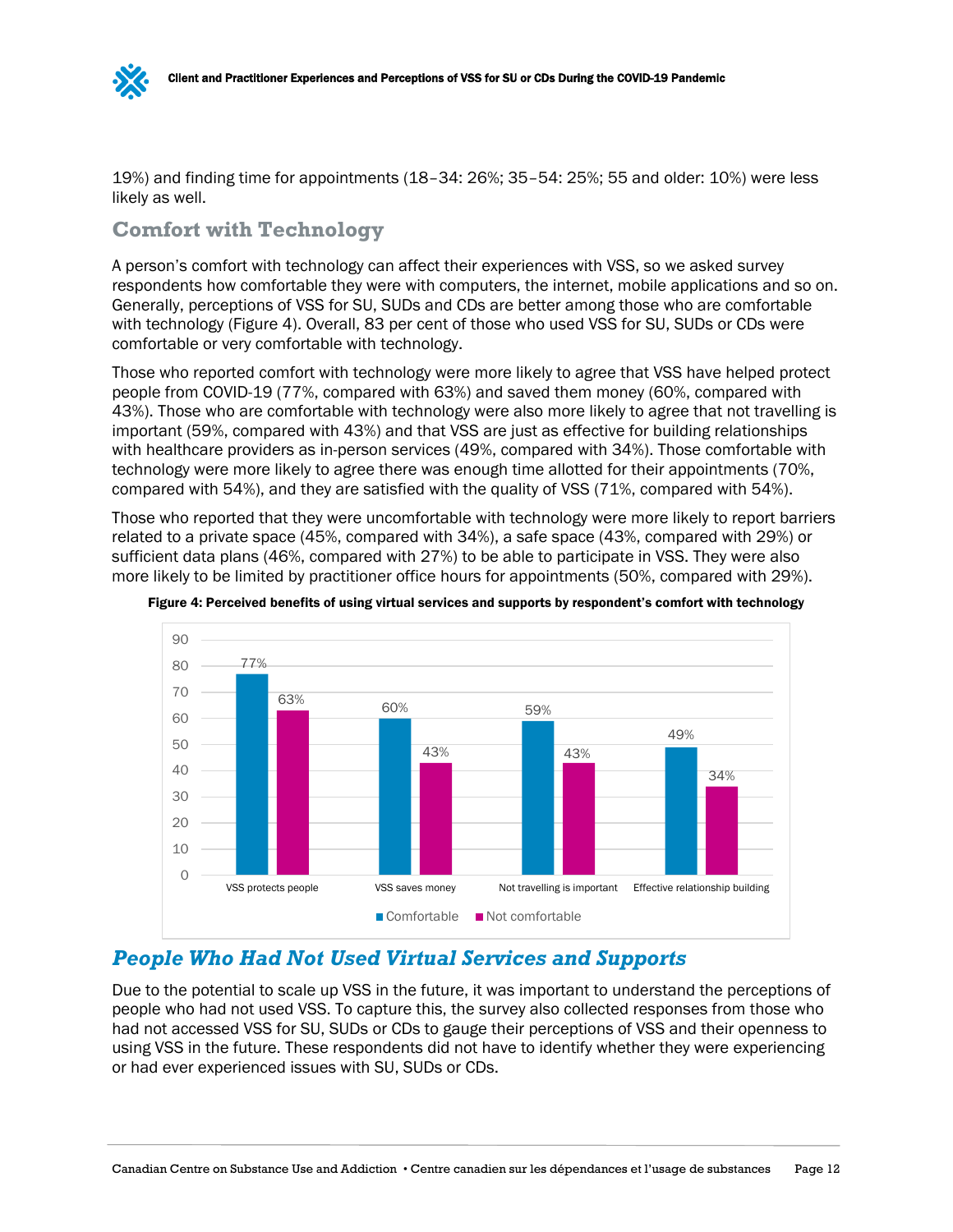

Among the 708 respondents, about three-quarters (74%) reported they would be comfortable using VSS to meet a doctor or nurse and attend appointments with a healthcare provider to address SU, SUDs or CDs needs (Figure 5). They were less comfortable using VSS for something that involved others, such as peer support (40%) or group therapy (38%). Only 33 per cent of the people who had not used VSS agreed that VSS were just as effective as in-person supports and services. One-third of these respondents reported it was likely or somewhat likely they will use VSS for SU, SUDs or CDs in the next five years.



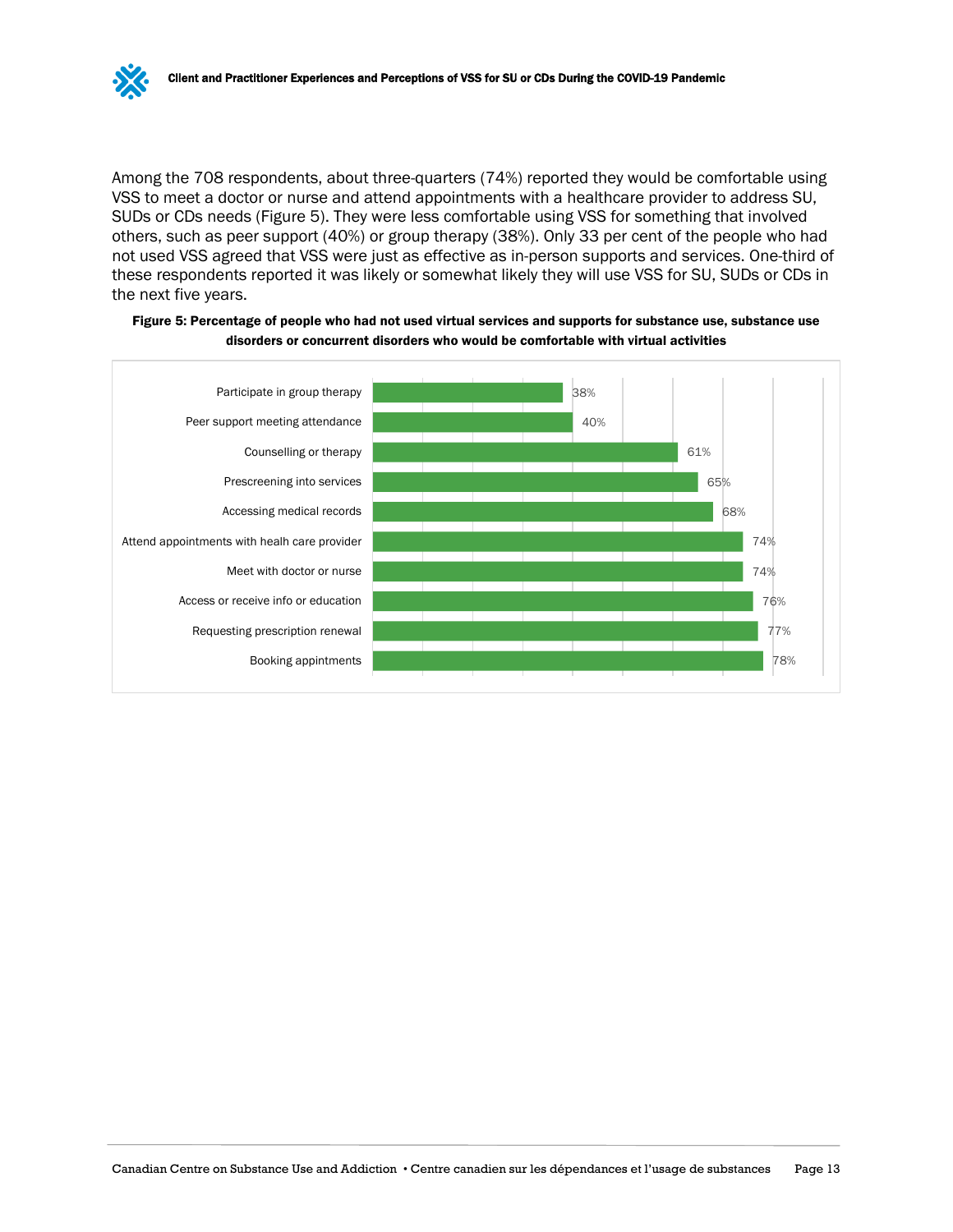#### Figure 6: Barriers to using virtual care among those who have never used virtual services and supports for substance use, substance use disorders or concurrent disorders



## **Gender**

Women were more likely than men to agree that not having to travel to appointments is important (42%, compared with 33%). Women were more likely to agree that lack of access to a quiet place, free of noise and disruptions, poses a barrier to using VSS (31%, compared with 23%). Men were more likely than women to agree that they are concerned that their healthcare practitioner cannot ensure privacy during virtual sessions (38%, compared with 29%).

## **Age**

Those ages 18–34 and 35–54 were each more likely than older respondents to agree that finding time for virtual appointments posed a barrier (18–34: 31%; 35–54: 22%; 55 and older: 13%).

Compared with those aged 55 years and older, respondents aged 18–34 were more likely to be comfortable using VSS to access their medical records (18–34: 76%; 35–54: 68%; 55 and older: 63%), using VSS for counselling or therapy sessions (18–34: 68%; 35–54: 62%; 55 and older: 55%) and to attend peer support meetings (18–34: 45%; 35–54: 42%; 55 and older: 35%). Also, when compared with the oldest age group, those in the youngest group were more likely to agree that limited office hours (18–34: 47%; 35–54: 38%; 55 and older: 34%), lack of a private space (18–34: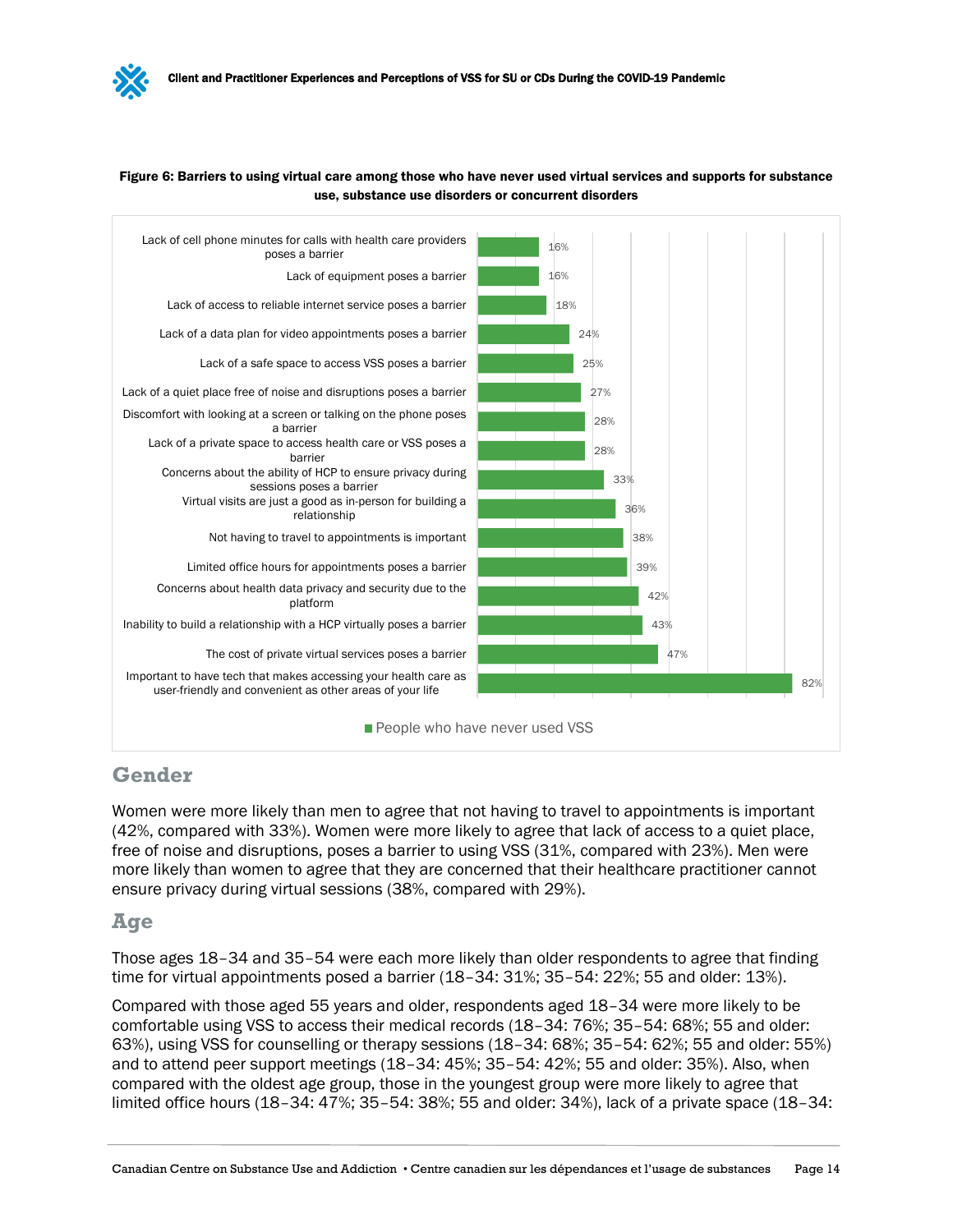

36%; 35–54: 27%; 55 and older: 22%) and lack of a safe space where they could talk with a healthcare provider or access services and supports (18-34: 33%; 35-54: 21%; 55 and older: 21%) posed barriers (Figure 7).

Those aged 35–54 were more likely than younger respondents to agree that virtual visits are just as good as in-person visits (18–34: 30%; 35–54: 39%; 55 and older: 38%).

Those aged 55 and older were more likely:

- Than those aged 18–34-year-olds to see an inability to build a relationship with a healthcare provider virtually (18–34: 38%; 35–54: 40%; 55 and older: 48%);
- Than those aged 35-54 to have concerns about the privacy and security of their health data due to the platform being used (e.g., Zoom) (18–34: 41%; 35–54: 36%; 55 and older: 49%); and
- Than other age groups to lack cellphone minutes (18–34: 10%; 35–54: 14%; 55 and older: 21%).





A Significant difference between ages 18–34 and 35–54.

B Significant difference between ages 18–34 and 55 and older.

C Significant difference between ages 35–54 and 55 and older.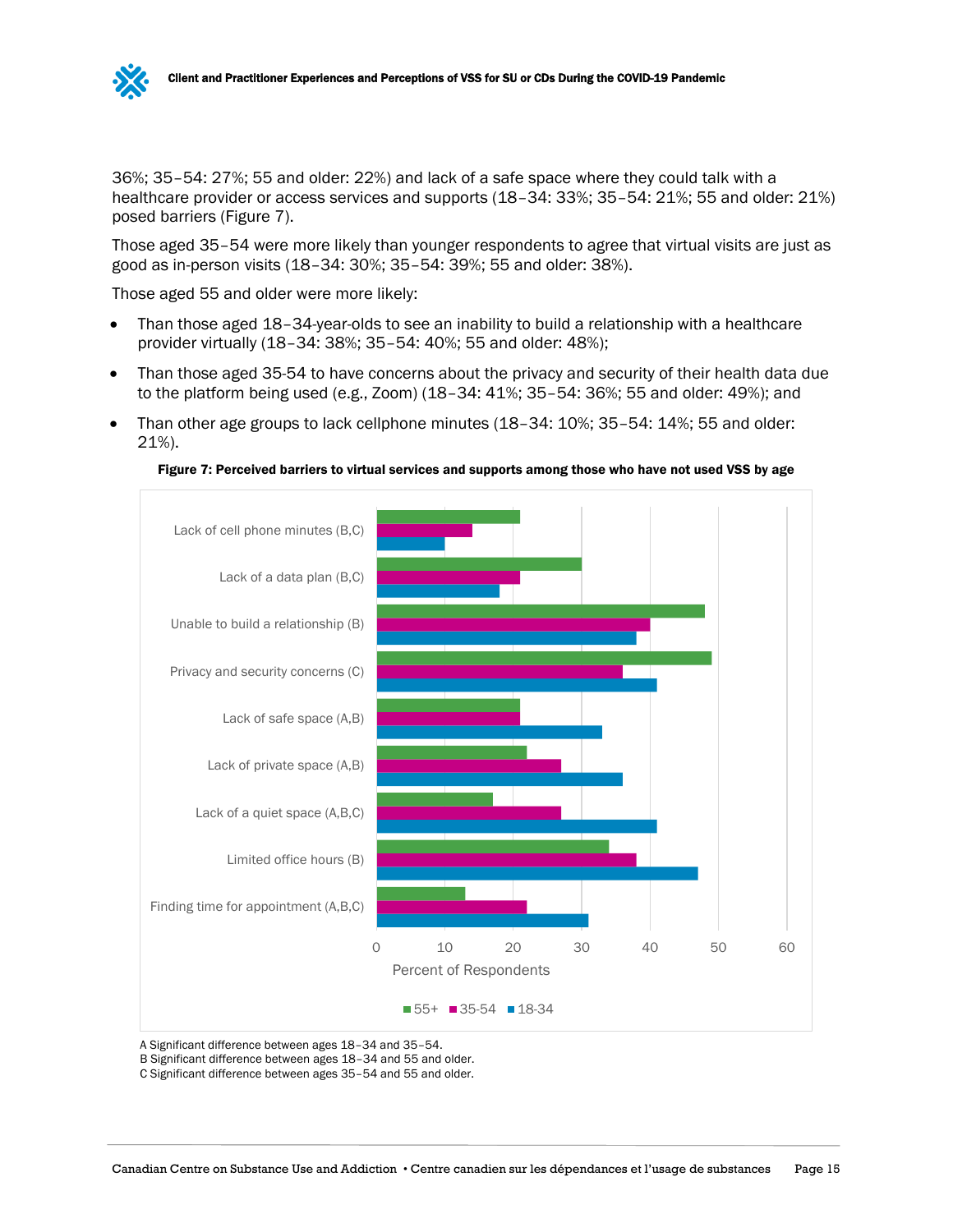Compared with those in younger age groups, respondents aged 55 and older were least likely to cite lack of access to a quiet place free of noise and disruptions as a barrier (18–34: 41%; 35–54: 27%; 55 and older: 17%) and less likely to agree that not having to travel was important to them (18–34: 43%; 35–54: 45%; 55 and older: 27%), or that virtual care was just as effective as in-person care (18–34: 38%; 35–54: 35%; 55 and older: 27%).

Finally, they were the least likely group to agree they would use VSS for SU, SUDs and CD in the next five years (18–34: 38%; 35–54: 33%; 55 and older: 24%). It is unknown from this data whether or not this is because they do not see themselves having concerns with SU, SUDs or CD or if it is because they are not comfortable using VSS.

# **Comfort with Technology**

Among the people who had not used VSS, 90 per cent reported that they were comfortable with technology. There were no significant differences in the level of agreement about any of the benefits or barriers to using VSS across different levels of comfort with technology.

# <span id="page-19-0"></span>*Differences Between People Who Have and Have Not Used Virtual Services and Supports*

People who had not used VSS for SU, SUDs or CDs were just as likely as those using VSS to report that they were more comfortable meeting their healthcare provider in person (66%), preferred inperson or on-site settings to their own surroundings (60%) and were comfortable meeting their healthcare provider virtually (65%).

Agreement with various statements about barriers was also similar for users and non-users of VSS for SU, SUDs or CDs. Cost of private sessions and difficulty building a relationship with a healthcare provider were the two most common (43% and 47%, respectively). However, the two groups significantly differed on most other factors. Figure 8 shows all barriers, including those that were not significantly different between these two groups. In this regard, it appears those who use VSS were less concerned about privacy and security as well as relationship building than those who have not used VSS for SU, SUDs or CDs.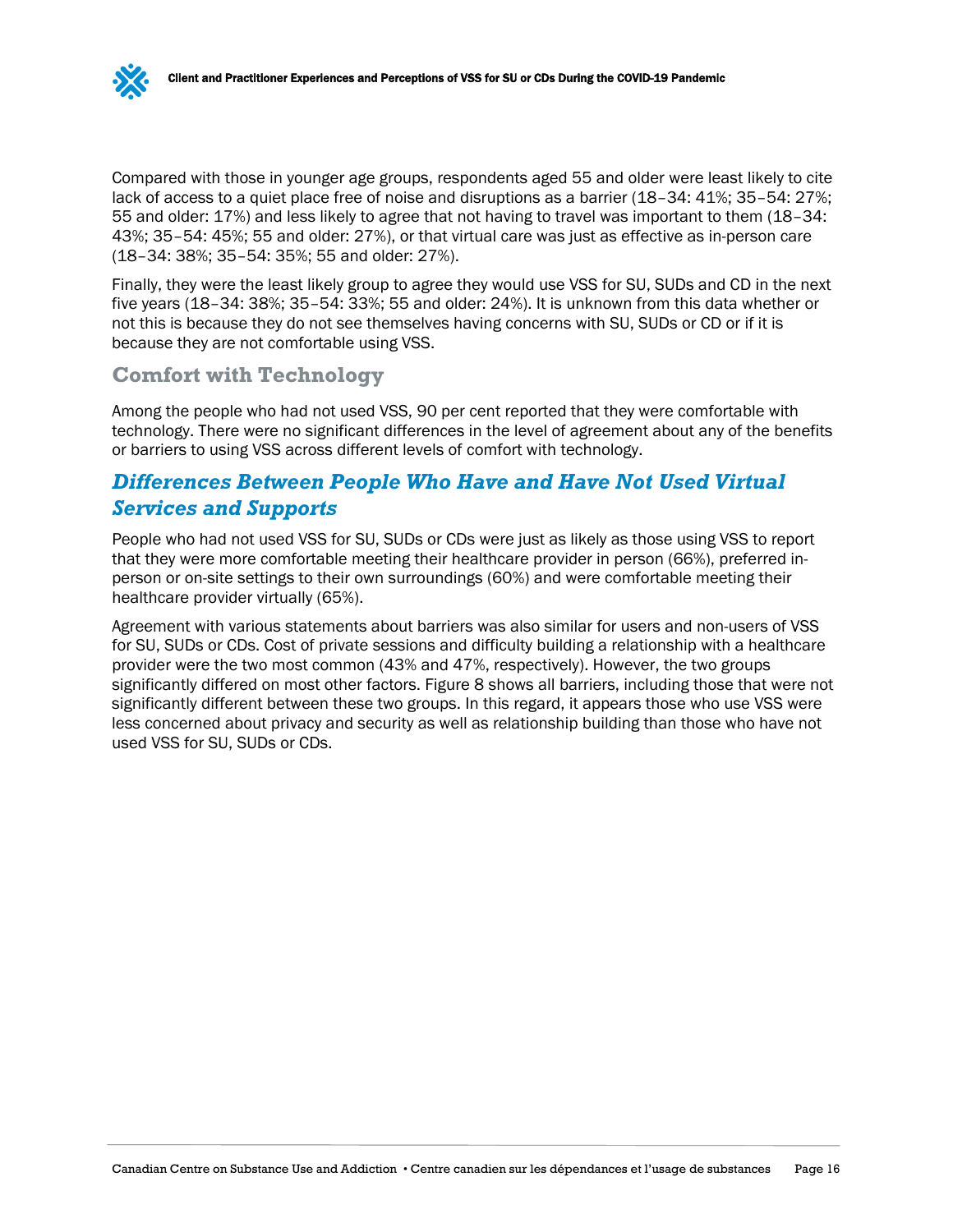#### Figure 8: Difference in agreement with statements about virtual services and supports among those who have and have not used virtual services and supports



\* Significant difference

# <span id="page-20-0"></span>**Qualitative Results**

# *Study Sample*

The study sample included 14 practitioners delivering services for SU, SUDs or CDs during the pandemic. They included counsellors, psychologists, social workers, educators and harm reduction workers. Professional services provided by participants included public programs for addiction and rehabilitation, group therapy or meetings, family support services, youth counselling and substance use clinics, and outreach programs. Participants were located across the country including Alberta, Saskatchewan, Manitoba, Ontario and Atlantic Canada.

Findings from the key informant interviews provided context for understanding client experiences, including those clients who could not complete the online survey because they did not have access to a cellphone, computer or internet. It also gave us insight into how practitioners fared during this major change. The following subsections summarize common themes expressed during these interviews. Direct quotes from participants may not reflect terminology traditionally used by CCSA.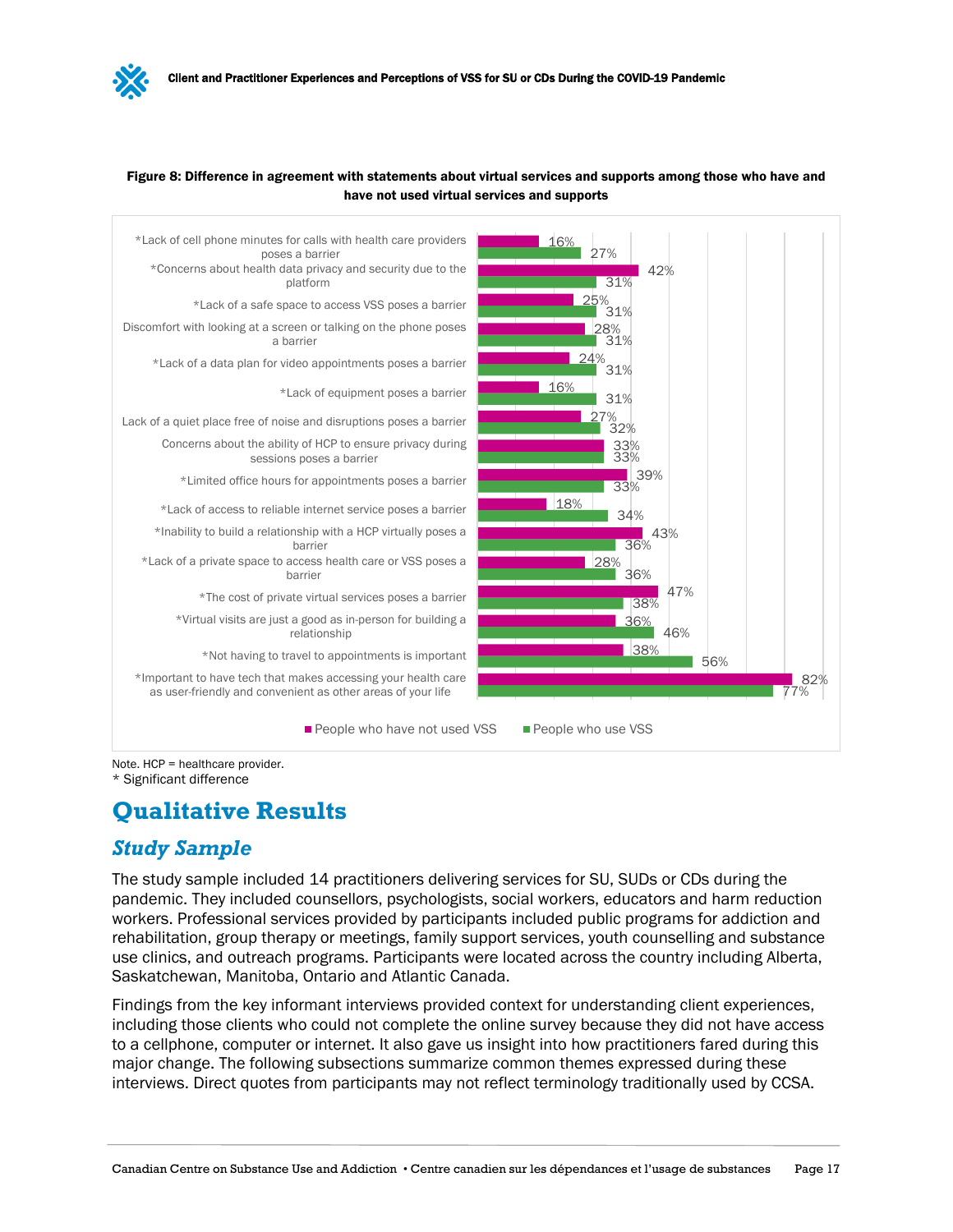# <span id="page-21-0"></span>*Steep Technology Learning Curve for Practitioner and Clients*

Most services provided before the pandemic were in person, with telephone, video conferencing and emails used to support in-person care. Practitioners needed to adapt their services because of COVID restrictions by switching to phone or video only. Most did not have a virtual support plan in place and adapted quickly. Many issues that arose were resolved by the end of the first pandemic wave. Challenges included:

- Lack of equipment (e.g., computers, webcams) for practitioners and clients, and limited or no access to the internet for clients;
- Privacy concerns among clients;
- Need for practitioners to amend confidentiality agreements to allow for virtual communication; and
- Lack of supports and funding related to virtual programming (e.g., funding for equipment, technical support for staff).

Many practitioners stressed the importance of strong and available IT support in implementing and sustaining VSS.

## <span id="page-21-1"></span>*Improvements in Service Delivery*

Providing services virtually created some benefits. For example, practitioners noted that providing VSS allowed them to become accessible to people who may not have had access to needed services (e.g., those with health, mobility or transportation issues or who live in rural communities). By increasing the number of clients, practitioners could increase awareness of available supports. Practitioners also reported VSS gives them more flexibility and immediacy in their service delivery, and an opportunity to get a better sense of a client's situation by allowing them to see into their homes. It also kept practitioners and clients more protected from COVID-19.

Practitioners were pleased that some clients embraced the virtual care services. For the most part, these individuals were comfortable with technology, had internet or phone services, and had a safe place to meet with the practitioner virtually. Additionally, some clients were accessing services more often because they did not have to travel and were not limited by the need to arrange childcare. One practitioner felt the switch to VSS was a step forward.

A progressive change, challenging but a lot of benefits. At the beginning, I was skeptical of doing things virtually because I really believe in the in-person benefits. It was a new experience for me. I learned new things about the software and also how to build a connection virtually and over the phone. The technology has really supported this. Especially with children and youth, they are very comfortable with technology. I was able to adapt myself fairly easily.

## <span id="page-21-2"></span>*Certain Groups Cannot Use or Access VSS*

Priority populations (e.g., homeless, those living in poverty) are less likely to be able to use VSS due to limited or no access to equipment, internet services, or private and safe spaces. This was deeply concerning to practitioners as these groups are traditionally more at risk for SU, reoccurrence of use, mental health concerns, overdose or contaminated drug supply. A few practitioners mentioned some clients have not been able to adjust to the transition away from in-person care, creating greater isolation that has triggered reoccurrence of use. One practitioner elaborated on the issues with VSS for this group.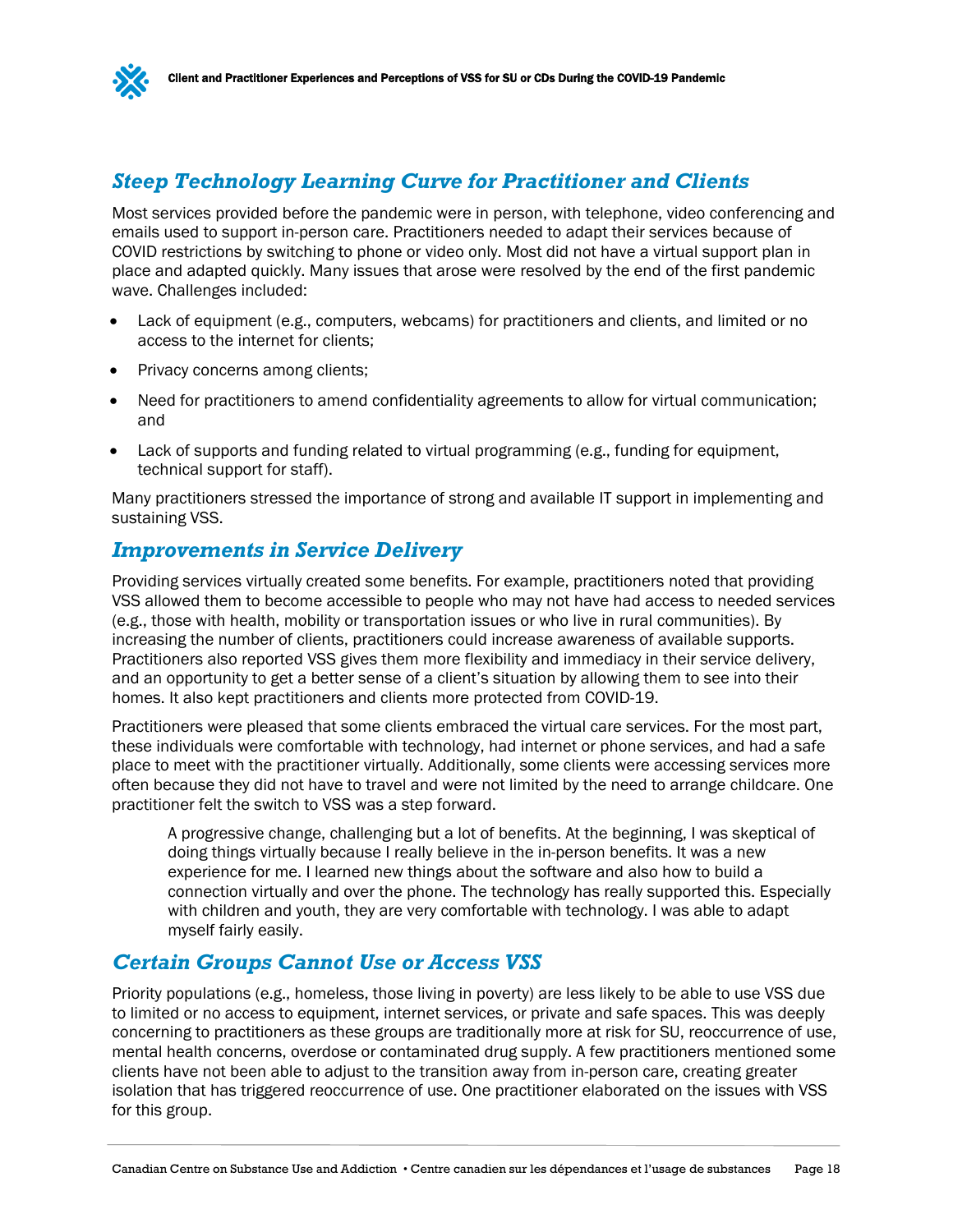It really has not worked at all. It is just the population [those who are homeless, experiencing poverty or substance use] that are our clients. There is always a disconnect because of the lack of technology they can access. They don't have phones or computers. It just does not work for this population, and this population is really suffering. We do all of our communication in person. This population is not interested in virtual connections. Trusting the technology is an issue, mental illness. Period. You can't replace that human-to-human connection.

Most practitioners indicated they lost some clients due to the switch to virtual services. Certain groups were more likely to opt out of services because they were virtual. This included older adults, those without internet or needed technology, Indigenous clients, women (especially those with trauma) and people who are new to Canada with limited English. Other client groups who experienced barriers included LGBTQ2SI+ clients and clients living in remote, rural or northern communities.

# <span id="page-22-0"></span>*Effects on Client-Practitioner Relationship*

Practitioners reported some challenges to VSS that were not present for in-person care. For instance, sessions are more challenging when clients turn their cameras off, use substances during sessions or leave sessions abruptly. Accountability became more prominent after the switch to VSS, with clients missing sessions entirely. Some practitioners theorized that it was much easier to miss a virtual appointment than an in-person one, making this option more tempting in certain cases.

When it comes to addiction and mental health, accountability comes to mind. With one-onones, people show up. But with the online, there is a lot more no-shows or cancellations. It is harder to get a hold of them. It's the accountability. It's easier to make an excuse about internet not working or computer not working.

VSS also decreased the ability of practitioners to read body language and other social cues. While this is clearly the case for phone calls, the loss was also experienced during video calls. Fears or paranoia about technology or being filmed may have prevented some clients from sharing as openly as they would in an office. Some clients also feared that people in their homes may overhear what they were saying. Furthermore, conditions like ADHD may make it more difficult for some clients to focus virtually.

# <span id="page-22-1"></span>*Practitioners Agreed Virtual Care Cannot Replace In-person Care*

Once it became clear certain clients were not adapting to VSS, several practitioners indicated they continued in-person services and supports with added safety protocols (e.g., physical distancing, limiting group sizes, masking requirements, meeting outside). Some practitioners said they felt there were benefits to in-person care that cannot be replaced virtually, such as developing trust and rapport, and providing physical resources. They were also aware certain clients would lose access to services if they were not provided in person, and they wanted to ensure continued care.

That said, the switch to VSS led providers and clients to recognize that functional and effective services and supports can be provided through virtual methods. Most practitioners would like to offer a mix of both virtual and in-person care post-pandemic.

I think that a lot of people are down on virtual service having not been great. It's "filled the gap for now, can't wait for us to go back to normal." But this is not the case. This has been good for a lot of clients. Being able to offer services in a variety of ways is beneficial for everyone. In person does not work for everyone. Expanding the model of how we offer services is important. It is just another tool in our toolbox. What a great flexible tool that we have.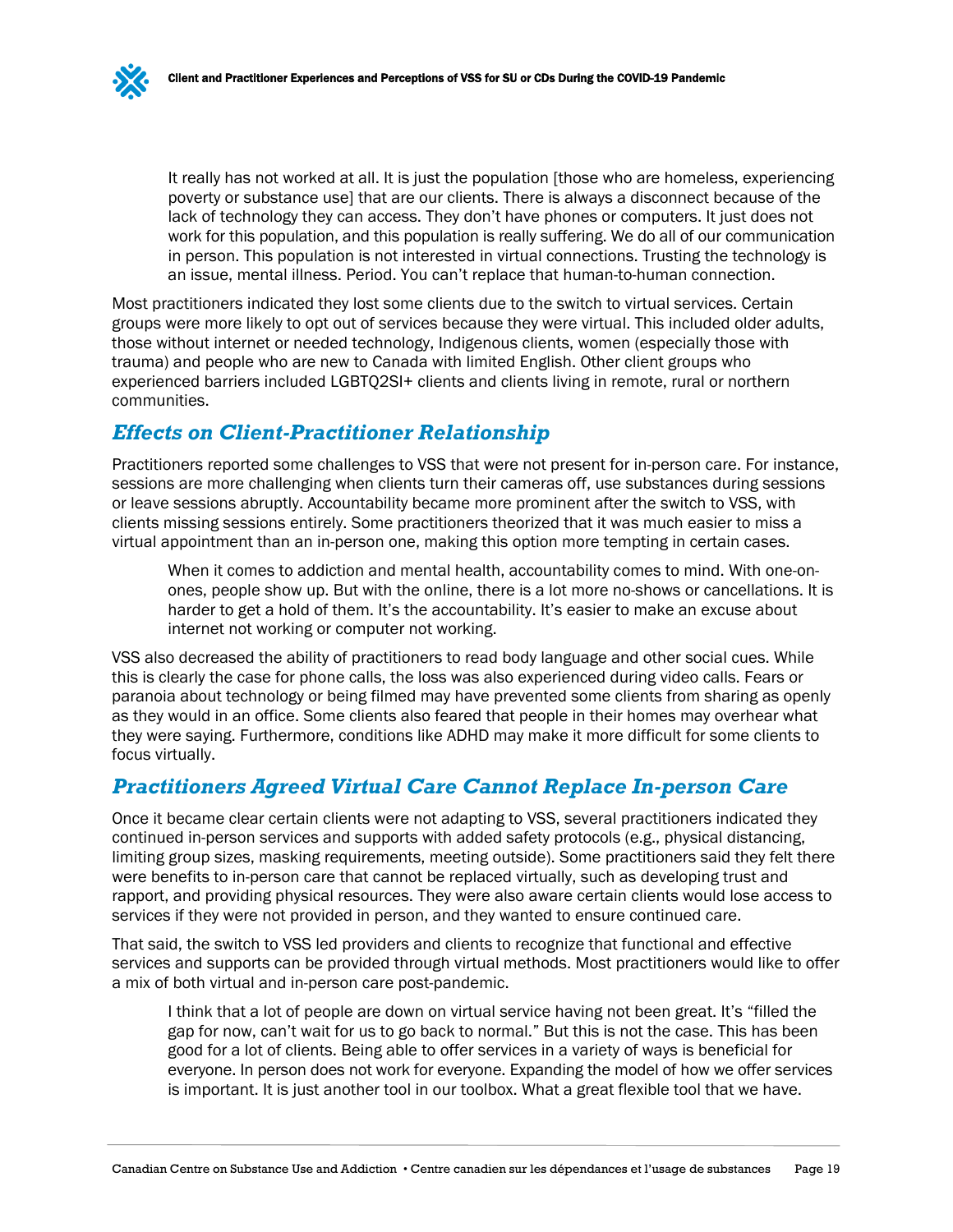# <span id="page-23-0"></span>Discussion and Implications

Several implications for VSS policy and programming can be considered based on the quantitative and qualitative results of our study. Although two-thirds of respondents using VSS were satisfied, barriers still exist, like cost, internet and equipment availability, and privacy concerns. Approaches to effective implementation of VSS need to be based on gaps, client demographics and the needs of practitioners.

# <span id="page-23-1"></span>**Invest in Virtual Services and Supports**

The increased use of VSS and the general levels of satisfaction indicated by survey respondents is consistent with findings from other recent studies (Abacas Data & Canadian Medical Association, 2020; Canada Health Infoway, 2021). Most of our survey respondents were satisfied with VSS and less than half cited any specific barrier. However, there is room to improve and expand VSS, and address barriers to those who are least served. Research indicates that VSS increases access to care for clients in rural and remote locations (Simms et al., 2011), specialist care (Johansson et al., 2017) and opioid agonist therapy. However, many people living in Canada (especially those with lower socioeconomic status, living in more remote communities, older adults and less-educated people) do not have access to VSS due to their lack of computers, smartphones, high-speed internet or knowledge of how to use available technologies (Chan et. al., 2021; Howard et al., 2010; Koch, 2020). This is concerning as a survey conducted between January and May 2021 found people with low income or who were unemployed or laid-off reported higher rates of anxiety, depression, suicidal ideation and SU (Leger, 2021). Future VSS implementation must consider these populations to avoid widening the existing digital and service divide, thus missing a large population that may require VSS.

The need to ensure services continued despite restrictions has resulted in new partnerships and innovations in VSS for SU, SUDs and CDs. For example, Rapid Access Addiction Medicine Clinics that have switched from walk-in access to virtual access and the availability of virtual care as a whole has improved with the creation of national services, such as Wellness Together Canada.

Our study found that most respondents supported government investment in VSS in the future, regardless of whether they were using VSS. However, the cost of private services was cited most frequently as a barrier to accessing VSS. In May 2020, the federal government announced a \$240.5 million investment to develop, expand and launch virtual services and mental health tools to help people in Canada access their regular healthcare providers and specialist health services. This investment will also support federal, provincial and territorial initiatives to expand virtual health services. Ontario (2020) and Alberta (Smith, 2020) have also announced their investments in these technologies targeting SU, SUDs and CDs. These are promising beginnings of bolstering VSS in Canada, but more is needed to ensure quality care. There are currently no professional standards to reframe practice and roles in the virtual context, nor are there security, safety or quality assurance measures in place.

To further support access to and the use of VSS when demand is expected to increase, governments should consider:

- Investing in the development of quality standards for VSS delivered in Canada;
- Investing more in targeted programs to increase broadband internet access to rural and remote areas;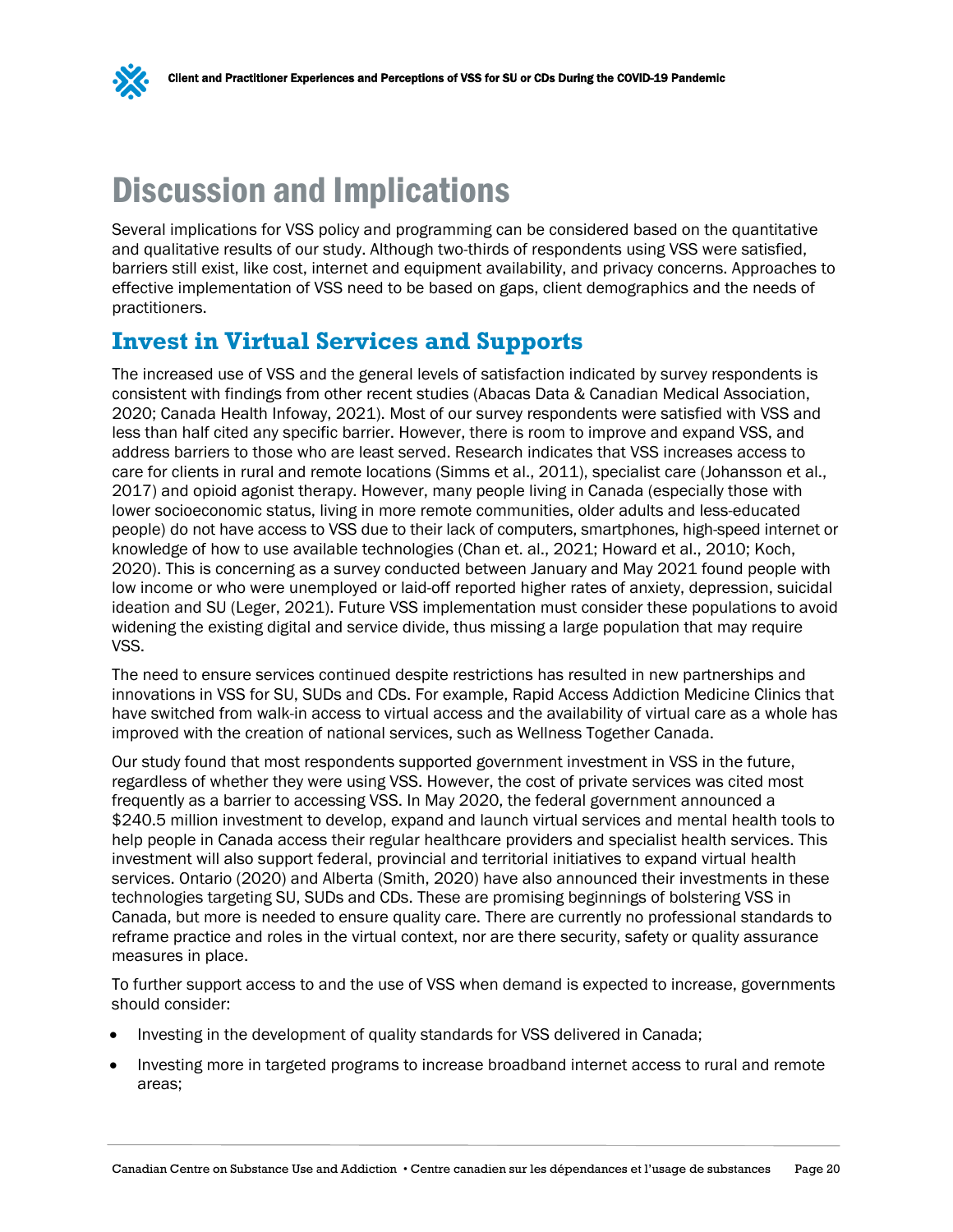

- Funding or a supplemental benefit program to fund internet and technology access for people with lower socioeconomic status;
- Broadly disseminating promising program services, supports and practices that evolved or were developed in response to the pandemic restrictions; and
- Investigating the barriers to equitable access for some population groups and exploring solutions.

# <span id="page-24-0"></span>**Increase Comfort and Skill with Virtual Services and Supports**

Encouragingly, a national survey found that 76 per cent of people living in Canada would be willing to use virtual care after the COVID-19 pandemic ends (Canada Health Infoway, 2020). Studies have also shown positive feedback from those using virtual care for SU (Chan et al., 2021; Rost et al., 2017; Saloner et al., 2022, Tonkin-Crine et al., 2013). That said, people who have and have not used VSS for SU, SUDs and CDs have reservations about these services. Our study found that people who have not used VSS for SU, SUDs or CDs were less likely to feel that relationships can be built with healthcare providers on virtual platforms. Many of those who had been using VSS did not feel it was as effective as in-person care. This may be due to the lack of face-to-face interactions that some practitioners noted was needed to develop rapport and trust. Given these concerns, policy makers and service providers should promote virtual care options available along with the potential benefits to clients. For instance, studies show that a virtual platform such as video conferencing can retain the effectiveness of interventions traditionally given in person (Celio et al., 2017). Virtual interventions have been shown to help manage drug cravings and contribute to increased treatment retention and abstinence from illicit opioids (Guarino et al., 2016).

Research indicates that telemental health services are well accepted by primary care providers, especially when they find it easy to use, helpful and feasible in their practice (Malas et al., 2019; Simms et al., 2011). However, provider attitudes could pose a barrier to effective virtual delivery of care (Kurki et al., 2018; Pineros-Leano et al., 2015). Practitioners in our study noted the steep learning curve associated with the switch to VSS, If direct service providers intend on scaling up virtual services, they need to train providers on virtual care and provide logistical and technical support (Honey & Wright, 2018; Interian et al., 2018). Identified educational needs include the determination of patient suitability for virtual care modalities, virtual communication methods and styles, and best practices in the use and implementation of VSS (Abacas Data & Canadian Medical Association, 2020).

# <span id="page-24-1"></span>**Provide Flexibility in Service Offerings**

Our findings point to the need to adapt the provision of VSS based on gender, age and other demographics. These may determine a client's success with VSS. For instance, our study found that women were more likely than men to want to return to in-person care once the pandemic restrictions are lifted. Men were more comfortable with VSS overall and satisfied with its effectiveness. This is supported by other research finding a greater level or acceptability of VSS among men (Schmidt-Weitmann et al., 2015). This points to the importance of ensuring both in-person and virtual services are available post-pandemic. Clients may also have varying needs based on their household. Our study found women cited not having to travel to in-person visits as a benefit to VSS, potentially related to the need for staying home to care for children. The significance of motherhood was underscored in a Leger poll (2020). In households with children younger than 13 years old, it was found that females reported higher rates than of increased substance use during the COVID-19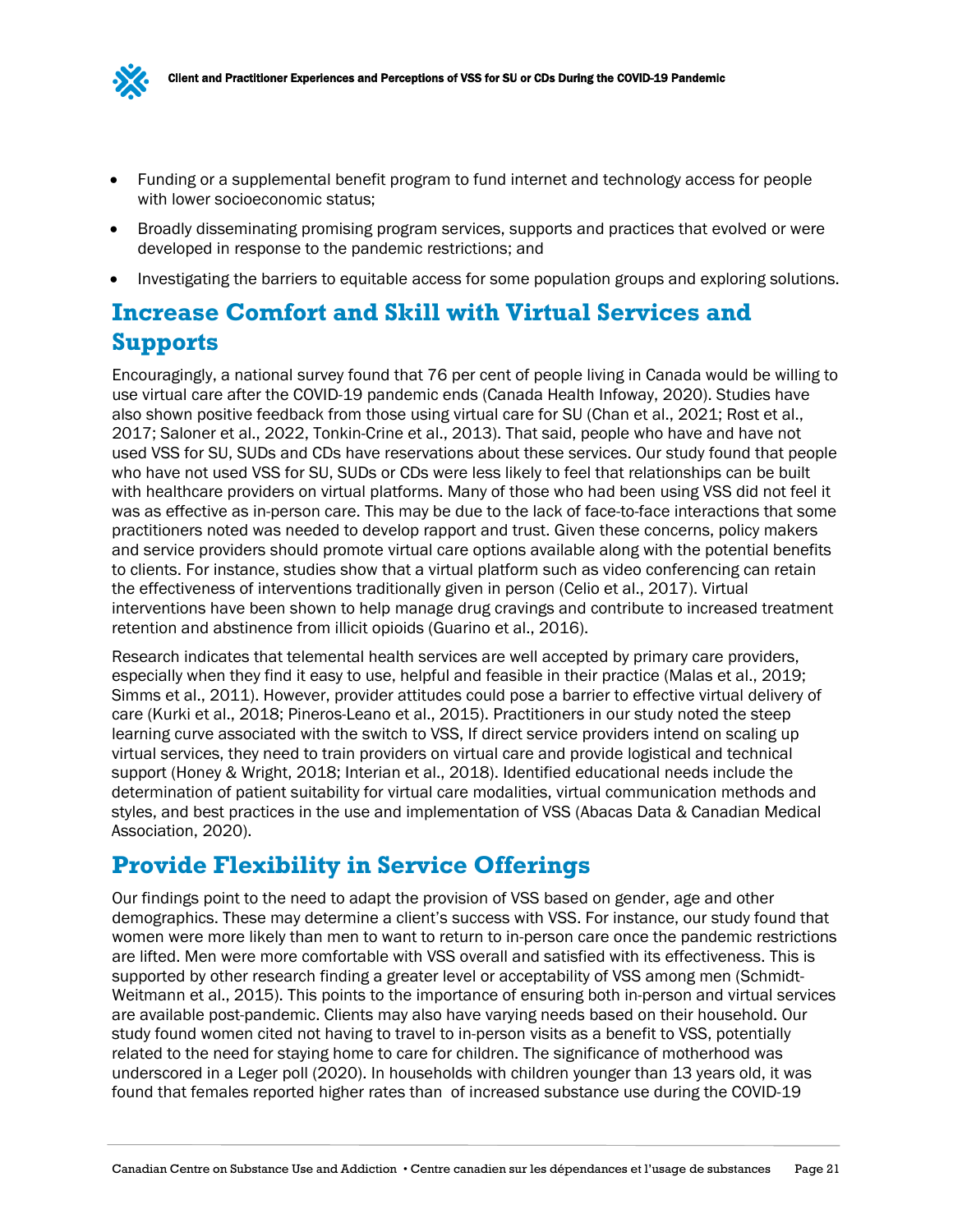pandemic (37% of , compared with 26% of for alcohol and 48%, compared with 37% for cannabis, respectively). VSS has also shown potential in addressing gender equity with SU and in addressing gender-specific barriers, including travel and caregiving (Sinha & Schryer-Roy, 2018; Stinson et al., 2020; Moreau et al., 2018; Sugarman et al., 2020).

Youth in this study faced significant barriers to virtual care, such as the limitation of practitioner office hours and finding a safe or private space to access care. This may point to the need for realtime supports for youth, such as phone applications or chat functions on websites. Young people have rated social network-based interventions for mental health as highly usable, engaging and supportive. Given their popularity with this population for knowledge seeking and peer-to-peer support, such interventions provide an opportunity to address some of the barriers young people face in accessing qualified mental health support and information and are more likely to be successful when moderated by clinical experts (Ridout & Campbell, 2018). In addition, a diverse menu of accessible virtual services with the option of in-person services is needed for the various needs of different youth (Hawke et. al., 2021).

Virtual appointments and internet- or phone-based apps can complement in-person care, increase access to care, improve outcomes and elicit high levels of client satisfaction. However, they are best when tailored to individuals' treatment needs and client suitability (Holst et al., 2017; Richards et al., 2018; Tarp et al., 2017). Given the variety of client circumstances, preferences and needs, policy makers and service providers should consider ensuring that both virtual and in-person visits are available in a full range of options tailored to individual needs.

# <span id="page-25-0"></span>**Ensure Safety and Privacy**

Women and youth noted greater concerns about privacy and the availability of safe and quiet spaces as barriers to using VSS. Previous CCSA research (2020) has also identified the absence of private spaces to confidentially access VSS and the distrust of technology to maintain privacy as barriers to using VSS. Our study found that those who had not used VSS for SU, SUDs or CDs had a higher likelihood of concern about the privacy and security of the virtual platform, compared with those who were using VSS.

Perceptions of safety can be increased through a person-centred approach (Holmström et al., 2016) and effective communication of information about privacy (Celio et al., 2017). To increase safety, decrease the potential for distractions and address privacy concerns, policy makers and service providers should consider:

- Developing places in the community where clients could have a quiet, private space and can access resources and online services, with free Wi-Fi or access to telehealth and virtual care networks. This could include quiet rooms with computers at libraries or community centres. This would be particularly important in rural or remote areas, marginalized populations and potentially for people who live with others, do not have cellphone minutes or data plans; and
- Developing standards for privacy and security for VSS.

# <span id="page-25-1"></span>**Limitations**

Given restrictions to in-person data collection during the pandemic, we were only able to survey people who had access to the internet. Members of some of the most vulnerable segments of the population, who likely do not have access to computers, the internet or cell phones, could not access the survey and were likely unaware that it was taking place. This means that a key segment of people with SU, SUDs or CDs were excluded from the survey results. In addition, people who use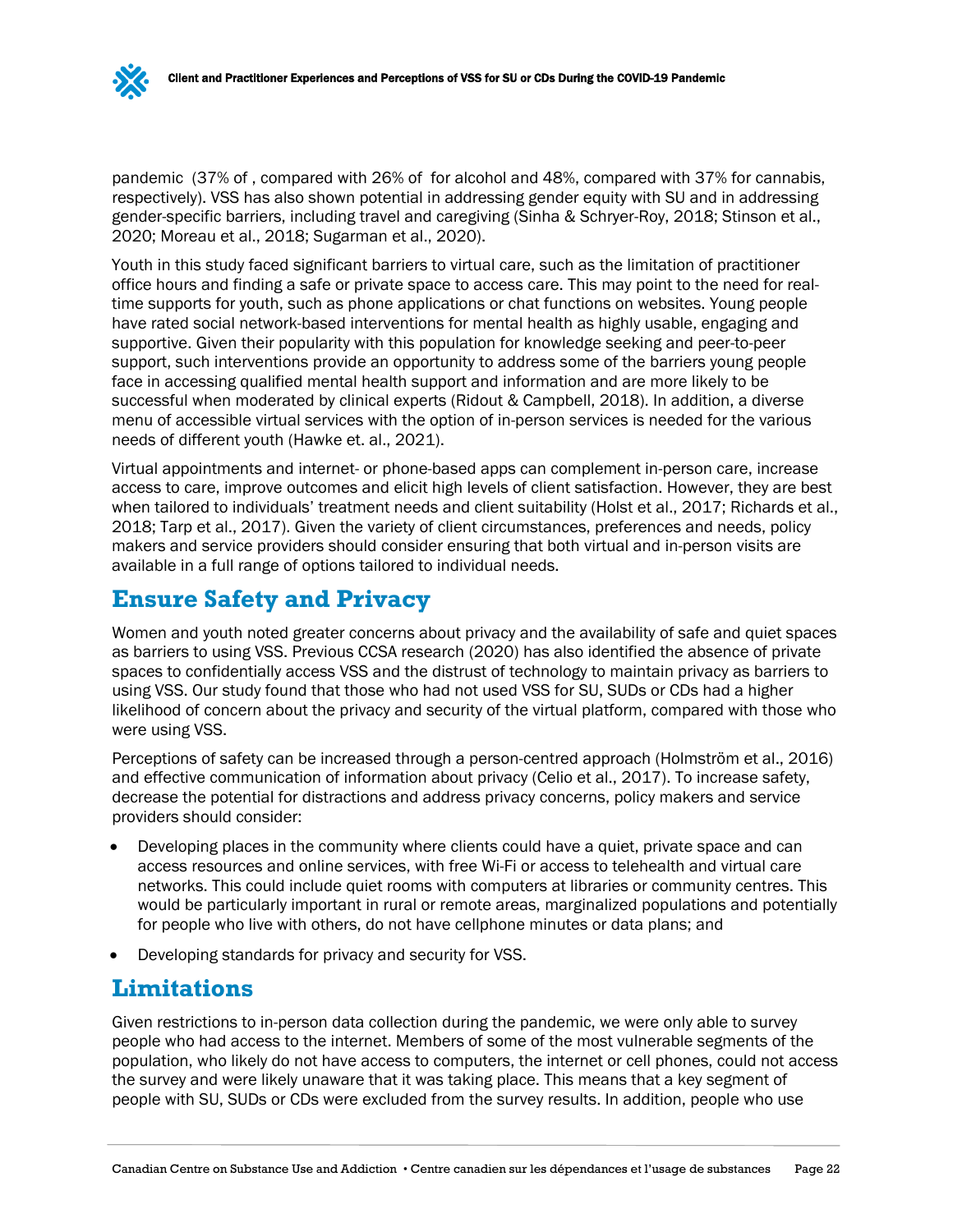substances or who are experiencing severe mental illness may need to be more focused on survival needs such as housing and food than accessing services and supports for their SU, SUD or CD and may lack access to technology. Just as they could not access our survey, this vulnerable key audience would not be able to access VSS to get the help they need (Ali et al., 2020).

The survey sample was relatively small, and there were insufficient responses to report on results by gender beyond men and women. This was similarly the case for reporting results by race. It was also not possible to associate respondent data with the nature of their health condition.

The qualitative interviews captured some information about practitioners' perspectives. However, given the burden they were facing during the pandemic, the sample size was substantially smaller than we had hoped.

The adaptations of VSS have accelerated greatly during the past two years. Familiarity and comfort among practitioners and clients have likely improved since we conducted this research early in the pandemic.

# <span id="page-26-0"></span>Conclusion

Evidence supports that accessing care for SU, SUDs and CDs virtually can be a positive experience when certain aspects are met, such as functioning technology, strong internet connection and support with technical issues (Celio et al., 2017; Johansson et al., 2017; Nalder et al., 2018; Simms et al., 2011; ). Our study further emphasized the importance of supporting clients, practitioners and those across Canada with internet, technological infrastructure and easy-to-adopt virtual services. The findings from our survey will provide valuable input into designing VSS for SU, SUDs and CDs post-pandemic given it is unlikely that the provision of services will return to pre-pandemic delivery models. Not only have many people in Canada adapted to accessing supports and services virtually, but many also appreciate the benefits. When coupled with a forecasted increased use of VSS for SU, SUDs and CDs, these delivery methods are likely to remain an integral part of service delivery in the future.

To maintain and further develop sustainable and effective VSS after the pandemic will need robust policy and infrastructure support. This support must be based on evidence and consider client and practitioner experiences, as well as standards for quality care. This work has already begun in federal, provincial and territorial jurisdictions with the Virtual Care – Policy Framework (Health Canada, 2021) but continued research will be needed. More research is needed on quality standards for implementing VSS for SU, SUDs and CDs that go beyond standards developed specifically to primary care or mental health alone. This also includes tailored VSS for specific groups, such as the LGBTQ2SI+ population and clients living in northern communities. Tailored services should be co-created with and led by members of the target community (Gibson et al., 2011). To ensure virtual care is effective for all participants, more research is needed to understand the experiences of virtual care by race, geography, diverse genders and nature of health conditions.

As the pandemic evolves, it will be crucial to gauge the impacts on mental health and SU, and ensure the appropriate level of services are available. It will also be important to further understand whether barriers to VSS are different for those using SU, SUDs and CDs services compared with general health services. Research can identify whether these services and supports can be nested within the broader support system that addresses the full range of social determinants of health in conjunction with harm reduction efforts.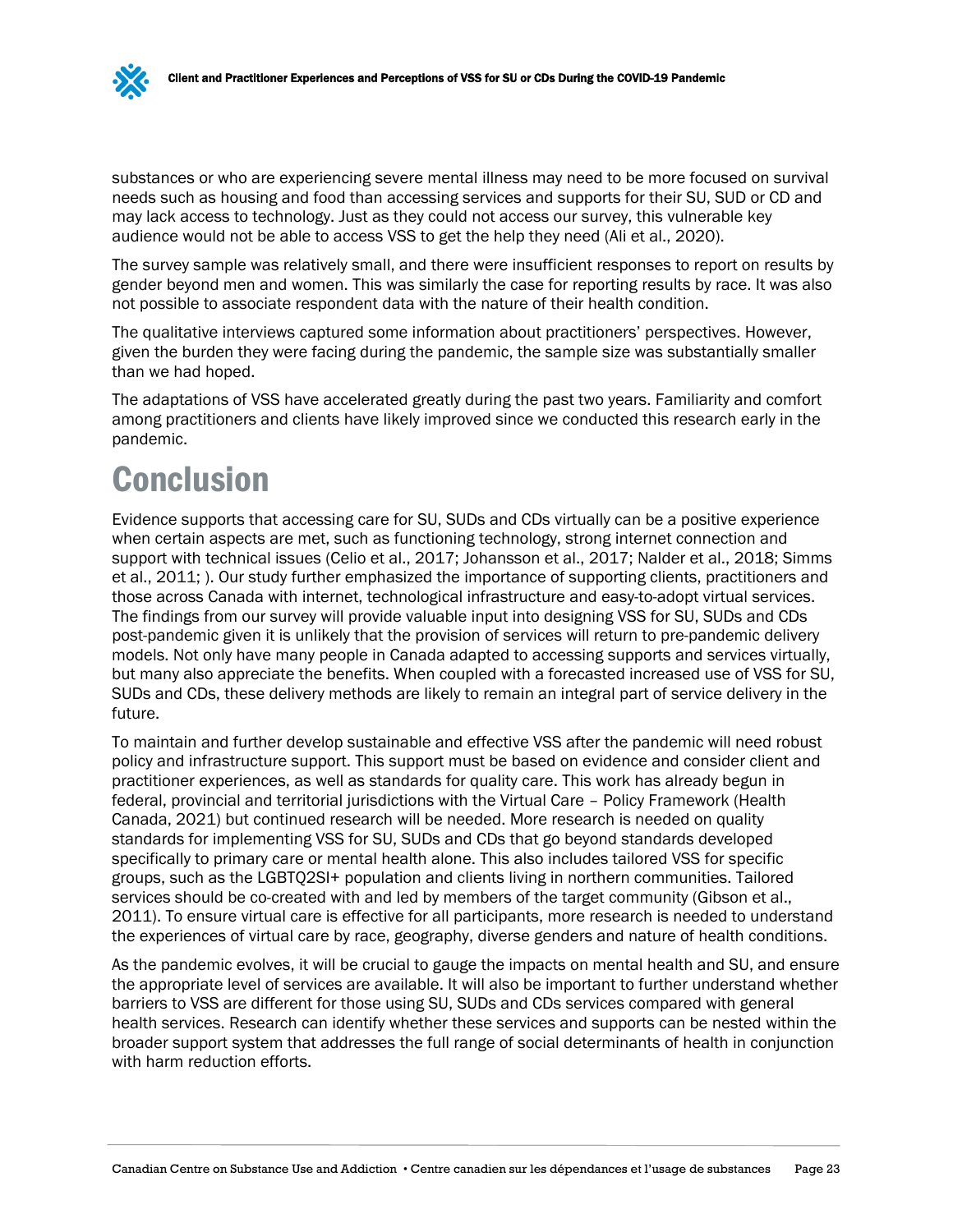

# <span id="page-27-0"></span>References

- Abacas Data & Canadian Medical Association. (2020). *What Canadians think about virtual health*  care. Ottawa, Ont.: Author. Retrieved from [https://www.cma.ca/sites/default/files/pdf/virtual](https://www.cma.ca/sites/default/files/pdf/virtual-care/cma-virtual-care-public-poll-june-2020-e.pdf)[care/cma-virtual-care-public-poll-june-2020-e.pdf](https://www.cma.ca/sites/default/files/pdf/virtual-care/cma-virtual-care-public-poll-june-2020-e.pdf)
- Ali, F., Russell, C., Nafeh, F., Narkar, R., Elton-Marshall, T., Lafond, K. G., … Rehm, J. (2020). *Identifying the needs and challenges of people who use drugs (PWUD) during the COVID-19 global pandemic: A national qualitative assessment*. Toronto, Ontario: Canadian Research Initiative in Substance Misuse. [https://campusmentalhealth.ca/resource/identifying-the-needs](https://campusmentalhealth.ca/resource/identifying-the-needs-and-challenges-of-people-who-use-drugs-pwud-during-the-covid-19-pandemic/)[and-challenges-of-people-who-use-drugs-pwud-during-the-covid-19-pandemic/](https://campusmentalhealth.ca/resource/identifying-the-needs-and-challenges-of-people-who-use-drugs-pwud-during-the-covid-19-pandemic/)
- Canadian Agency for Drugs and Technologies in Health. (2020). Enablers for Virtual Visits. Ottawa, Ont.: CADTH. [https://covid.cadth.ca/infection-control/enablers-for-virtual](https://covid.cadth.ca/infection-control/enablers-for-virtual-visits/?utm_source=CONS+List&utm_campaign=0f6e4482d7-pCODR-pending-08-02-2019-Lonsurf_COPY_01&utm_medium=email&utm_term=0_f3b3313866-0f6e4482d7-263148973)[visits/?utm\\_source=CONS+List&utm\\_campaign=0f6e4482d7-pCODR-pending-08-02-2019-](https://covid.cadth.ca/infection-control/enablers-for-virtual-visits/?utm_source=CONS+List&utm_campaign=0f6e4482d7-pCODR-pending-08-02-2019-Lonsurf_COPY_01&utm_medium=email&utm_term=0_f3b3313866-0f6e4482d7-263148973) [Lonsurf\\_COPY\\_01&utm\\_medium=email&utm\\_term=0\\_f3b3313866-0f6e4482d7-263148973](https://covid.cadth.ca/infection-control/enablers-for-virtual-visits/?utm_source=CONS+List&utm_campaign=0f6e4482d7-pCODR-pending-08-02-2019-Lonsurf_COPY_01&utm_medium=email&utm_term=0_f3b3313866-0f6e4482d7-263148973)
- Canadian Centre on Substance Use and Addiction. (2020). *Impacts of the COVID-19 pandemic on people who use substances: What we heard*. Ottawa, Ont.: CCSA. [https://www.ccsa.ca/sites/default/files/2020-07/CCSA-COVID-19-Impacts-on-People-Who-Use-](https://www.ccsa.ca/sites/default/files/2020-07/CCSA-COVID-19-Impacts-on-People-Who-Use-Substances-Report-2020-en.pdf)[Substances-Report-2020-en.pdf](https://www.ccsa.ca/sites/default/files/2020-07/CCSA-COVID-19-Impacts-on-People-Who-Use-Substances-Report-2020-en.pdf)
- Canada Health Infoway. (2020). *Consulting Canadians on the future of their health system.* Toronto, Ont.: Canada Health Infoway. [https://www.infoway](https://www.infoway-inforoute.ca/en/component/edocman/resources/reports/3850-a-healthy-dialogue-executive-summary)[inforoute.ca/en/component/edocman/resources/reports/3850-a-healthy-dialogue-executive](https://www.infoway-inforoute.ca/en/component/edocman/resources/reports/3850-a-healthy-dialogue-executive-summary)[summary](https://www.infoway-inforoute.ca/en/component/edocman/resources/reports/3850-a-healthy-dialogue-executive-summary)
- Canada Health Infoway. (2021). *Canadian digital health survey 2021: What Canadians think*. Toronto, Ont.: Author. [https://www.infoway](https://www.infoway-inforoute.ca/en/component/edocman/resources/reports/benefits-evaluation/4011-canadian-digital-health-survey-2021-what-canadians-think?Itemid=101)[inforoute.ca/en/component/edocman/resources/reports/benefits-evaluation/4011-canadian](https://www.infoway-inforoute.ca/en/component/edocman/resources/reports/benefits-evaluation/4011-canadian-digital-health-survey-2021-what-canadians-think?Itemid=101)[digital-health-survey-2021-what-canadians-think?Itemid=101](https://www.infoway-inforoute.ca/en/component/edocman/resources/reports/benefits-evaluation/4011-canadian-digital-health-survey-2021-what-canadians-think?Itemid=101)
- Celio, M. A., Mastroleo, N. R., DiGuiseppi, G., Barnett, N. P., Colby, S. M., Kahler, C. W., … Monti, P. M. (2017). Using video conferencing to deliver a brief motivational intervention for alcohol and sex risk to emergency department patients: A proof-of-concept pilot study. *Addiction Research & Theory, 25*(4), 318–325.<https://doi.org/10.1080/16066359.2016.1276902>
- Centre for Addiction and Mental Health. (2020). *COVID-19 pandemic adversely affecting mental health of women and people with children*. Toronto, Ont.: Author. [https://www.camh.ca/en/camh-news-and-stories/covid-19-pandemic-adversely-affecting](https://www.camh.ca/en/camh-news-and-stories/covid-19-pandemic-adversely-affecting-mental-health-of-women-and-people-with-children)[mental-health-of-women-and-people-with-children](https://www.camh.ca/en/camh-news-and-stories/covid-19-pandemic-adversely-affecting-mental-health-of-women-and-people-with-children)
- Chan, B., Bougatsos, C., Priest, K. C., McCarty, D., Grusing, S., & Chou, R. (2021) Opioid treatment programs, telemedicine and COVID-19: A scoping review, *Substance Abuse.* Advance online publication.<https://doi.org/10.1080/08897077.2021.1967836>
- Connolly, S. L., Miller, C. J., Lindsay, J. A., & Bauer, M. S. (2020). A systematic review of providers' attitudes toward telemental health via videoconferencing. *Clinical Psychology: Science and Practice*, *27*(2), Article e12311.<https://doi.org/10.1111/cpsp.12311>
- Douglas, M., Katikireddi, S. V., Taulbut, M., McKee, M., & McCartney, G. (2020). Mitigating the wider health effects of covid-19 pandemic response. *British Medical Journal*, *369,* Article m1557.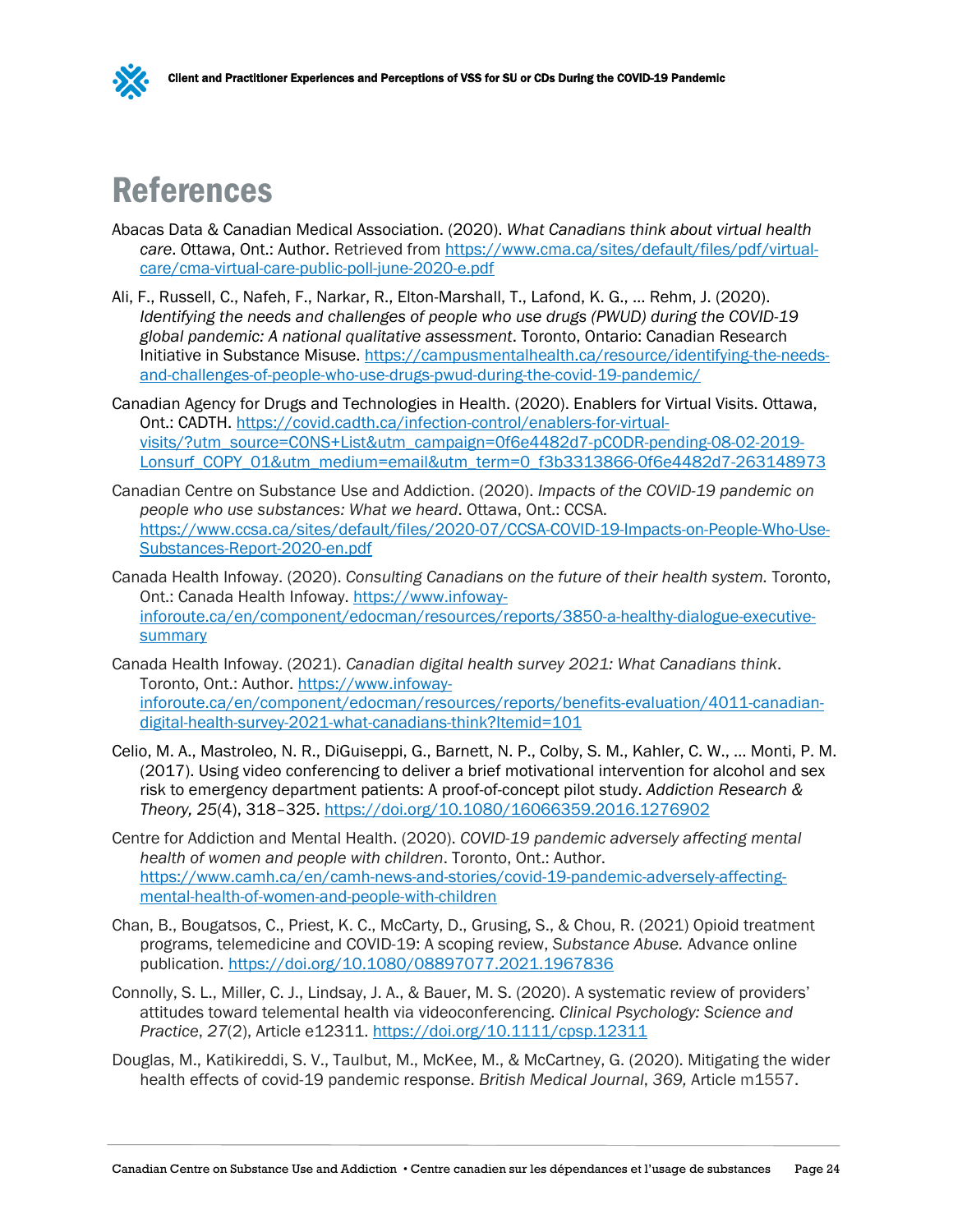

- Gibson, K. L., Coulson, H., Miles, R., Kakekakekung, C., Daniels, E., & O'Donnell, S. (2011). Conversations on telemental health: Listening to remote and rural First Nations communities. *Rural and Remote Health, 11*(2), Article 1656.<https://doi.org/10.22605/RRH1656>
- Government of Ontario. (2020, May 5). Ontario expands virtual mental health services during COVID-19: Free internet-based programs help people cope with unprecedented situation [news release]. [https://news.ontario.ca/en/release/56847/ontario-expands-virtual-mental-health-services](https://news.ontario.ca/en/release/56847/ontario-expands-virtual-mental-health-services-during-covid-19)[during-covid-19](https://news.ontario.ca/en/release/56847/ontario-expands-virtual-mental-health-services-during-covid-19)
- Guarino, H., Acosta, M., Marsch, L. A., Xie, H., & Aponte-Melendez, Y. (2016). A mixed-methods evaluation of the feasibility, acceptability, and preliminary efficacy of a mobile intervention for methadone maintenance clients. *Psychology of Addictive Behaviors, 30*(1), 1–11. <https://doi.org/10.1037/adb0000128>
- Hawke, L. D., Sheikhan, N. Y., MacCon, K., & Henderson, J. (2021). Going virtual: Youth attitudes toward and experiences of virtual mental health and substance use services during the COVID-19 pandemic. *BMC Health Services Research, 21*(1), Article 340. <https://doi.org/10.1186/s12913-021-06321-7>
- Health Canada. (2021). Virtual care policy framework: A product of the Federal, Provincial and Territorial Virtual Care / Digital Table. [https://www.canada.ca/content/dam/hc](https://www.canada.ca/content/dam/hc-sc/documents/corporate/transparency_229055456/health-agreements/bilateral-agreement-pan-canadian-virtual-care-priorities-covid-19/template-pol-framework-report-eng.pdf)[sc/documents/corporate/transparency\\_229055456/health-agreements/bilateral-agreement](https://www.canada.ca/content/dam/hc-sc/documents/corporate/transparency_229055456/health-agreements/bilateral-agreement-pan-canadian-virtual-care-priorities-covid-19/template-pol-framework-report-eng.pdf)[pan-canadian-virtual-care-priorities-covid-19/template-pol-framework-report-eng.pdf](https://www.canada.ca/content/dam/hc-sc/documents/corporate/transparency_229055456/health-agreements/bilateral-agreement-pan-canadian-virtual-care-priorities-covid-19/template-pol-framework-report-eng.pdf)
- Holmström, I. K., Nokkoudenmäki, M.-B., Zukancic, S., & Sundler, A. J. (2016). It is important that they care — Older persons' experiences of telephone advice nursing. *Journal of Clinical Nursing*, *25*(11–12), 1644–1653. https://doi.org/10.1111/jocn.13173
- Holst, A., Nejati, S., Björkelund, C., Eriksson, M. C. M., Hange, D., Kivi, M., … Petersson, E.-L. (2017). Patients' experiences of a computerised self-help program for treating depression — A qualitative study of internet mediated cognitive behavioural therapy in primary care. *Scandinavian Journal of Primary Health Care*, *35*(1), 46–53.<https://doi.org/10.1080/02813432.2017.1288813>
- Honey, M., & Wright, J. (2018). Nurses developing confidence and competence in telehealth: Results of a descriptive qualitative study. *Contemporary Nurse*, *54*(4–5), 472–482. <https://doi.org/10.1080/10376178.2018.1530945>
- Howard, P., Busch, L., & Sheets, P. (2010). Comparing digital divides: Internet access and social inequality in Canada and the United States. *Canadian Journal of Communication*, *35*(1), 109– 128.<https://doi.org/10.22230/cjc.2010v35n1a2192>
- Interian, A., King, A. R., St. Hill, L. M., Robinson, C. H., & Damschroder, L. J. (2018). Evaluating the implementation of home-based videoconferencing for providing mental health services. *Psychiatric Services*, *69*(1), 69–75.<https://doi.org/10.1176/appi.ps.201700004>
- Johansson, A. M., Lindberg, I., & Söderberg, S. (2017). Healthcare personnel's experiences using video consultation in primary healthcare in rural areas. *Primary Health Care Research and Development*, *18*(1), 73–83.<https://doi.org/10.1017/S1463423616000347>
- Koch, K. (2020). Infrastructure policy trends: The digital divide and the lack of broadband access during COVID-19. Calgary, Alta.: University of Calgary School of Public Policy. <https://policyschool.ca/wp-content/uploads/2020/06/Infrastructure-Trends-Digital-Divide.pdf>
- Kurki, M., Anttila, M., Koivunen, M., Marttunen, M., & Välimäki, M. (2018). Nurses' experiences of the use of an internet-based support system for adolescents with depressive disorders.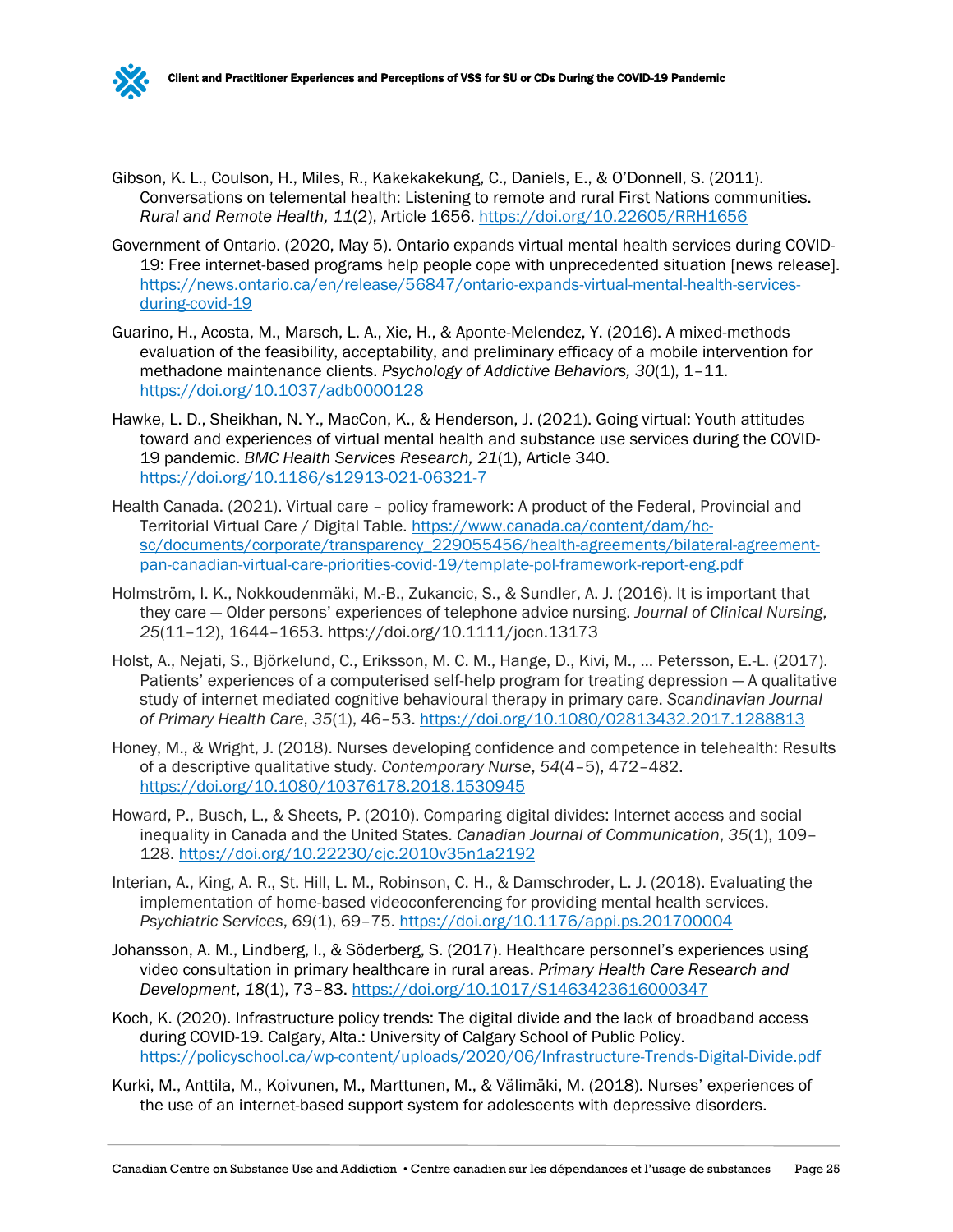

*Informatics for Health & Social Care*, *43*(3), 234–247. <https://doi.org/10.1080/17538157.2016.1269110>

- Leger. (2022). *Mental health and substance use during COVID-19: Summary report 5: Spotlight on suicide ideation, heavy drinking*.. Ottawa, Ont.: Mental Health Commission of Canada.
- Leger. (2021). *Mental health and substance use during COVID-19: Summary report 3: Spotlight on income, employment and access*. Ottawa, Ont.: Mental Health Commission of Canada. [https://mentalhealthcommission.ca/wp](https://mentalhealthcommission.ca/wp-content/uploads/2021/09/leger_poll_spotlight_on_income_employment_access.pdf)[content/uploads/2021/09/leger\\_poll\\_spotlight\\_on\\_income\\_employment\\_access.pdf](https://mentalhealthcommission.ca/wp-content/uploads/2021/09/leger_poll_spotlight_on_income_employment_access.pdf)
- Leger. (2020). *Mental health and substance use during COVID-19: Summary report 2: Spotlight on gender and household size.*. Ottawa, Ont.: Mental Health Commission of Canada. [https://mentalhealthcommission.ca/wp](https://mentalhealthcommission.ca/wp-content/uploads/2021/09/mhcc_ccsa_covid_leger_poll_2_eng.pdf)[content/uploads/2021/09/mhcc\\_ccsa\\_covid\\_leger\\_poll\\_2\\_eng.pdf](https://mentalhealthcommission.ca/wp-content/uploads/2021/09/mhcc_ccsa_covid_leger_poll_2_eng.pdf)
- Malas, N., Klein, E., Tengelitsch, E., Kramer, A., Marcus, S., & Quigley, J. (2019). Exploring the telepsychiatry experience: Primary care provider perception of the Michigan Child Collaborative Care (MC3) Program. *Psychosomatics*, *60*(2), 179–189. <https://doi.org/10.1016/j.psym.2018.06.005>
- Marsden, J., Darke, S., Hall, W., Hickman, M., Holmes, J., Humphreys, K.,... West, R. (2020). Mitigating and learning from the impact of COVID‐19 infection on addictive disorders. *Addiction*, *155*(6), 1007–1010. <https://doi.org/10.1111/add.15080>
- Moreau, J. L., Cordasco, K. M., Young, A. S., Oishi, S. M., Rose, D. E., Canelo, I., … Hamilton, A. B. (2018). The use of telemental health to meet the mental health needs of women using Department of Veterans Affairs Services. *Women's Health Issues*, *28*(2), 181–187. <https://doi.org/10.1016/j.whi.2017.12.005>
- Nalder, E., Marziali, E., Dawson, D. R., & Murphy, K. (2018). Delivering cognitive behavioural interventions in an internet-based healthcare delivery environment. *British Journal of Occupational Therapy, 81*(10), 591–600.<https://doi.org/10.1177/0308022618760786>
- Patton, M. Q. (2002*). Two decades of developments in qualitative inquiry: A personal, experiential perspective. Qualitative Social Work: Research and Practice, 1*(3), 261–283. <https://doi.org/10.1177/1473325002001003636>
- Pineros-Leano, M., Tabb, K. M., Sears, H., Meline, B., & Huang, H. (2015). Clinic staff attitudes towards the use of mHealth technology to conduct perinatal depression screenings: A qualitative study. *Family Practice, 32*(2), 211–215.<https://doi.org/10.1093/fampra/cmu083>
- Richards, P., Simpson, S., Bastiampillai, T., Pietrabissa, G., & Castelnuovo, G. (2018). The impact of technology on therapeutic alliance and engagement in psychotherapy: The therapist's perspective. *Clinical Psychologist*, *22*(2), 171–181.<https://doi.org/10.1111/cp.12102>
- Ridout, B., & Campbell, A. (2018). The use of social networking sites in mental health interventions for young people: Systematic review. *Journal of Medical Internet Research*, *20*(12), Article e12244.<https://doi.org/10.2196/12244>
- Rost, T., Stein, J., Löbner, M., Kersting, A., Luck-Sikorski, C., & Riedel-Heller, S. G. (2017). User acceptance of computerized cognitive behavioral therapy for depression: Systematic review. *Journal of Medical Internet Research*, *19*(9), Article e309.<https://doi.org/10.2196/jmir.7662>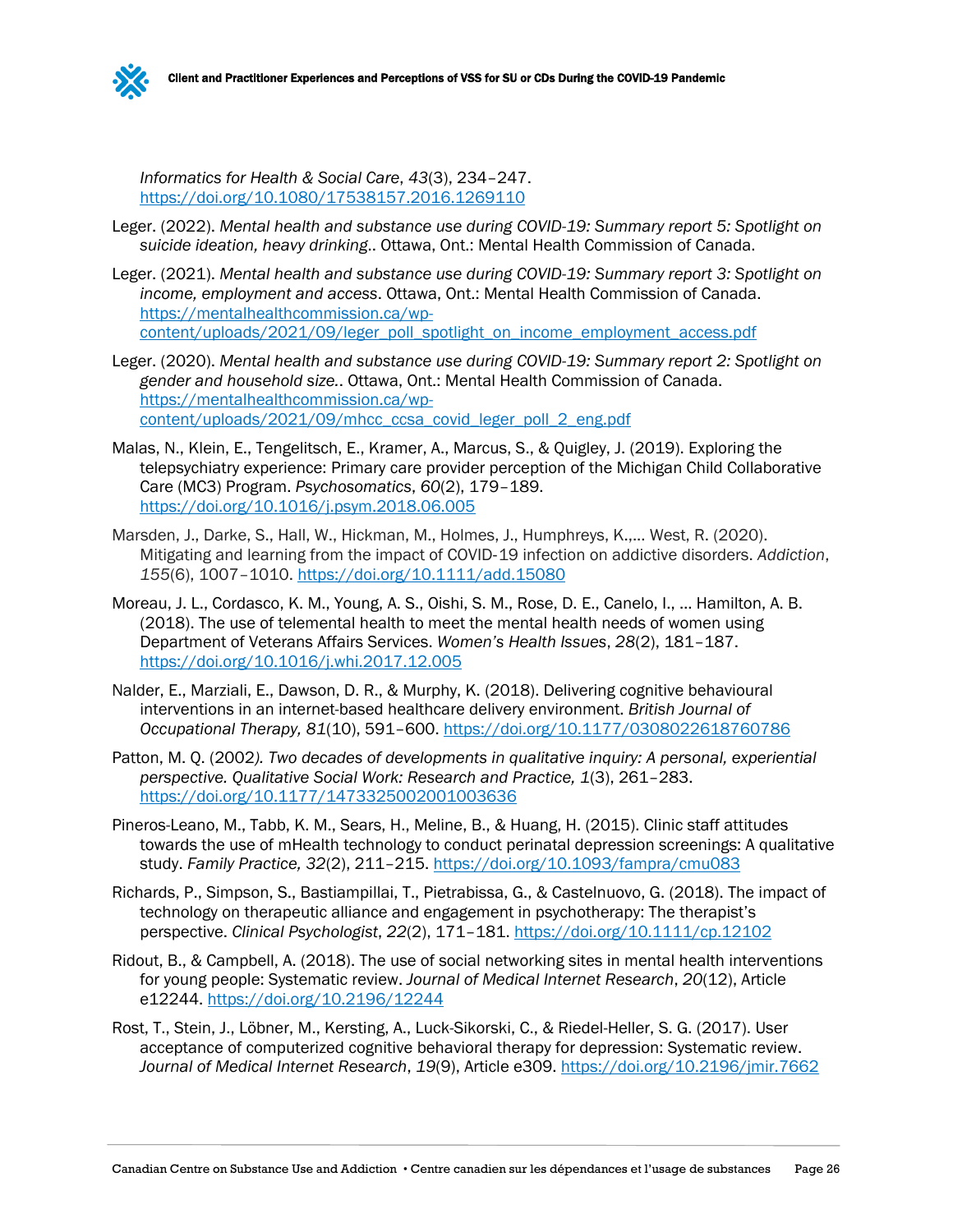

- Saloner, B., Krawczyk, N., Solomon, K., Allen, S.T., Morris, M., Haney, K., & Sherman, S. G. (2022) Experiences with substance use disorder treatment during the COVID-19 pandemic: Findings from a multistate survey. *International Journal of Drug Policy, 101*, Article 103537. Advance online publication.<https://doi.org/10.1016/j.drugpo.2021.103537>
- Schmidt-Weitmann, S., Bösch, S., Weidt, S., & Brockes, C. (2015). Psychological online consultation service attracts men: A new approach to close the gap between being ill and being treated. *Telemedicine and E-Health*, *21*(1), 48–54.<https://doi.org/10.1089/tmj.2013.0370>
- Simms, D. C., Gibson, K., & O'Donnell, S. (2011). To use or not to use: Clinicians' perceptions of telemental health. *Canadian Psychology/Psychologie Canadienne*, *52*(1), 41–51. <https://doi.org/10.1037/a0022275>
- Sinha, C., & Schryer-Roy, A.-M. (2018). Digital health, gender and health equity: invisible imperatives. *Journal of Public Health*, *40*(suppl\_2), ii1–ii5. <https://doi.org/10.1093/pubmed/fdy171>
- Skinner, W. J. W., O'Grady, C.P., Bartha, C., & Parker C. (2010). Concurrent substance use and mental health disorders: An information guide. Toronto, Ont.: Centre for Addiction and Mental Health. [https://www.camh.ca//-/media/files/guides-and-publications/concurrent-disorders](https://www.camh.ca/-/media/files/guides-and-publications/concurrent-disorders-guide-en.pdf)[guide-en.pdf](https://www.camh.ca/-/media/files/guides-and-publications/concurrent-disorders-guide-en.pdf)
- Smith, A. (2020, June 22). Province invests \$4M into virtual drug treatment program: Assessment, treatment and support is provided through video, phone or texting, while medications are delivered by a local pharmacist. *Calgary Herald.*  [https://calgaryherald.com/news/politics/province-invests-4m-into-virtual-drug-treatment](https://calgaryherald.com/news/politics/province-invests-4m-into-virtual-drug-treatment-program)[program](https://calgaryherald.com/news/politics/province-invests-4m-into-virtual-drug-treatment-program)
- Stinson, J., Wolfson, L., & Poole, N. (2020). Technology-based substance use interventions: Opportunities for fender-transformative health promotion. *International Journal of Environmental Research and Public Health, 17*(3), Article 992.<https://doi.org/10.3390/ijerph17030992>
- Sugarman, D. E., Meyer, L. E., Reilly, M. E., & Greenfield, S. F. (2020). Feasibility and acceptability of a web-based, gender-specific intervention for women with substance use disorders. *Journal of Women's Health, 29*(5), 636–646.<https://doi.org/10.1089/jwh.2018.7519>
- Tarp, K., Mejldal, A., & Nielsen, A. S. (2017). Patient satisfaction with videoconferencing-based treatment for alcohol use disorders. *Addictive Disorders & Their Treatment*, *16*(2), 70–79. <https://doi.org/10.1097/ADT.0000000000000103>
- Tonkin-Crine, S., Bishop, F. L., Ellis, M., Moss-Morris, R., & Everitt, H. (2013). Exploring patients' views of a cognitive behavioral therapy-based website for the self-management of irritable bowel syndrome symptoms. *Journal of Medical Internet Research*, *15*(9), Article e190. <https://doi.org/10.2196/jmir.2672>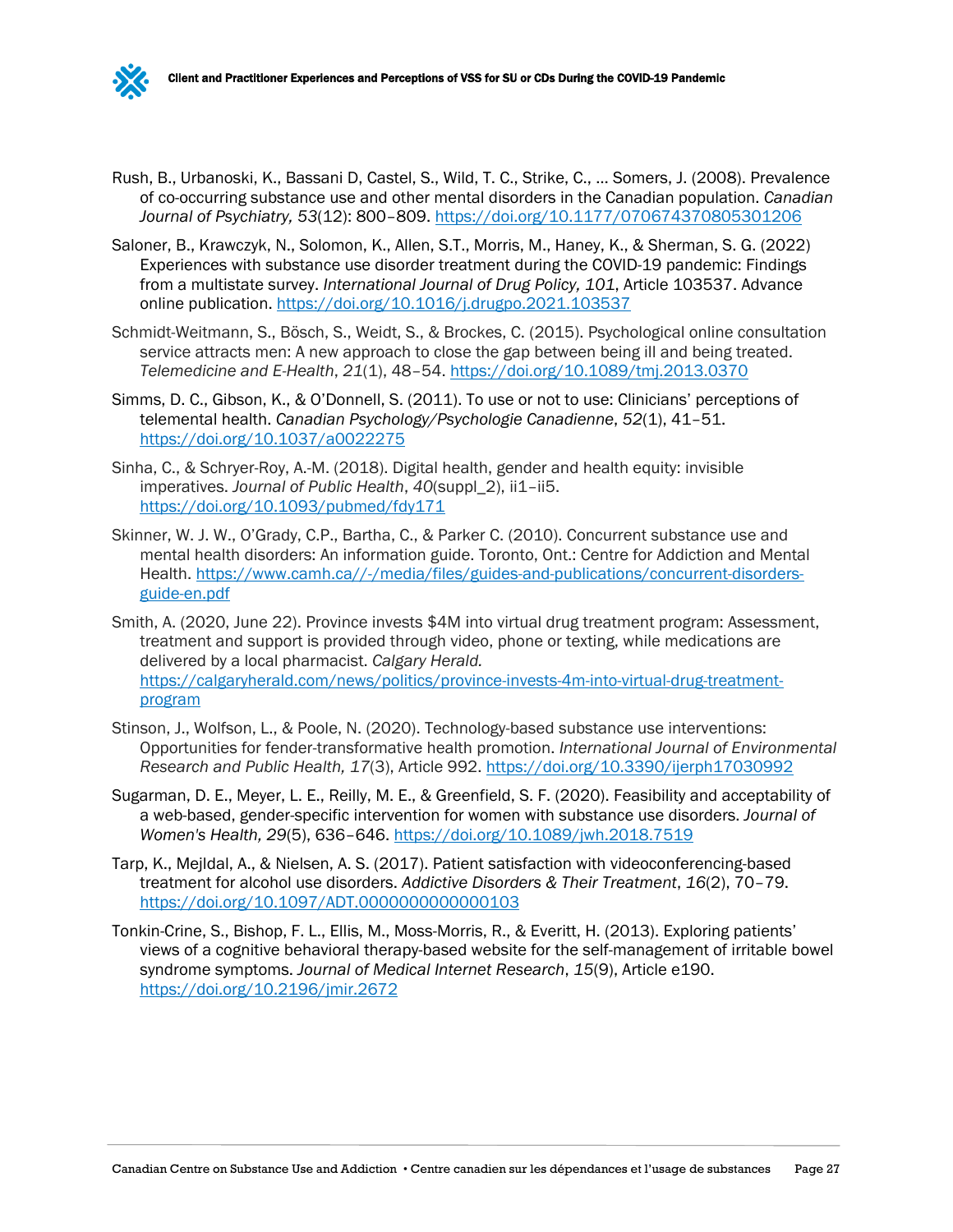

# <span id="page-31-0"></span>Appendix A: Online Survey

# **Canadians' Experiences with and Perceptions of Virtual Services and Supports for Substance Use, Substance Use Disorders and Mental Disorders During the COVID-19 Pandemic**

#### Demographic and Screening Questions

- 1. What is your current age? Age in years: \_\_\_\_\_\_\_\_\_\_\_ \*
- 2. Which province or territory do you live in? \*
	- *O01* British Columbia
	- *O02* Alberta
	- *O03* Saskatchewan
	- *O04* Manitoba
	- *O05* Ontario
	- *O06* Quebec
	- *O07* New Brunswick
	- *O08* Nova Scotia
	- *O09* Prince Edward Island
	- *O10* Newfoundland and Labrador
	- *O11* Yukon
	- *O12* Northwest Territories
	- *O13* Nunavut
	- *O66* Outside of Canada

 $[If Q1 = Under 18, OR if Q1 = 18 years AND any province/territory other than Quebec,$ Alberta, Ontario, Saskatchewan, PEI or Manitoba, OR if Q2 = 66 (Outside of Canada) not eligible] Thank you for your time. END.

- 3. Please select the gender you identify with:
	- *O01* Female gender *O02* Male gender *O03* Gender diverse *O04* Prefer not to say *O05* Not listed, please specify: \_\_\_\_\_\_\_\_\_\_\_\_\_\_\_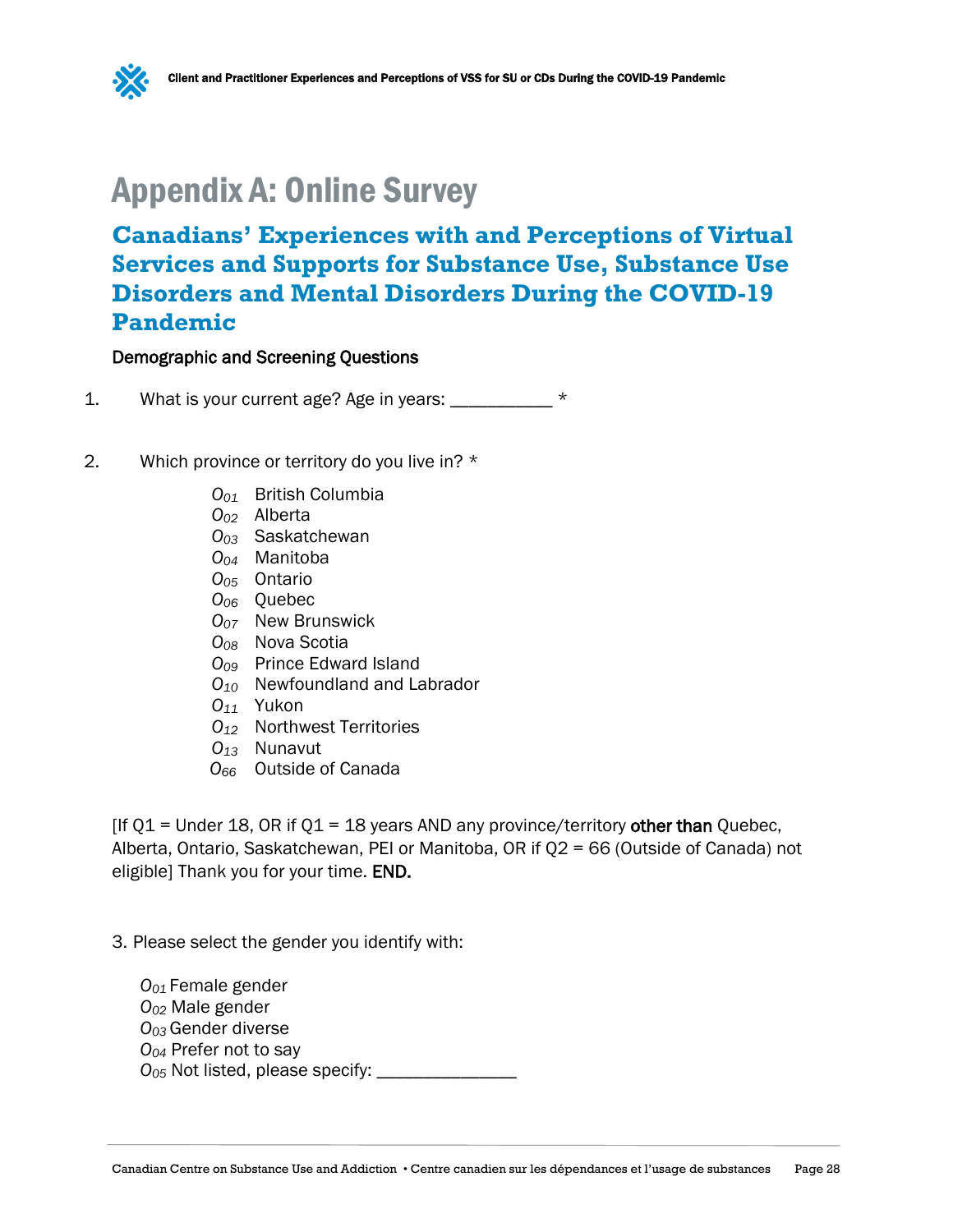

- 4. Please select which group(s) you identify with (check all that apply).
	- o White
	- o South Asian (e.g., East Indian, Pakistani, Sri Lankan)
	- o Chinese
	- o Black
	- o Filipino
	- o Latin American
	- o Arab
	- o Southeast Asian (e.g., Vietnamese, Cambodian, Laotian, Thai)
	- o West Asian (e.g., Iranian, Afghan)
	- o Korean
	- o Japanese
	- o Inuk (Inuit)
	- o First Nations
	- o Métis
	- o Indigenous/Aboriginal (not listed above)
	- o Not listed, please specify\_\_\_\_\_\_\_\_
	- o Prefer not to answer
	- o Do not know

6. How comfortable do you feel using technology in your daily life? This includes using computers, the internet, mobile applications, etc.

- o Very comfortable
- o Comfortable
- o Uncomfortable
- o Very uncomfortable
- o Prefer not to answer
- 7. Have you ever used telephone, video or Internet-based services or supports to address substance use or substance use disorder?

Yes:

- Have you ever used telephone, video or Internet-based services or supports to address substance use or substance use disorder *combined* with a mental health concern?
	- o No: Stream 1A
	- o Yes: Stream 1B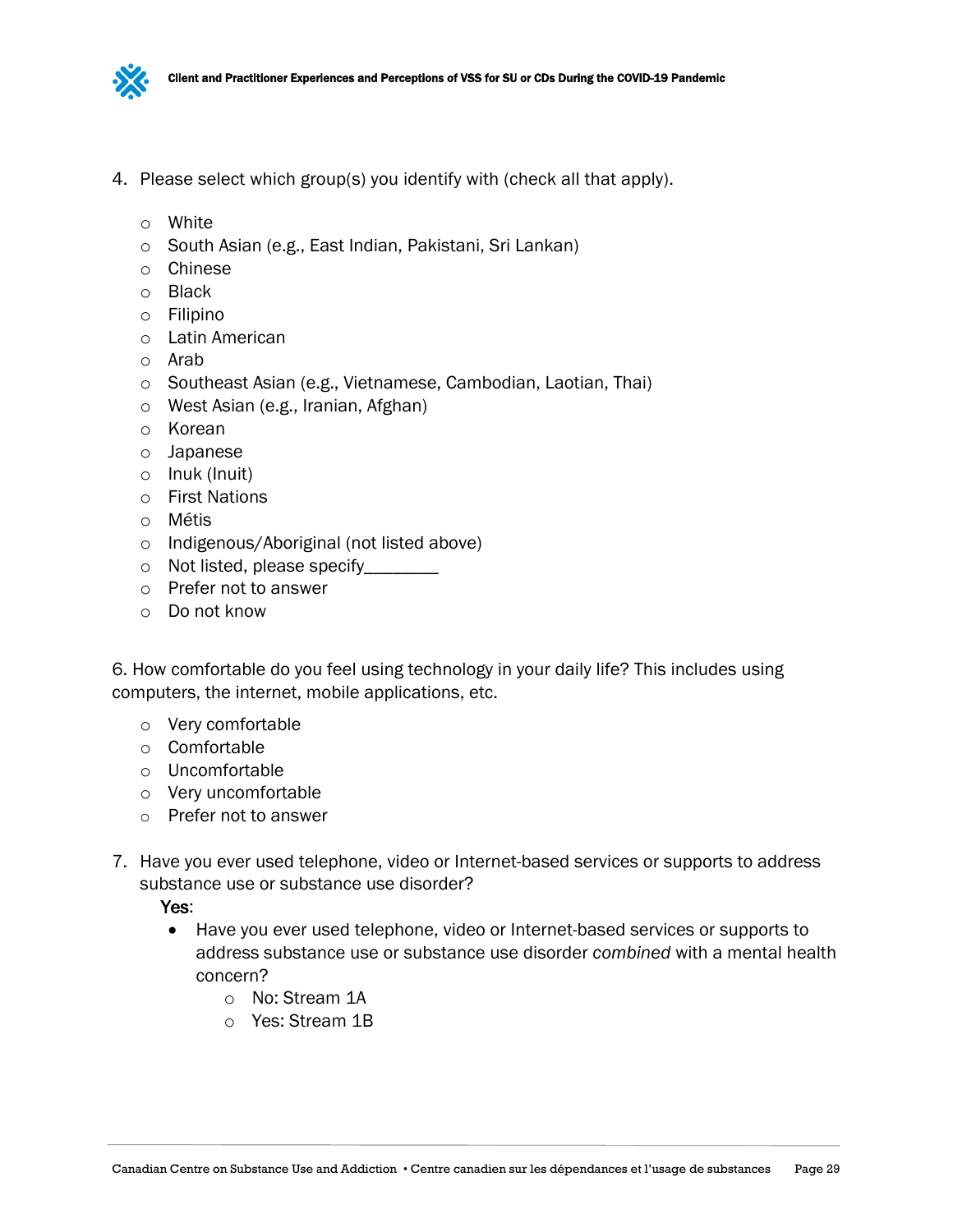## No:

- Have you ever stopped or declined participation in any services or supports for substance use or substance use disorder because those services were provided via telephone, video or online?
	- o Yes (all go to stream 2)
		- Were the services and supports for substance use or substance use disorder *combined* with a mental health concern?
			- Yes
			- No
	- o No (all go to stream 3):
		- Have you accessed nonvirtual services or supports for substance use or substance use disorder?
			- Yes
				- o Were the nonvirtual services and supports for substance use or substance use disorder *combined* with a mental health concern?
					- Yes
					- No
			- No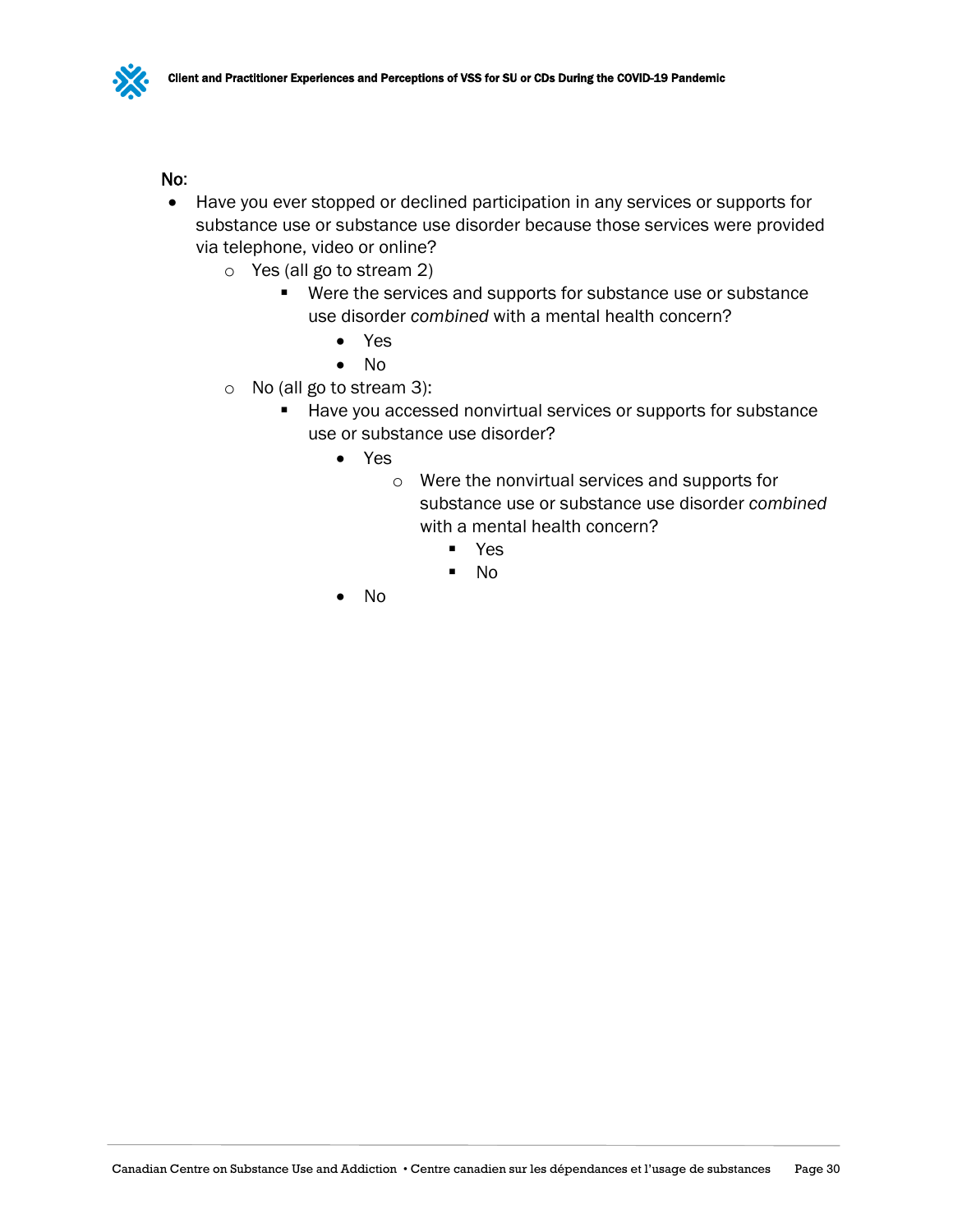## **Stream 1A: Those who have used or are using virtual services and supports for substance use or substance use disorders**

Instructions: Please respond to the following questions based on your experiences with virtual services or supports for substance use or substance use disorders.

By virtual services and supports we mean any education, access to health care, treatment or harm reduction provided through technology, such as telemedicine, video conferencing or apps. Examples include counselling, peer support, safer consumption, or group therapy.

#### *Access and Use*

1) When did you start using these virtual services and supports?

- o Since the onset of COVID-19 (March 2020)  $\rightarrow$  parts a, b and c only
- o Before March 2020, but less than 2 years ago  $\rightarrow$  go to d
- o More than 2 years ago and less than 5 years ago  $\rightarrow$  go to d
- o More than 5 years ago  $\rightarrow$  go to d
- $\circ$  Do not remember  $\rightarrow$  go to d
- o Prefer not to answer
- a) How have you accessed these services or supports since the onset of the COVID-19? Please check all that apply:
	- $\circ$  In-person visit with a healthcare provider (e.g., doctor, counsellor, treatment provider)
	- o In-person visit to a harm reduction site
	- o In-person visit to a peer support
	- o Virtual video visit with a healthcare provider
	- o Telephone consultation with a healthcare provider
	- o Messaging or email chat with a healthcare provider
	- o Accessing a telehealth service (e.g., 811)
	- o Accessing a crisis line (e.g., distress centre)
	- o Smart phone app
	- o Online peer support
	- o I did not use any services or supports during this time
	- o Other (please describe): \_\_\_\_\_\_\_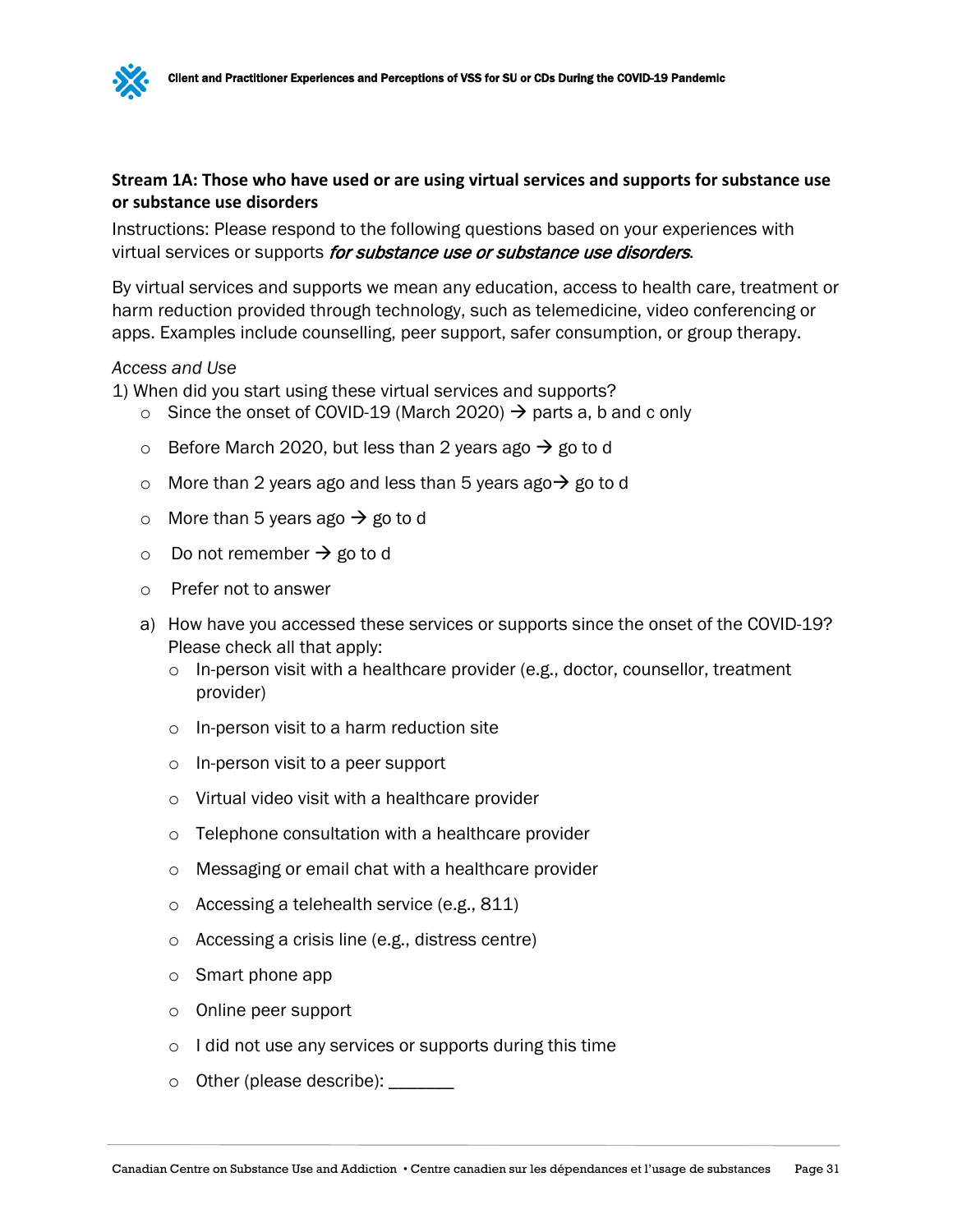

- o Prefer not to answer
- b) Did you seek out or use virtual services and supports because of their increased availability during the pandemic?
	- o Yes
	- o No
	- o Prefer not to answer
- c) When accessing these services, were you offered a choice of in-person or virtual services and supports?
	- o No, only virtual services and supports were offered
	- o Yes, I was given a choice between *only* virtual services and supports or *only* inperson services and supports
	- o Yes, I was given a choice to use a mix of *both* virtual services and supports and inperson services and supports
	- o Other options were presented: (please describe) \_\_\_\_\_\_\_\_\_\_\_\_\_\_\_
	- o Prefer not to answer
- d) What ways have you accessed services or supports? (Check all that apply.)
	- $\circ$  In-person visit with a healthcare provider (e.g., doctor, counsellor, treatment provider)
	- o In-person visit to a harm reduction site
	- o In-person visit to a peer support
	- o Virtual video visit with a healthcare provider
	- o Telephone consultation with a healthcare provider
	- o Messaging or email chat with a healthcare provider
	- o Accessing a telehealth service (e.g., 811)
	- o Accessing a crisis line (e.g., distress centre)
	- o Smart phone app
	- o Online peer support
	- o I did not use any services or supports during this time
	- $\circ$  Other (please describe):
	- o Prefer not to answer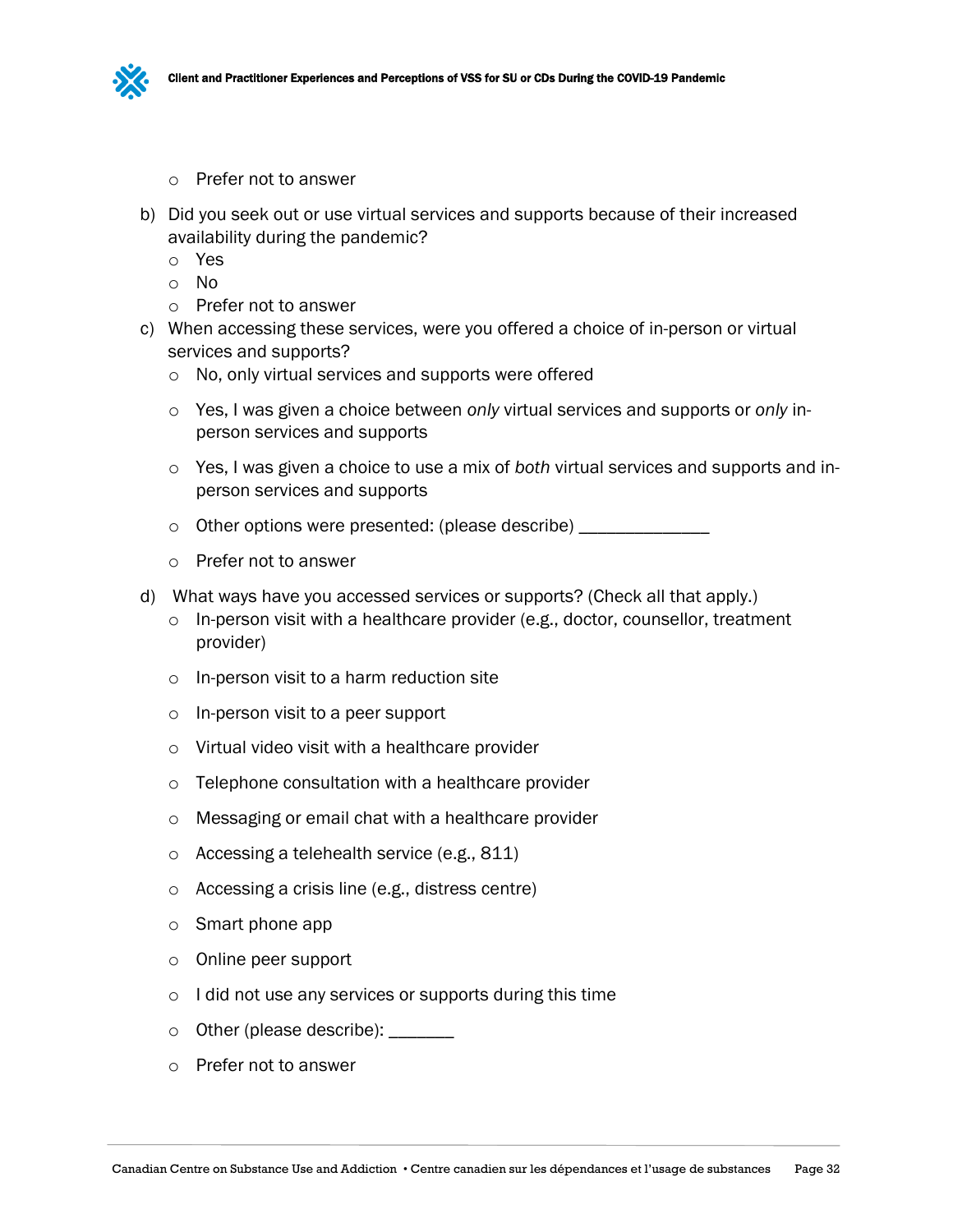

- 2) Where do you most often access virtual services and supports? (Select one.)
	- o At home
	- o Someone else's home (e.g., friend, family member)
	- o Place of work
	- o Car
	- o A public space (e.g., coffee shop)
	- o Community centre
	- o Healthcare provider
	- o Outdoors
	- o Other (please specify):
	- o Prefer not to answer

#### Client satisfaction and perceptions of virtual services and supports

3) How much do you agree or disagree with the following statements about virtual services and supports for substance use or substance use disorders:

|                                                                                                                                                  | Strongly<br>disagree | <b>Disagree</b> | Neither<br>agree or<br>disagree | Agree | Strongly<br>agree | Not applicable/<br>prefer not to<br>answer |
|--------------------------------------------------------------------------------------------------------------------------------------------------|----------------------|-----------------|---------------------------------|-------|-------------------|--------------------------------------------|
| I am comfortable with meeting a<br>healthcare provider virtually                                                                                 |                      |                 |                                 |       |                   |                                            |
| Virtual services and supports are<br>just as effective as in-person<br>supports and services                                                     |                      |                 |                                 |       |                   |                                            |
| Virtual visits are just as good as<br>in-person visits for building a<br>relationship with a health care<br>provider                             |                      |                 |                                 |       |                   |                                            |
| I prefer in-person or on-site<br>settings to my own surroundings<br>for appointments                                                             |                      |                 |                                 |       |                   |                                            |
| Virtual appointments are more<br>convenient than in-person<br>appointments                                                                       |                      |                 |                                 |       |                   |                                            |
| Not having to travel to<br>healthcare appointments is<br>important to me                                                                         |                      |                 |                                 |       |                   |                                            |
| It is important to have<br>technology that makes<br>accessing your health care as<br>user friendly and convenient as<br>other areas of your life |                      |                 |                                 |       |                   |                                            |
| Using virtual services and<br>supports has helped protect<br>people from COVID-19                                                                |                      |                 |                                 |       |                   |                                            |
| Virtual appointments are easy to<br>access                                                                                                       |                      |                 |                                 |       |                   |                                            |
|                                                                                                                                                  |                      |                 |                                 |       |                   |                                            |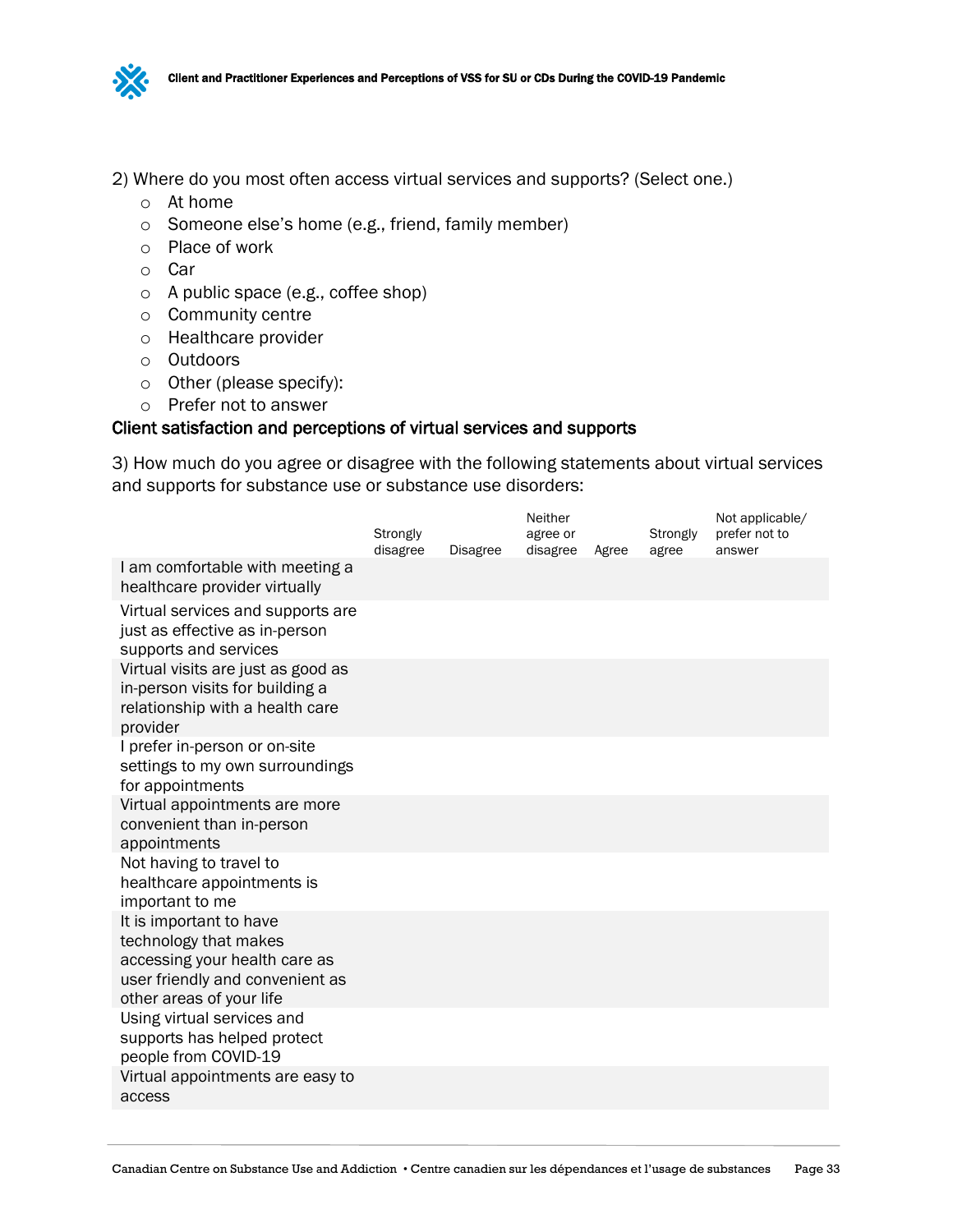Virtual appointments save me time Using virtual services and supports through apps, texts, emails, and other non-personal contact saves me time Virtual appointments save me money

4) How much do you agree or disagree with the following statements about virtual services and supports for substance use or substance use disorders?

|                                                                                                                      | Strongly<br>disagree | <b>Disagree</b> | Neither<br>agree or<br>disagree | Agree | Strongly<br>agree | Not applicable/<br>prefer not to<br>answer |
|----------------------------------------------------------------------------------------------------------------------|----------------------|-----------------|---------------------------------|-------|-------------------|--------------------------------------------|
| There is generally an adequate<br>amount of time allotted for my<br>virtual appointments                             |                      |                 |                                 |       |                   |                                            |
| My healthcare provider is able to<br>assess my needs during my<br>virtual visit                                      |                      |                 |                                 |       |                   |                                            |
| I feel more comfortable with a<br>healthcare provider when I meet<br>in person                                       |                      |                 |                                 |       |                   |                                            |
| My care provider gives me their<br>full attention during my virtual<br>visit                                         |                      |                 |                                 |       |                   |                                            |
| Virtual appointments allow me<br>to see healthcare providers<br>sooner than I could have in<br>person                |                      |                 |                                 |       |                   |                                            |
| A healthcare provider is more<br>likely to be on time for a virtual<br>appointment than for an in-<br>person visit   |                      |                 |                                 |       |                   |                                            |
| The quality of the video is good<br>during virtual appointments                                                      |                      |                 |                                 |       |                   |                                            |
| The quality of the audio is good<br>during virtual appointments                                                      |                      |                 |                                 |       |                   |                                            |
| Overall, I am satisfied with the<br>quality of the support and care<br>provided via virtual services and<br>supports |                      |                 |                                 |       |                   |                                            |
| My experience with virtual visits<br>with healthcare providers has<br>been better than I expected                    |                      |                 |                                 |       |                   |                                            |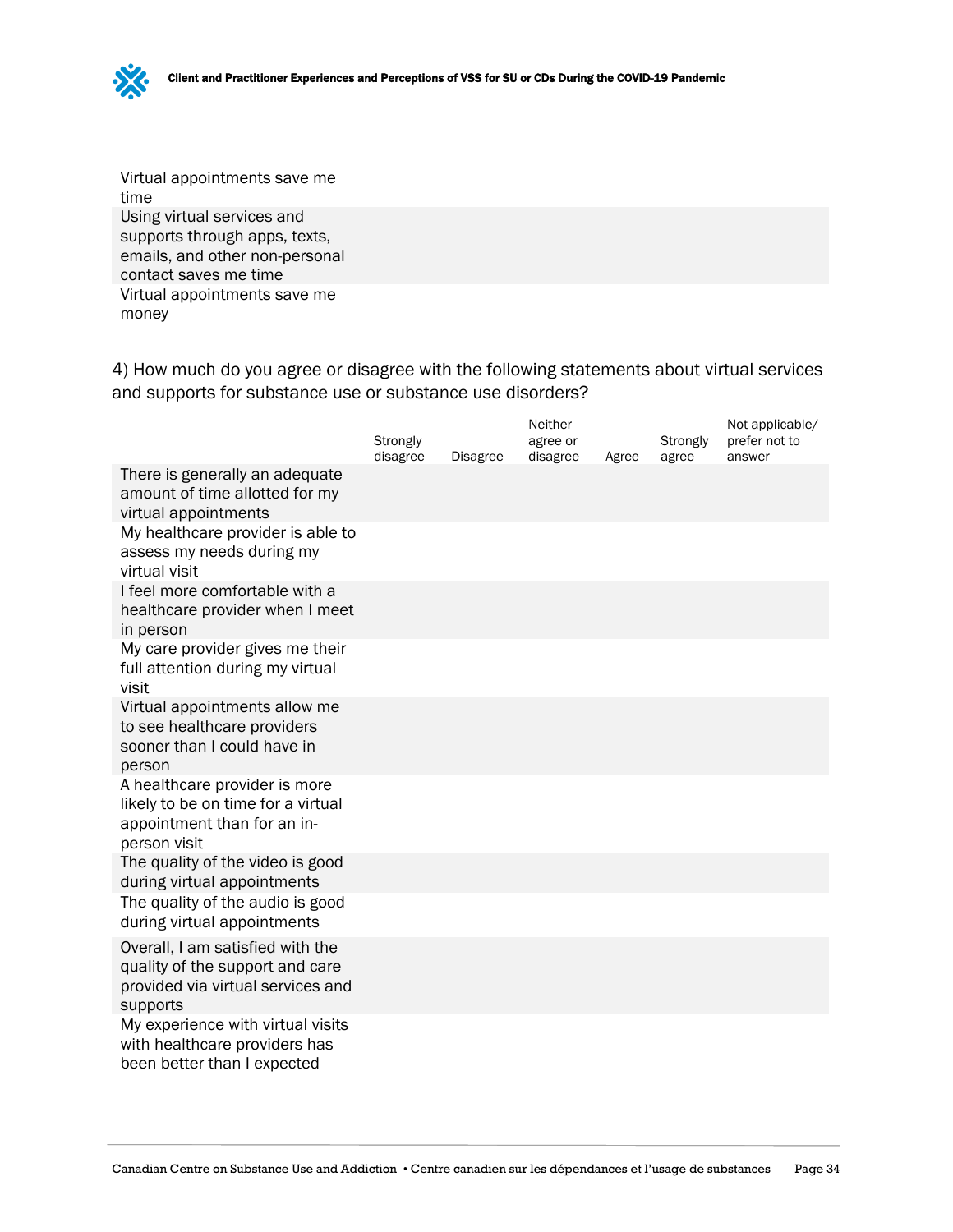5) How much of a barrier, if at all, are the following issues for using virtual services and supports for substance use or substance use disorders?

|                                                                                                                                                         | A major<br>barrier | Some<br>what of a<br>barrier | Not much<br>of a<br>barrier | Not at<br>all a<br>barrier | Not applicable/<br>Prefer not to<br>answer |
|---------------------------------------------------------------------------------------------------------------------------------------------------------|--------------------|------------------------------|-----------------------------|----------------------------|--------------------------------------------|
| Concerns about the privacy and security<br>of your health data due to the platform<br>being used (e.g., Zoom)                                           |                    |                              |                             |                            |                                            |
| Concerns that your healthcare<br>practitioner cannot ensure privacy<br>during sessions (e.g., eavesdropping,<br>session being recorded without consent) |                    |                              |                             |                            |                                            |
| The cost of private virtual services (e.g.,<br>paying for services not covered by<br>provincial health plan or insurance)                               |                    |                              |                             |                            |                                            |
| Lack of access to reliable Internet<br>service                                                                                                          |                    |                              |                             |                            |                                            |
| Lack of equipment (e.g., computer,<br>phone)                                                                                                            |                    |                              |                             |                            |                                            |
| Lack of data plan for video<br>appointments                                                                                                             |                    |                              |                             |                            |                                            |
| Lack of cell phone minutes for calls with<br>healthcare providers                                                                                       |                    |                              |                             |                            |                                            |
| Discomfort with looking at a screen or<br>talking on the phone                                                                                          |                    |                              |                             |                            |                                            |
| Finding time for an appointment<br>Limited office hours for appointments                                                                                |                    |                              |                             |                            |                                            |
| Lack of access to a quiet place free of<br>noise and disruptions                                                                                        |                    |                              |                             |                            |                                            |
| Lack of a safe space where I can talk to<br>a healthcare provider or access services<br>and supports                                                    |                    |                              |                             |                            |                                            |
| Lack of a private space where I can talk<br>to a healthcare provider or access<br>services and supports                                                 |                    |                              |                             |                            |                                            |
| Unable to build a relationship with a<br>healthcare provider in virtual<br>appointments                                                                 |                    |                              |                             |                            |                                            |
| Not listed, please specify                                                                                                                              |                    |                              |                             |                            |                                            |

6) Once COVID-19 restrictions are lifted and it is safe to resume pre-COVID activities, which format of services and supports for substance use or substance use disorders would you prefer? (Select all that apply.)

- o In-person visit with a healthcare provider (e.g., doctor, counsellor, treatment provider)
- o In-person visit to a harm reduction site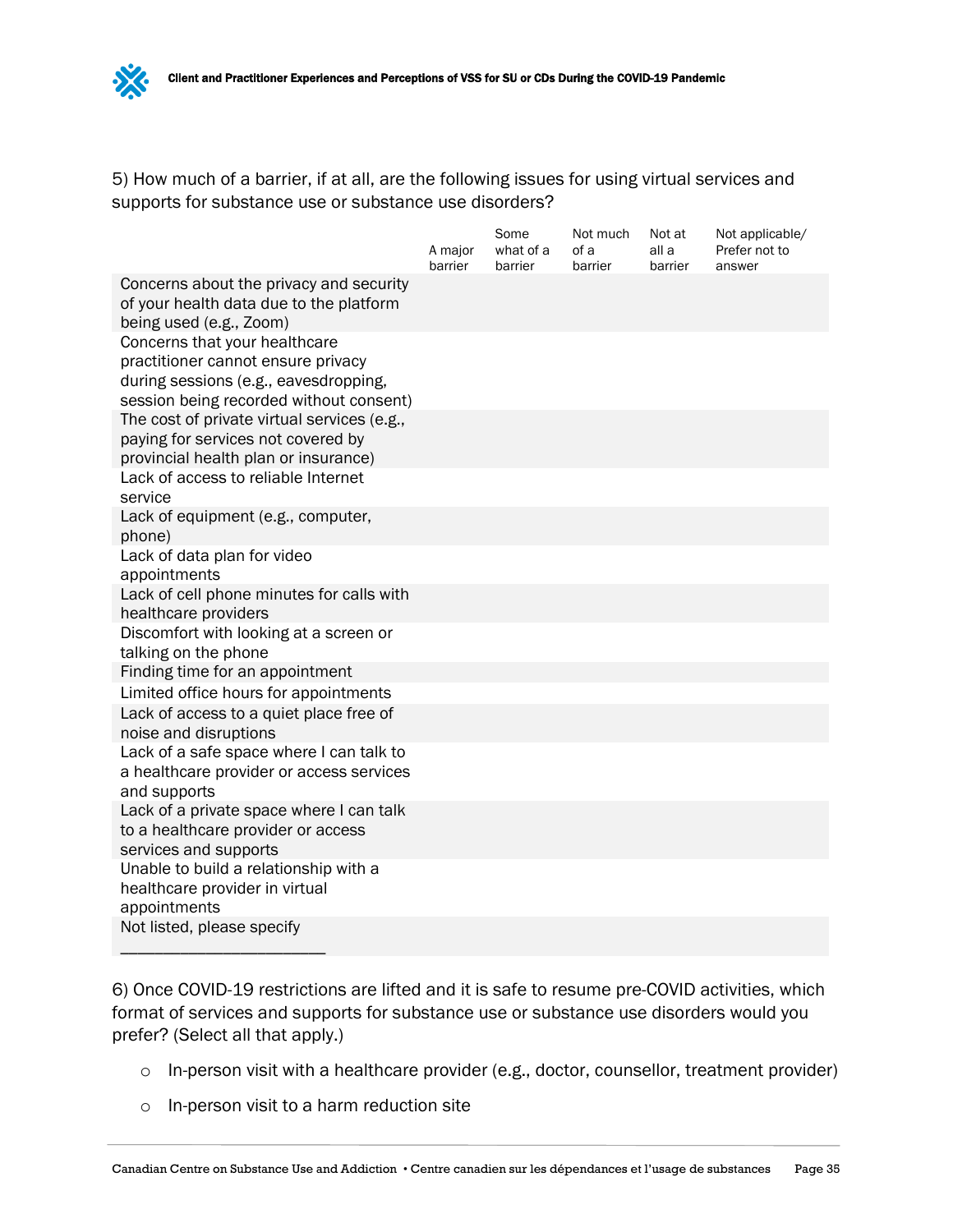

- o In-person visit to a peer support
- o Virtual video visit with a healthcare provider
- o Telephone consultation with a healthcare provider
- o Messaging or email chat with a healthcare provider
- o Accessing a telehealth service (e.g., 811)
- o Accessing a crisis line (e.g., distress centre)
- o Smart phone app
- o Online peer support
- o Other (please describe): \_\_\_\_\_\_\_
- o Prefer not to answer

7) How much of a priority do you feel it should be for government to invest in virtual services and supports for substance use or substance use disorders? For example, increasing the number of virtual healthcare providers and websites or apps.

- o Top priority
- o Somewhat of a priority
- o Neutral
- o Not at all a priority
- o Prefer not to answer

8) Please share any additional comments about your experience with virtual services and supports for substance use or substance use disorders. For example, what could be improved? What did you like about it?

Thank you for completing our survey. Your feedback will help us improve services and supports for substance use, substance use disorders and mental health disorders across Canada. For more information on this study, please see our FAQ page. If you would like to speak to a mental health professional, click on the button below to access a list of help lines you can contact for assistance:

\_\_\_\_\_\_\_\_\_\_\_\_\_\_\_\_\_\_\_\_\_\_\_\_\_\_\_\_\_\_\_\_\_\_\_\_\_\_\_\_\_\_\_\_\_\_\_\_\_\_\_\_\_\_\_\_\_\_\_\_\_\_\_\_\_\_\_\_\_\_\_\_\_\_\_\_\_\_

\_\_\_\_\_\_\_\_\_\_\_\_\_\_\_\_\_\_\_\_\_\_\_\_\_\_\_\_\_\_\_\_\_\_\_\_\_\_\_\_\_\_\_\_\_\_\_\_\_\_\_\_\_\_\_\_\_\_\_\_\_\_\_\_\_\_\_\_\_\_\_\_\_\_\_\_\_\_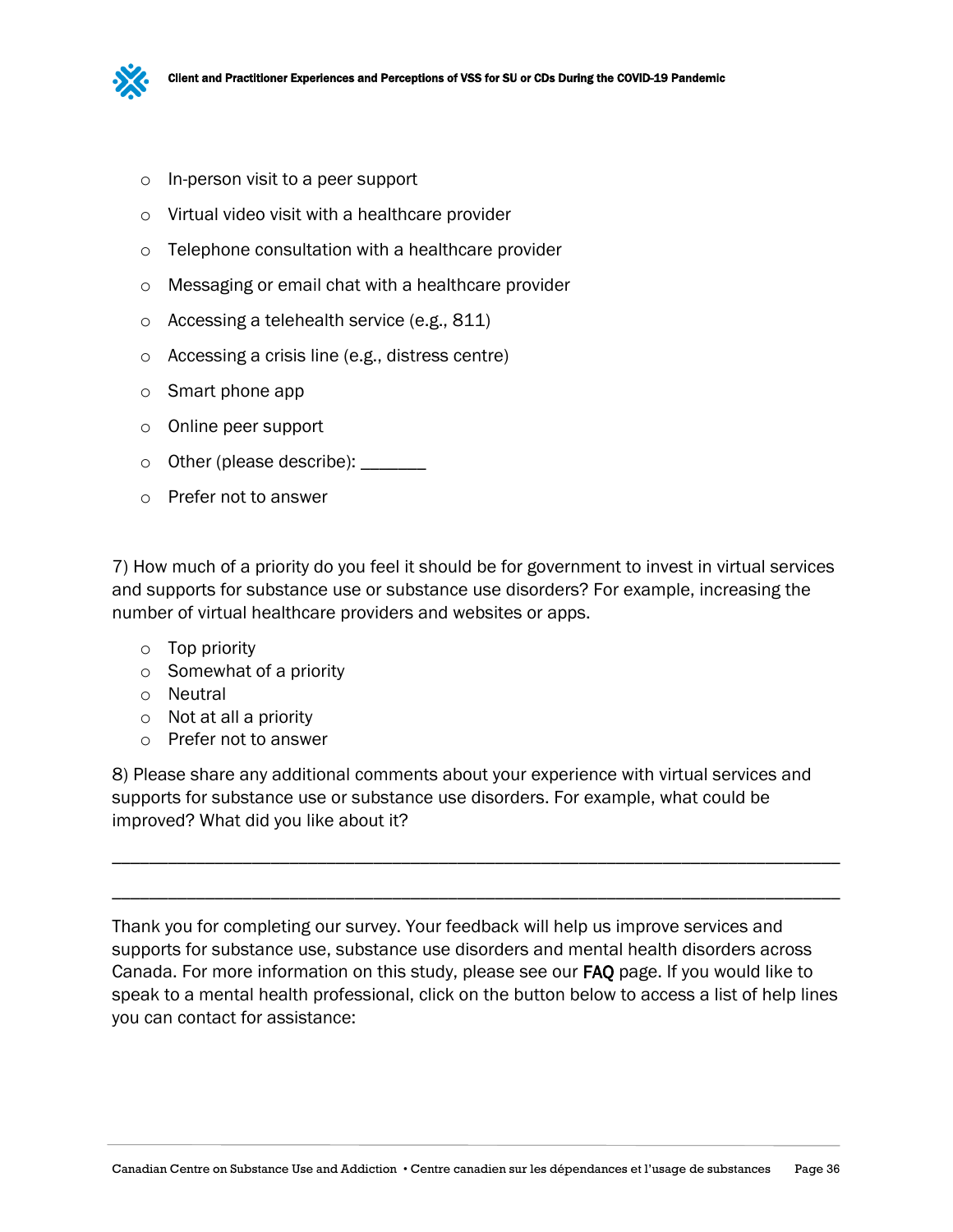

#### General Help Lines

- Crisis Services Canada Telephone: 1-833-456-4566
- Centre for Addiction and Mental Health Telephone: 1-800-463-2338
- Wellness Together Canada Adults: Text WELLNESS to 741741 Front Line Workers: Text FRONTLINE to 741741
- Kids Help Phone Telephone: 1-800-668-6868
- First Nations and Inuit Hope for Wellness Help Line Telephone: 1-855-242-3310
- Trans LifeLine Telephone: 1-877-330-6366
- Strongest Families Institute Telephone: 1-866-470-7111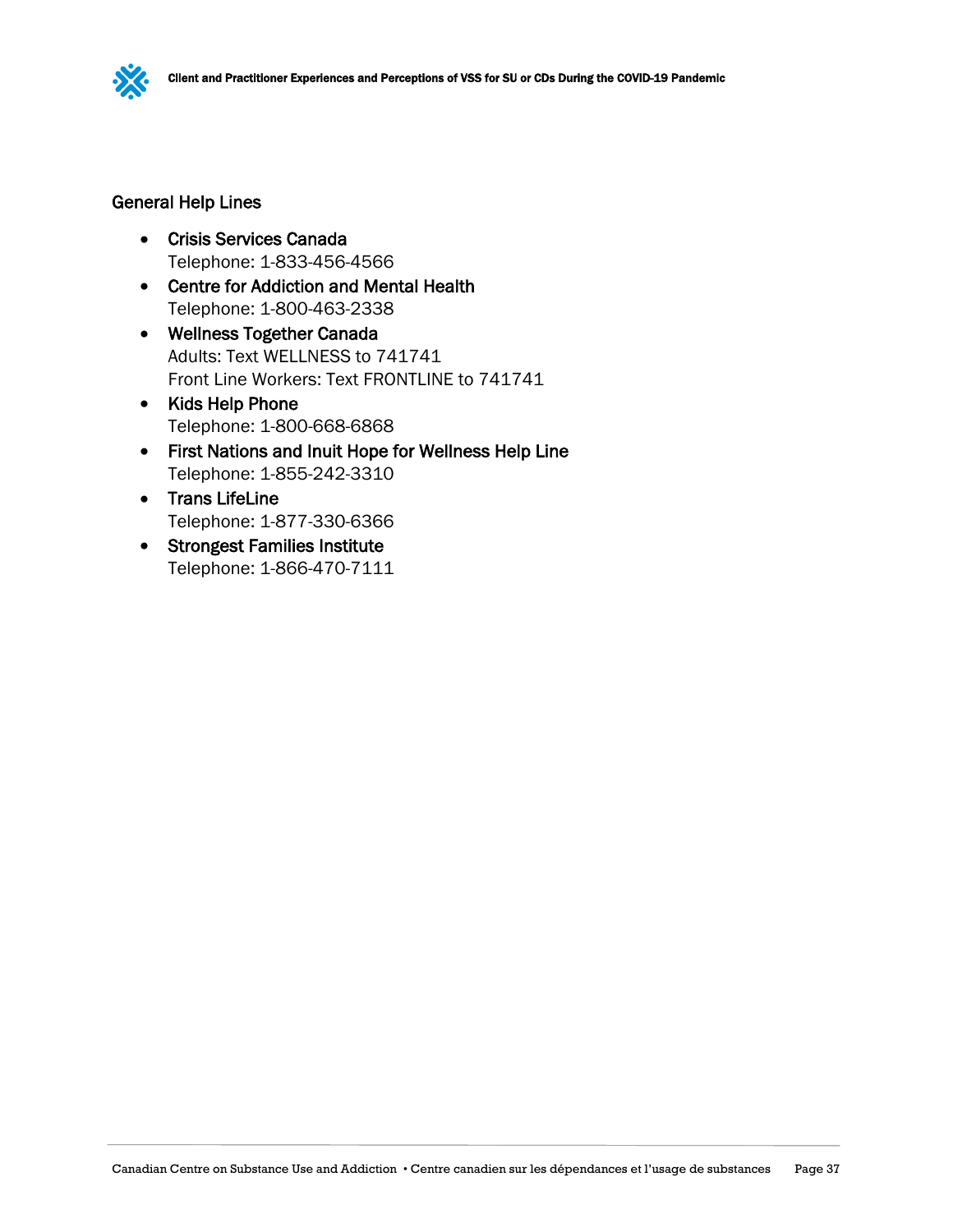## **Stream 1B: Those who have used or are using virtual services and supports for substance use or substance use disorders combined with a mental health concern**

Instructions: Please respond to the following questions based on your experiences with virtual services or supports for substance use or substance use disorder *combined* with a mental health concern.

By virtual services and supports we mean any education, access to health care, treatment or harm reduction provided through technology, such as telemedicine, video conferencing or apps. Examples include counselling, peer support, safer consumption, or group therapy.

#### *Access and Use*

1) When did you start using these virtual services and supports?

- $\circ$  Since the onset of COVID-19 (March 2020)  $\rightarrow$  parts a, b and c only
- o Before March 2020, but less than 2 years ago  $\rightarrow$  go to d
- o More than 2 years ago and less than 5 years ago  $\rightarrow$  go to d
- o More than 5 years ago  $\rightarrow$  go to d
- $\circ$  Do not remember  $\rightarrow$  go to d
- o Prefer not to answer
- a) How have you accessed these services or supports since the onset of the COVID-19 (i.e., since March 2020)? Please check all that apply:
	- o In-person visit with a healthcare provider (e.g., doctor, counsellor, treatment provider)
	- o In-person visit to a harm reduction site
	- o In-person visit to a peer support
	- o Virtual video visit with a healthcare provider
	- o Telephone consultation with a healthcare provider
	- o Messaging or email chat with a healthcare provider
	- o Accessing a telehealth service (e.g., 811)
	- o Accessing a crisis line (e.g., distress centre)
	- o Smart phone app
	- o Online peer support
	- o I did not use any services or supports during this time
	- o Other (please describe): \_\_\_\_\_\_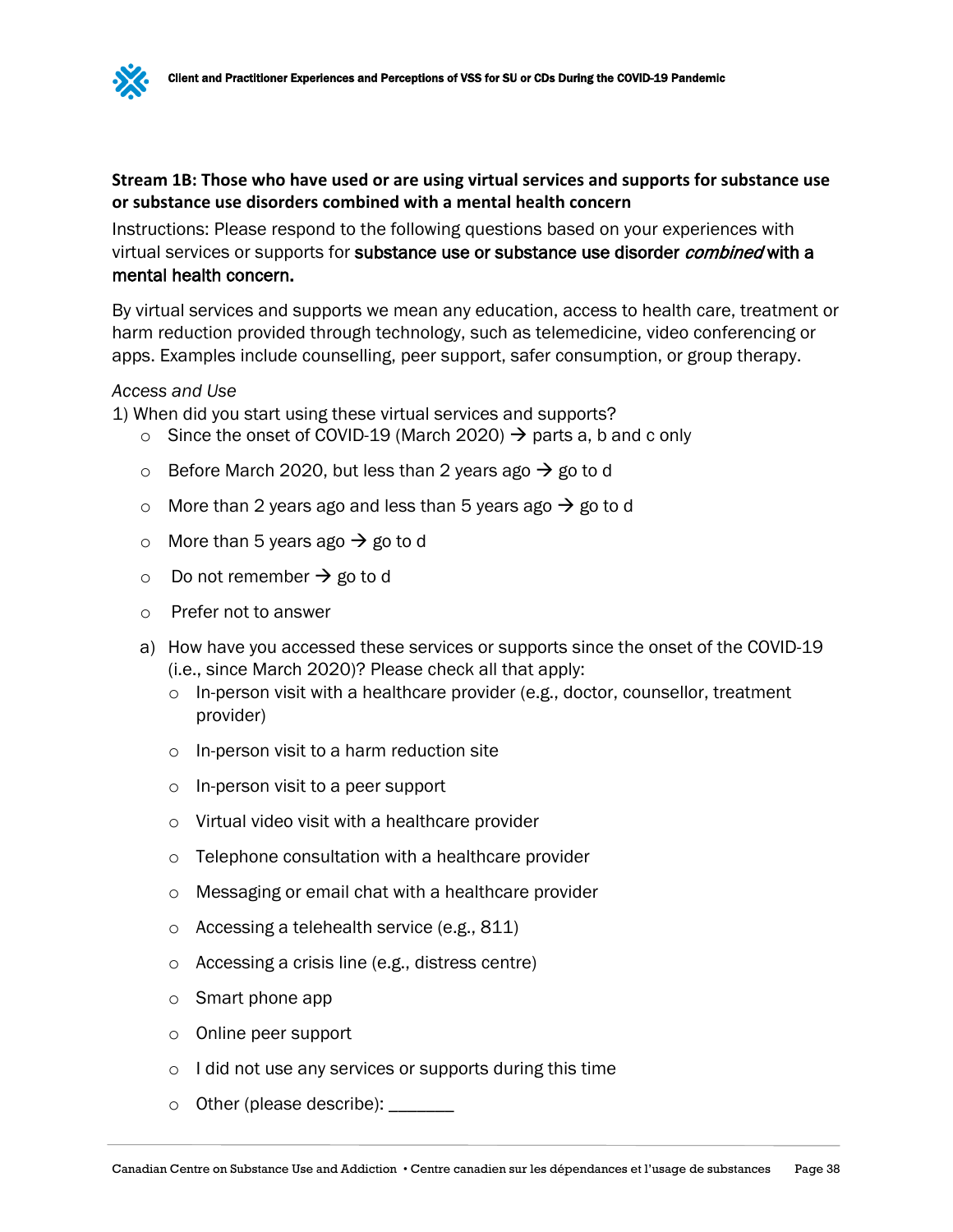

- o Prefer not to answer
- b) Did you seek out or use virtual services and supports because of their increased availability during the pandemic?
	- o Yes
	- o No
	- o Prefer not to answer
- c) When accessing these services, were you offered a choice of in-person or virtual services and supports?
	- o No, only virtual services and supports were offered
	- o Yes, I was given a choice between *only* virtual services and supports or *only* inperson services and supports
	- o Yes, I was given a choice to use a mix of *both* virtual services and supports and inperson services and supports
	- o Other options were presented: (please describe) \_\_\_\_\_\_\_\_\_\_\_\_\_\_\_
	- o Prefer not to answer
- d) What ways have you accessed services or supports? (Check all that apply.)
	- o In-person visit with a healthcare provider (e.g., doctor, counsellor, treatment provider)
	- o In-person visit to a harm reduction site
	- o In-person visit to a peer support
	- o Virtual video visit with a healthcare provider
	- o Telephone consultation with a healthcare provider
	- o Messaging or email chat with a healthcare provider
	- o Accessing a telehealth service (e.g., 811)
	- o Accessing a crisis line (e.g., distress centre)
	- o Smart phone app
	- o Online peer support
	- o I did not use any services or supports during this time
	- o Other (please describe): \_\_\_\_\_\_
	- o Prefer not to answer

2) Where do you most often access virtual services and supports?

o At home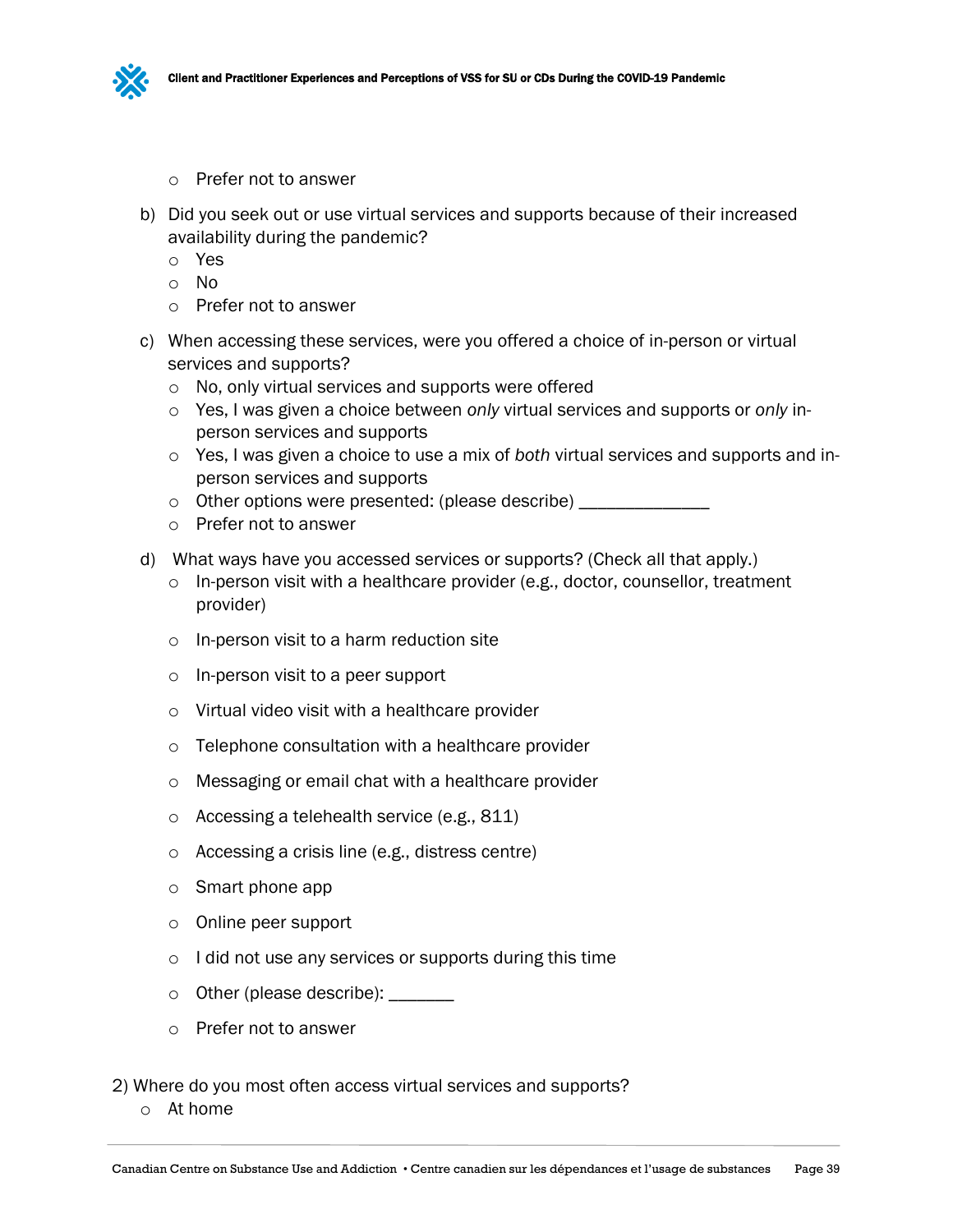

- o Someone else's home (e.g., friend, family member)
- o Place of work
- o Car
- o A public space (e.g., coffee shop)
- o Community centre
- o Healthcare provider
- o Outdoors
- o Other (please specify):
- o Prefer not to answer

#### Client satisfaction and perceptions of virtual services and supports

3) How much do you agree or disagree with the following statements about virtual services and supports for substance use or substance use disorder *combined* with a mental health concern:

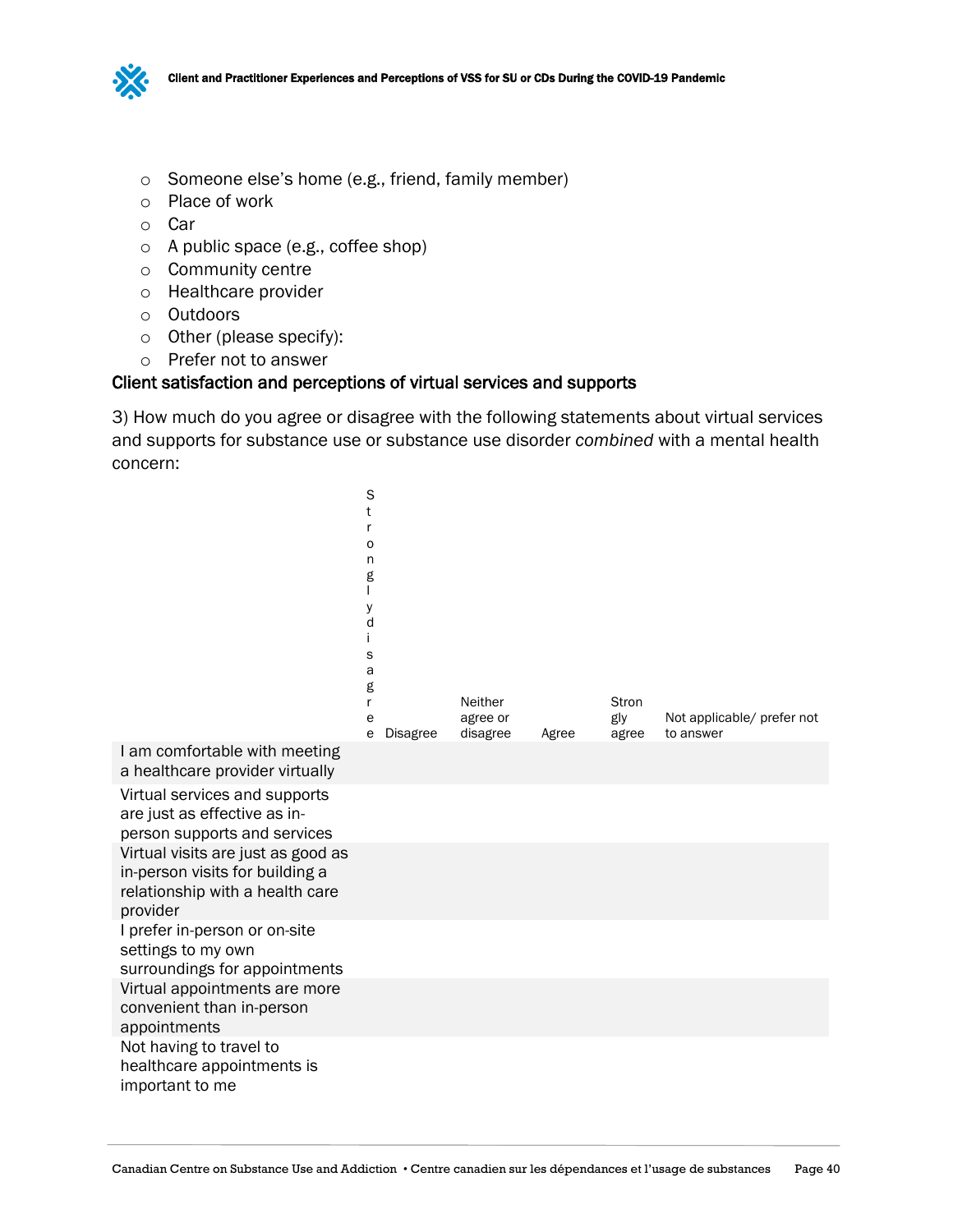

It is important to have technology that makes accessing your health care as user friendly and convenient as other areas of your life Using virtual services and supports has helped protect people from COVID-19 Virtual appointments are easy to access Virtual appointments save me time Using virtual services and supports through apps, texts, emails, and other non-personal contact saves me time Virtual appointments save me money

4) How much do you agree or disagree with the following statements about virtual services and supports for substance use or substance use disorder *combined* with a mental health concern?

|                                                                                                                    | Strongly<br>disagree | <b>Disagree</b> | Neither<br>agree or<br>disagree | Agree | Strongly<br>agree | Not applicable/<br>prefer not to<br>answer |
|--------------------------------------------------------------------------------------------------------------------|----------------------|-----------------|---------------------------------|-------|-------------------|--------------------------------------------|
| There is generally an adequate<br>amount of time allotted for my<br>virtual appointments                           |                      |                 |                                 |       |                   |                                            |
| My healthcare provider is able to<br>assess my needs during my<br>virtual visit                                    |                      |                 |                                 |       |                   |                                            |
| I feel more comfortable with a<br>healthcare provider when I meet<br>in person                                     |                      |                 |                                 |       |                   |                                            |
| My care provider gives me their<br>full attention during my virtual<br>visit                                       |                      |                 |                                 |       |                   |                                            |
| Virtual appointments allow me<br>to see healthcare providers<br>sooner than I could have in<br>person              |                      |                 |                                 |       |                   |                                            |
| A healthcare provider is more<br>likely to be on time for a virtual<br>appointment than for an in-<br>person visit |                      |                 |                                 |       |                   |                                            |
| The quality of the video is good<br>during virtual appointments                                                    |                      |                 |                                 |       |                   |                                            |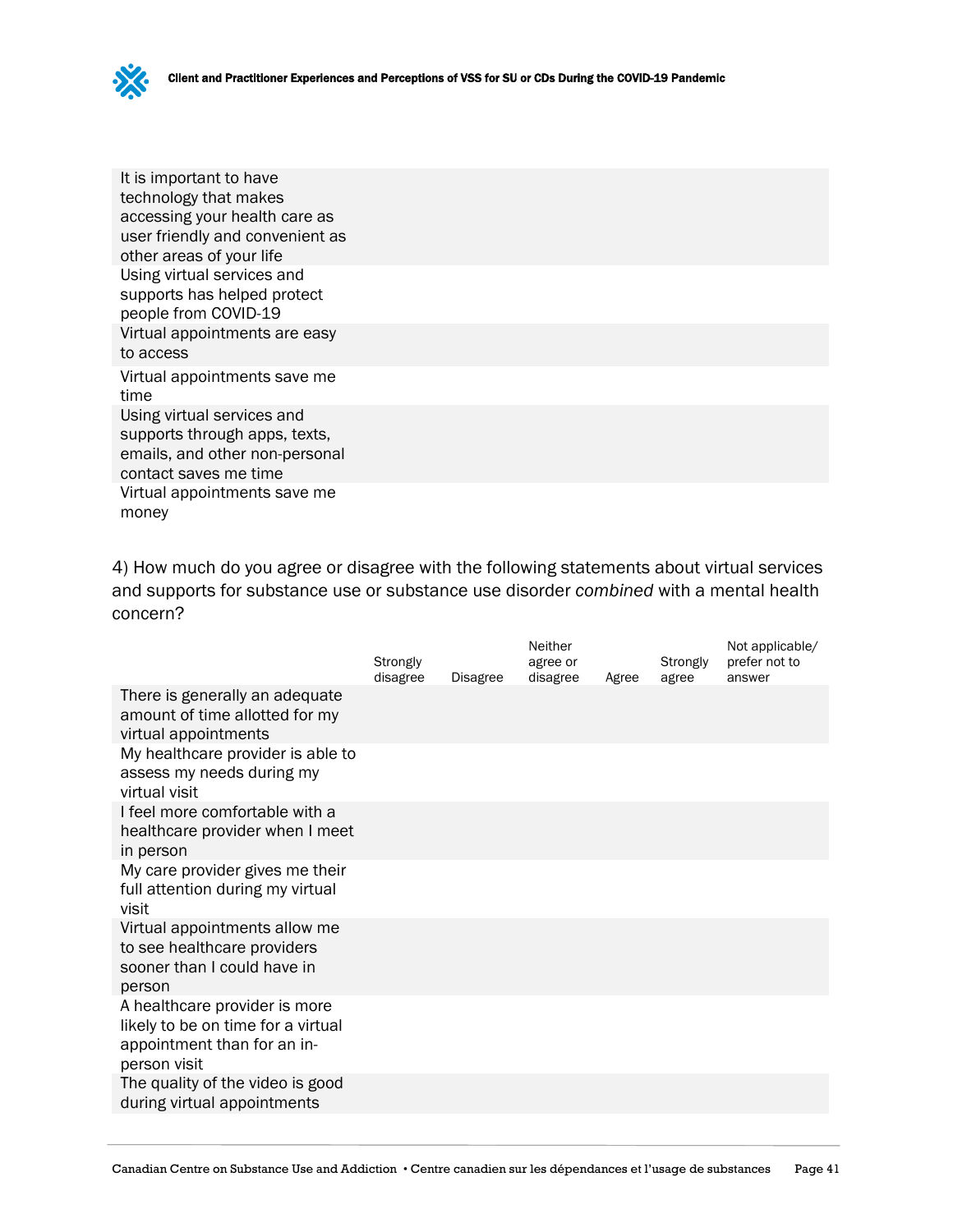The quality of the audio is good during virtual appointments

Overall, I am satisfied with the quality of the support and care provided via virtual services and supports My experience with virtual visits with healthcare providers has

been better than I expected

5) How much of a barrier, if at all, are the following issues for using virtual services and supports for substance use or substance use disorder *combined* with a mental health concern?

|                                                                                                                                                         | A major<br>barrier | Some-<br>what of a<br>barrier | Not much<br>of a<br>barrier | Not at<br>all a<br>barrier | Not applicable/<br>Prefer not to<br>answer |
|---------------------------------------------------------------------------------------------------------------------------------------------------------|--------------------|-------------------------------|-----------------------------|----------------------------|--------------------------------------------|
| Concerns about the privacy and security<br>of your health data due to the platform<br>being used (e.g., Zoom)                                           |                    |                               |                             |                            |                                            |
| Concerns that your healthcare<br>practitioner cannot ensure privacy<br>during sessions (e.g., eavesdropping,<br>session being recorded without consent) |                    |                               |                             |                            |                                            |
| The cost of private virtual services (e.g.,<br>paying for services not covered by<br>provincial health plan or insurance)                               |                    |                               |                             |                            |                                            |
| Lack of access to reliable Internet<br>service                                                                                                          |                    |                               |                             |                            |                                            |
| Lack of equipment (e.g., computer,<br>phone)                                                                                                            |                    |                               |                             |                            |                                            |
| Lack of data plan for video<br>appointments                                                                                                             |                    |                               |                             |                            |                                            |
| Lack of cell phone minutes for calls with<br>healthcare providers                                                                                       |                    |                               |                             |                            |                                            |
| Discomfort with looking at a screen or<br>talking on the phone                                                                                          |                    |                               |                             |                            |                                            |
| Finding time for an appointment                                                                                                                         |                    |                               |                             |                            |                                            |
| Limited office hours for appointments                                                                                                                   |                    |                               |                             |                            |                                            |
| Lack of access to a quiet place free of<br>noise and disruptions                                                                                        |                    |                               |                             |                            |                                            |
| Lack of a safe space where I can talk to<br>a healthcare provider or access services<br>and supports                                                    |                    |                               |                             |                            |                                            |
| Lack of a private space where I can talk<br>to a healthcare provider or access<br>services and supports                                                 |                    |                               |                             |                            |                                            |
|                                                                                                                                                         |                    |                               |                             |                            |                                            |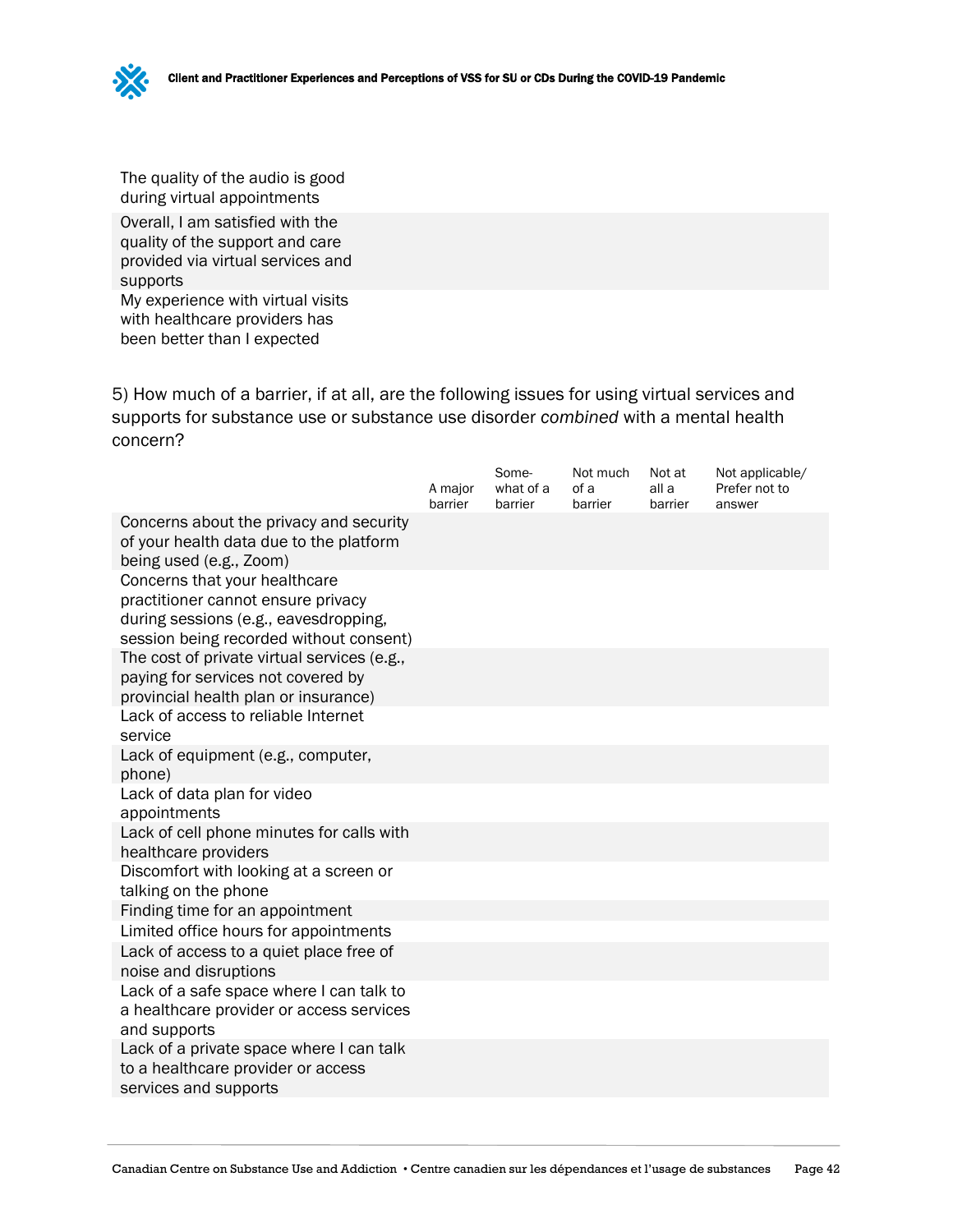Unable to build a relationship with a healthcare provider in virtual appointments Not listed, please specify

\_\_\_\_\_\_\_\_\_\_\_\_\_\_\_\_\_\_\_\_\_\_\_\_

6) Once COVID-19 restrictions are lifted and it is safe to resume pre-COVID activities, which format of services and supports would you prefer? (Select all that apply.)

- $\circ$  In-person visit with a healthcare provider (e.g., doctor, counsellor, treatment provider)
- o In-person visit to a harm reduction site
- o In-person visit to a peer support
- o Virtual video visit with a healthcare provider
- o Telephone consultation with a healthcare provider
- o Messaging or email chat with a healthcare provider
- o Accessing a telehealth service (e.g., 811)
- o Accessing a crisis line (e.g., distress centre)
- o Smart phone app
- o Online peer support
- $\circ$  Other (please describe): \_\_\_\_\_\_\_
- o Prefer not to answer

7) How much of a priority do you feel it should be for government to invest in virtual services and supports for substance use and mental health? For example, increasing the number of virtual healthcare providers and websites or apps.

- o Top priority
- o Somewhat of a priority
- o Neutral
- o Not at all a priority
- o Prefer not to answer

8) Please share any additional comments about your experience with virtual services and supports. For example, what could be improved? What did you like about it?

\_\_\_\_\_\_\_\_\_\_\_\_\_\_\_\_\_\_\_\_\_\_\_\_\_\_\_\_\_\_\_\_\_\_\_\_\_\_\_\_\_\_\_\_\_\_\_\_\_\_\_\_\_\_\_\_\_\_\_\_\_\_\_\_\_\_\_\_\_\_\_\_\_\_\_\_\_\_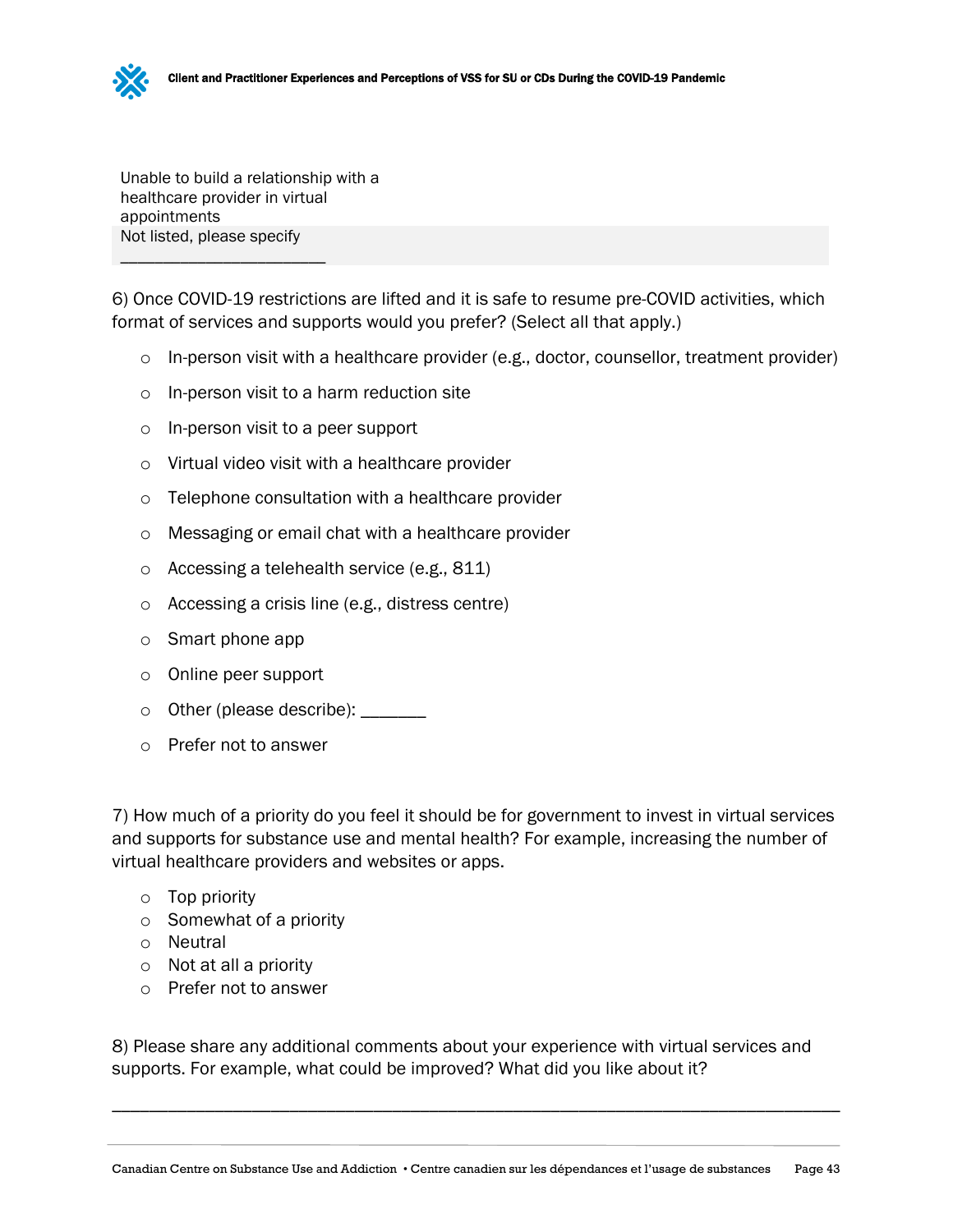Thank you for completing our survey. Your feedback will help us improve services and supports for substance use, substance use disorders and mental health disorders across Canada. For more information on this study, please see our FAQ page. If you would like to speak to a mental health professional, click on the button below to access a list of help lines you can contact for assistance:

\_\_\_\_\_\_\_\_\_\_\_\_\_\_\_\_\_\_\_\_\_\_\_\_\_\_\_\_\_\_\_\_\_\_\_\_\_\_\_\_\_\_\_\_\_\_\_\_\_\_\_\_\_\_\_\_\_\_\_\_\_\_\_\_\_\_\_\_\_\_\_\_\_\_\_\_\_\_

#### General Help Lines

- Crisis Services Canada Telephone: 1-833-456-4566
- Centre for Addiction and Mental Health Telephone: 1-800-463-2338
- Wellness Together Canada Adults: Text WELLNESS to 741741 Front Line Workers: Text FRONTLINE to 741741
- Kids Help Phone Telephone: 1-800-668-6868
- First Nations and Inuit Hope for Wellness Help Line Telephone: 1-855-242-3310
- Trans LifeLine Telephone: 1-877-330-6366
- Strongest Families Institute Telephone: 1-866-470-7111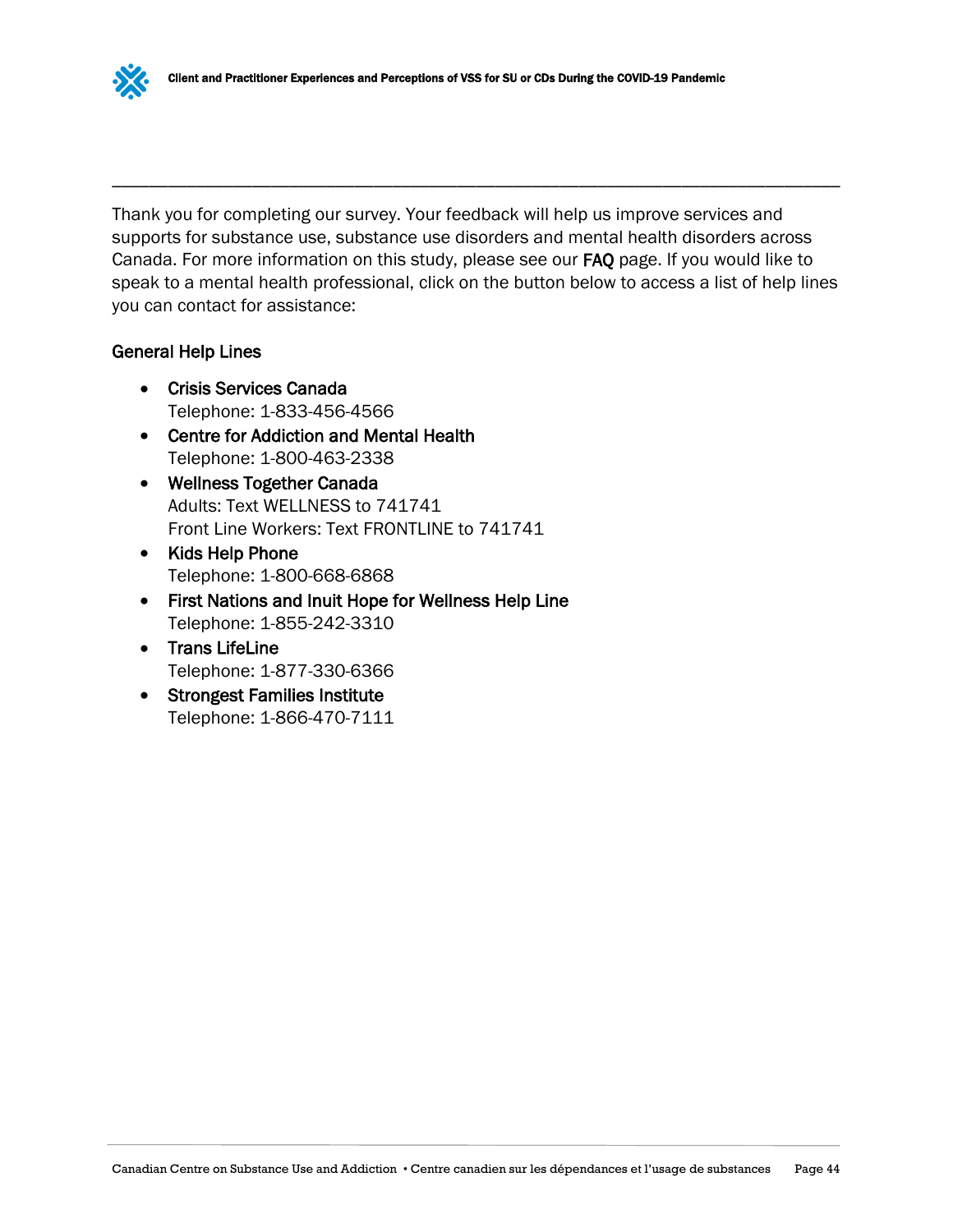#### **Stream 2: Those who need care for substance use or substance use disorder OR substance use or substance use disorder** *combined* **with a mental health concern and declined some or all services because of the switch to virtual services and supports since COVID-19**

Instructions: Please respond to the following questions based on your opinions of virtual services or supports for substance use or substance use disorders. If relevant, include opinions related to services and supports that, in addition, address mental health concerns.

By virtual services and supports we mean any education, access to health care, treatment or harm reduction provided through technology, such as telemedicine, video conferencing, or apps. Examples include counselling, peer support, safer consumption, or group therapy.

- 1) When did you start using any services or supports for substance use or substance use disorder OR substance use or substance use disorder combined with a mental health concern?
	- o Since the onset of COVID-19 (March 2020)
	- o Before March 2020, but less than 2 years ago
	- o More than 2 years and less than 5 years
	- o More than 5 years ago
	- o Do not remember
	- o Prefer not to answer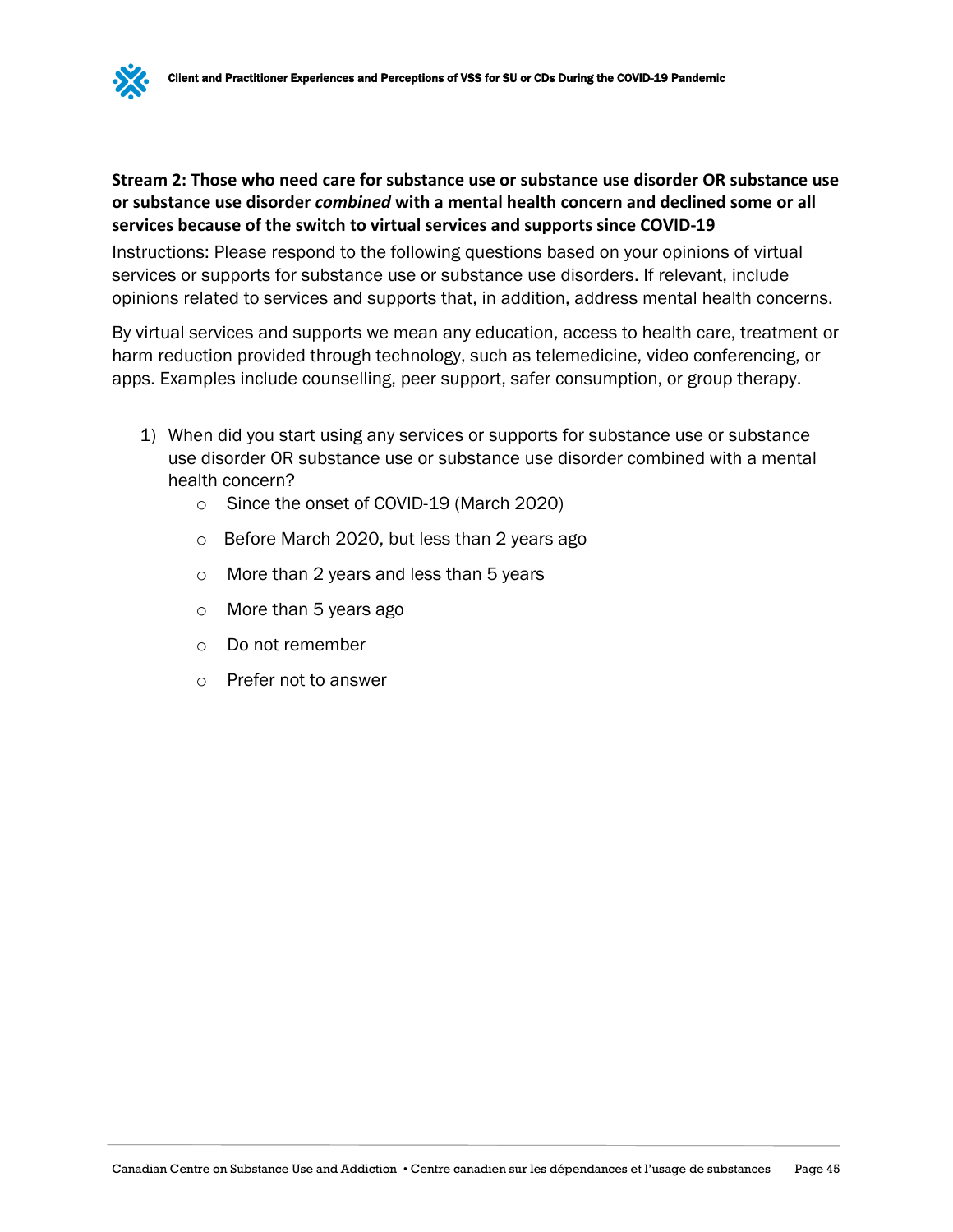

2) How much of a barrier, if at all, are the following issues to using virtual services and supports?

Not

|                                                                                                                                                                                                      | $\mathsf A$<br>major<br>barrier | Somewhat of a barrier | Not much of a barrier | Not at<br>all a<br>barrier | $\cdot$<br>applic<br>able/<br>Prefer<br>not to<br>answe<br>r |
|------------------------------------------------------------------------------------------------------------------------------------------------------------------------------------------------------|---------------------------------|-----------------------|-----------------------|----------------------------|--------------------------------------------------------------|
| Conc<br>erns<br>abou<br>t the<br>priva<br>cy<br>and<br>secur<br>ity of<br>your<br>healt<br>h<br>data<br>due<br>${\sf to}$<br>the<br>platf<br>orm<br>being<br>used<br>(e.g.,<br>Zoom<br>$\mathcal{E}$ |                                 |                       |                       |                            |                                                              |
| Conc<br>erns<br>that<br>your<br>healt<br>hcare<br>pract<br>itione<br>$\mathsf r$<br>cann<br>ot<br>ensu<br>re<br>priva<br>cy<br>durin<br>g                                                            |                                 |                       |                       |                            |                                                              |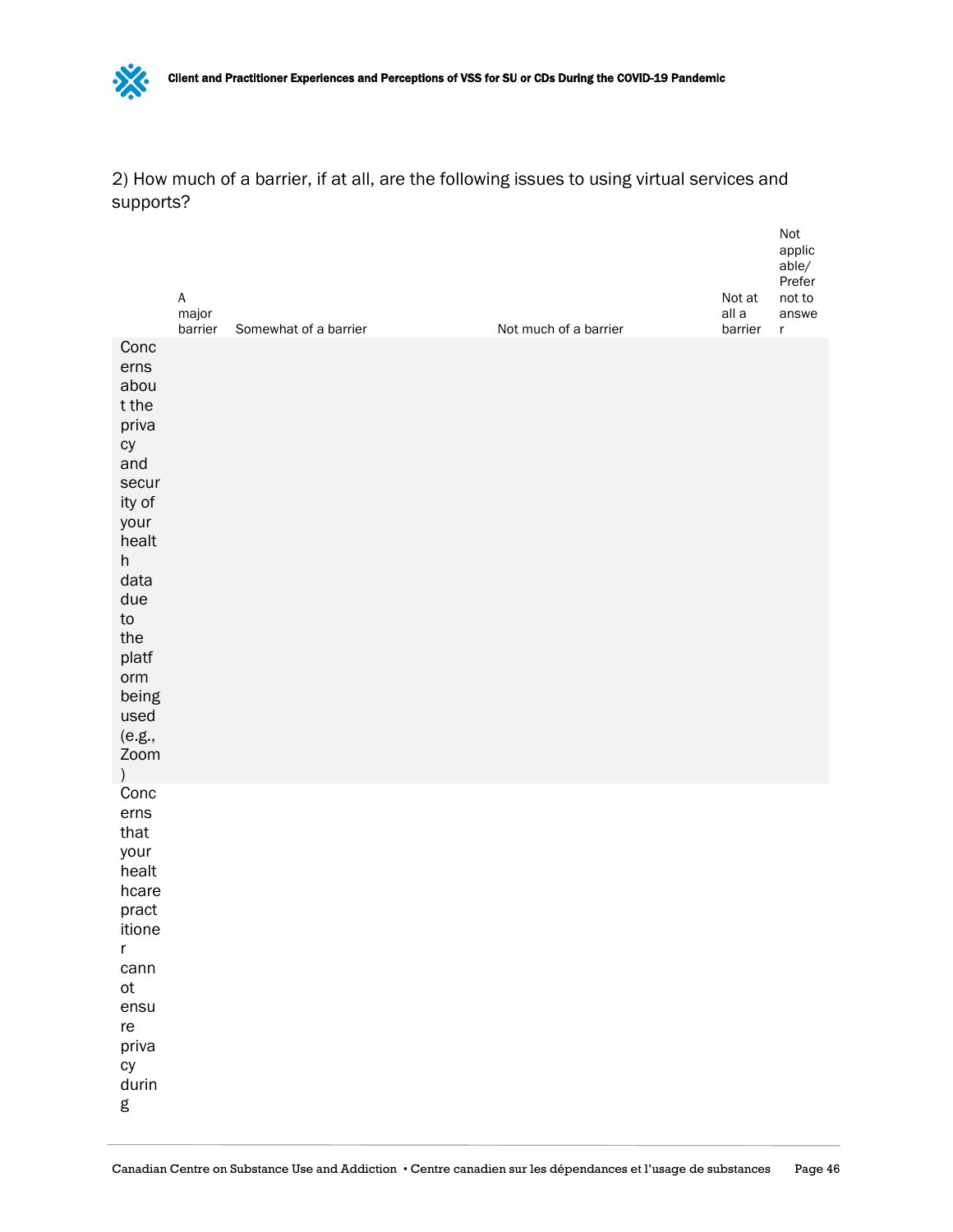

| sessi<br>ons<br>(e.g.,<br>eave<br>sdrop<br>ping,<br>sessi<br>on<br>being<br>recor<br>ded<br>witho<br>ut<br>cons<br>ent)                                                                                                                               |  |  |  |
|-------------------------------------------------------------------------------------------------------------------------------------------------------------------------------------------------------------------------------------------------------|--|--|--|
| The<br>cost<br>$\mathsf{of}$<br>privat<br>${\mathsf e}$<br>virtua<br>I<br>servi<br>ces<br>(e.g.,<br>payin<br>$g$ for<br>servi<br>ces<br>not<br>cover<br>ed by<br>provi<br>ncial<br>healt<br>$\boldsymbol{\mathsf{h}}$<br>plan<br>or<br>insur<br>ance) |  |  |  |
| Lack<br>$\mathsf{of}$<br>acce<br>ss to<br>reliab<br>le<br>inter<br>net                                                                                                                                                                                |  |  |  |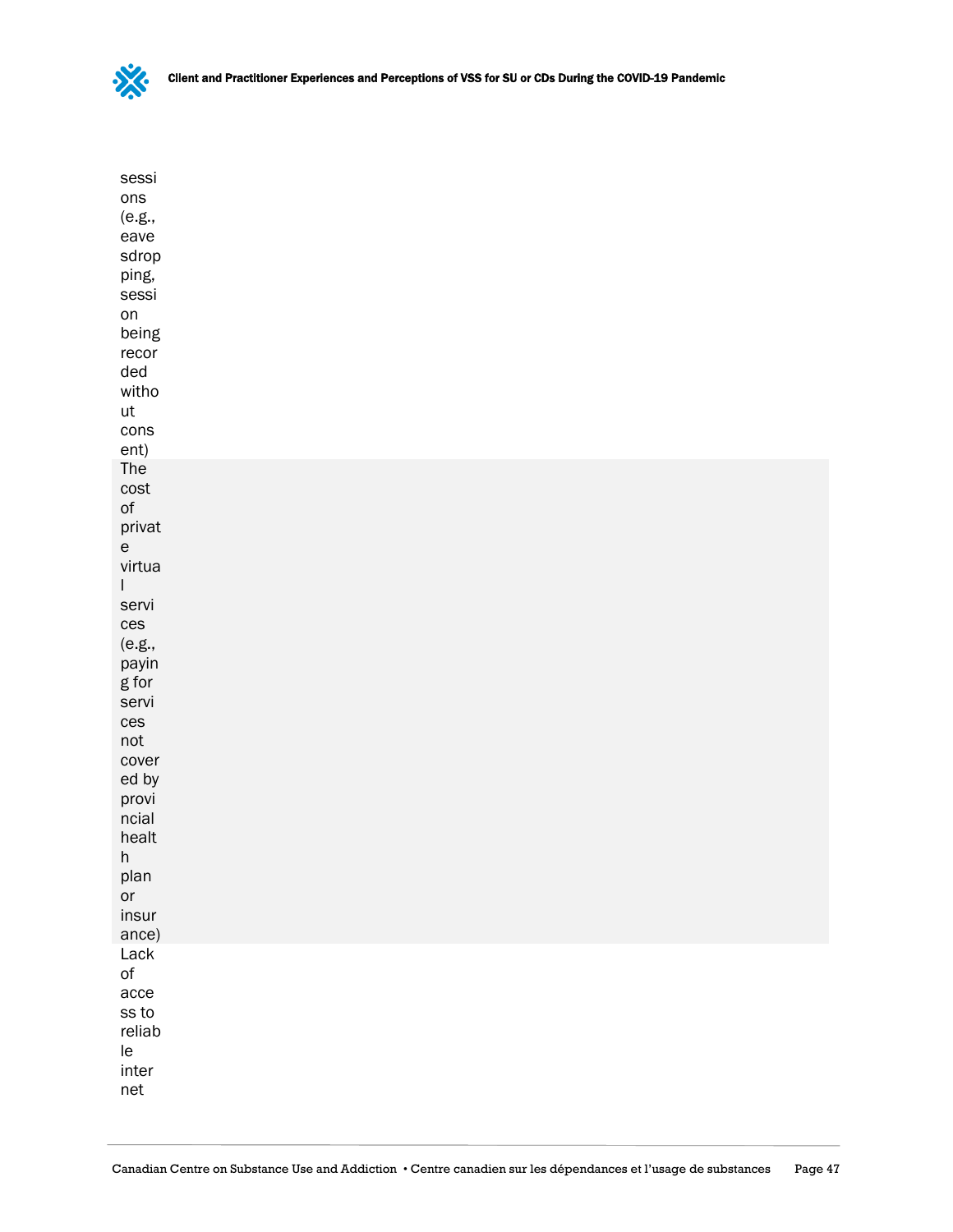

| servi<br>ce                                                                                                                                      |  |  |  |
|--------------------------------------------------------------------------------------------------------------------------------------------------|--|--|--|
| Lack<br>$\mathsf{of}$<br>equip<br>ment<br>(e.g.,<br>comp<br>uter,<br>phon<br>e)                                                                  |  |  |  |
| Lack<br>$\mathsf{of}$<br>data<br>plan<br>for<br>video<br>appoi<br>$n$ tme<br>nts                                                                 |  |  |  |
| Lack<br>$\circ$ f<br>cell<br>phon<br>$\mathsf{e}% _{t}\left( t\right)$<br>minu<br>tes<br>for<br>calls<br>with<br>healt<br>hcare<br>provi<br>ders |  |  |  |
| Disco<br>mfort<br>with<br>looki<br>ng at<br>$\mathsf{a}$<br>scree<br>$n$ or<br>talkin<br>g on<br>the<br>phon<br>$\mathsf{e}\,$                   |  |  |  |
| Findi<br>ng                                                                                                                                      |  |  |  |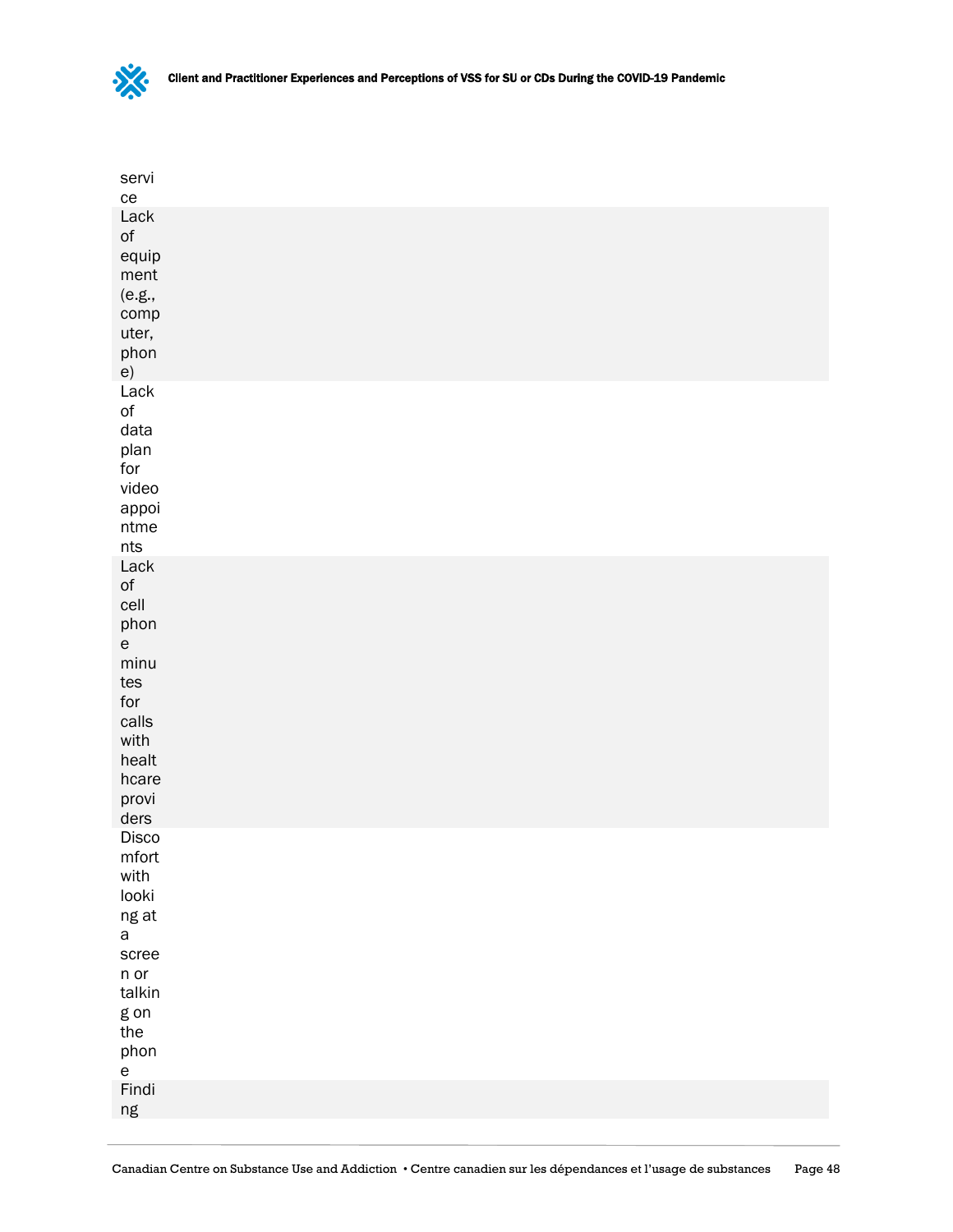

| time<br>$\operatorname{\textsf{for}}$<br>an<br>appoi<br>$n$ tme<br>$\sf{nt}$                                                                                                   |  |  |
|--------------------------------------------------------------------------------------------------------------------------------------------------------------------------------|--|--|
| Limit<br>${\sf ed}$<br>office<br>hours<br>for<br>appoi<br>$\textsf{n}\textsf{t}\textsf{m}\textsf{e}$<br>nts                                                                    |  |  |
| Lack<br>$\mathsf{of}$<br>acce<br>$ss\ to$<br>$\mathsf{a}$<br>quiet<br>place<br>free<br>$\mathsf{of}$<br>noise<br>and<br>disru<br>ption<br>$\mathsf S$                          |  |  |
| Lack<br>of a<br>safe<br>spac<br>${\bf e}$<br>wher<br>e l<br>can<br>talk<br>to a<br>healt<br>hcare<br>provi<br>der<br>or<br>acce<br>$\textsf{SS}\xspace$<br>servi<br>ces<br>and |  |  |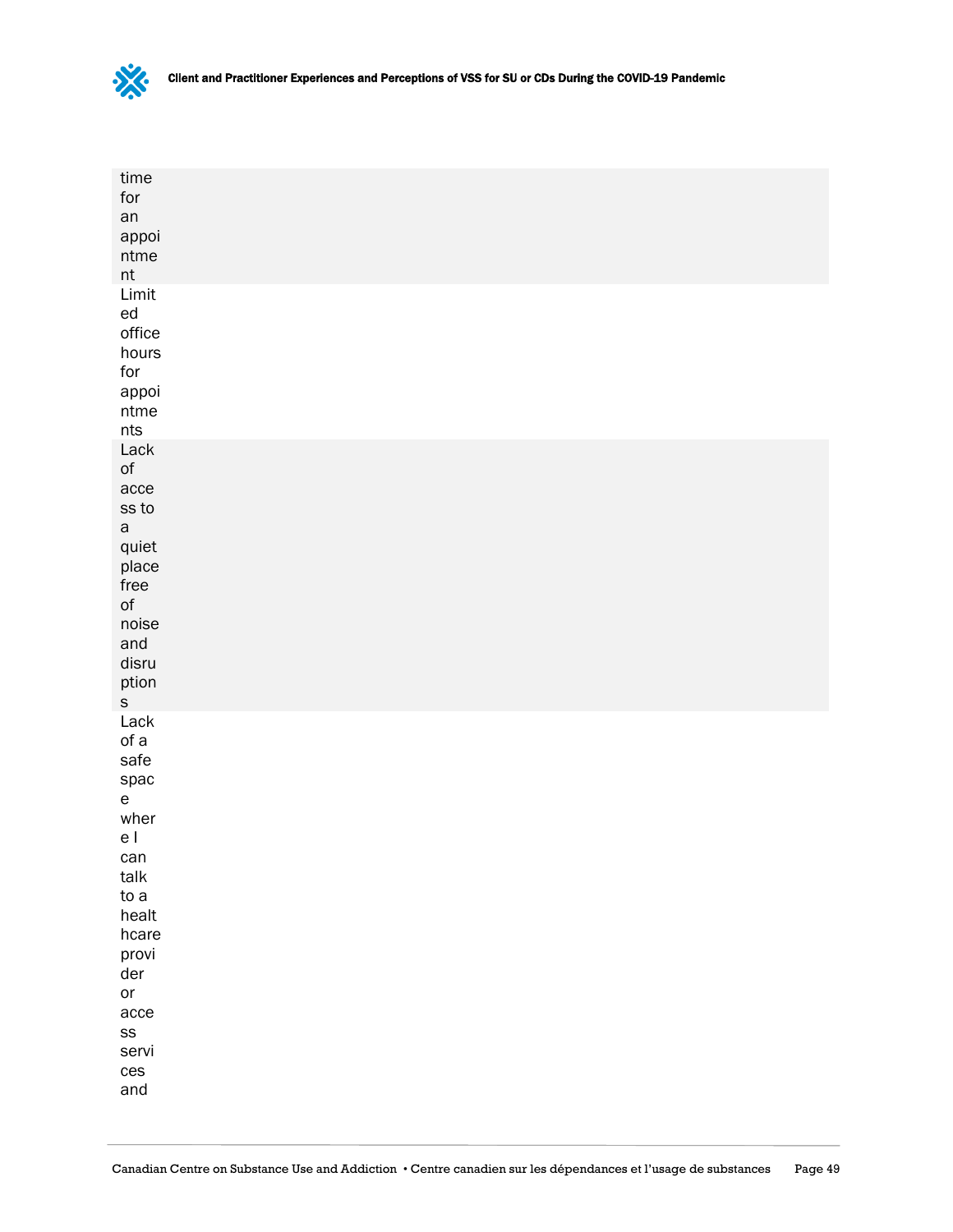

| supp<br>orts                                                                                                                                                                                                                     |  |  |
|----------------------------------------------------------------------------------------------------------------------------------------------------------------------------------------------------------------------------------|--|--|
| Lack<br>of a<br>privat<br>$\mathsf{e}% _{t}\left( t\right)$<br>spac<br>${\bf e}$<br>wher<br>e l<br>can<br>$t$ alk<br>to a<br>healt<br>hcare<br>provi<br>der<br>or<br>acce<br>$\textsf{SS}\xspace$<br>servi<br>ces<br>and<br>supp |  |  |
| orts<br>Unab<br>le to<br>build<br>$\mathsf{a}$<br>relati<br>onshi<br>p<br>with<br>$\mathsf{a}$<br>healt<br>hcare<br>provi<br>der<br>in<br>virtua<br>$\mathsf{L}$<br>appoi<br>$n$ tme<br>$\sf{nts}$                               |  |  |
| Not<br>listed<br>,<br>pleas<br>$\mathsf{e}% _{t}\left( t\right)$                                                                                                                                                                 |  |  |
|                                                                                                                                                                                                                                  |  |  |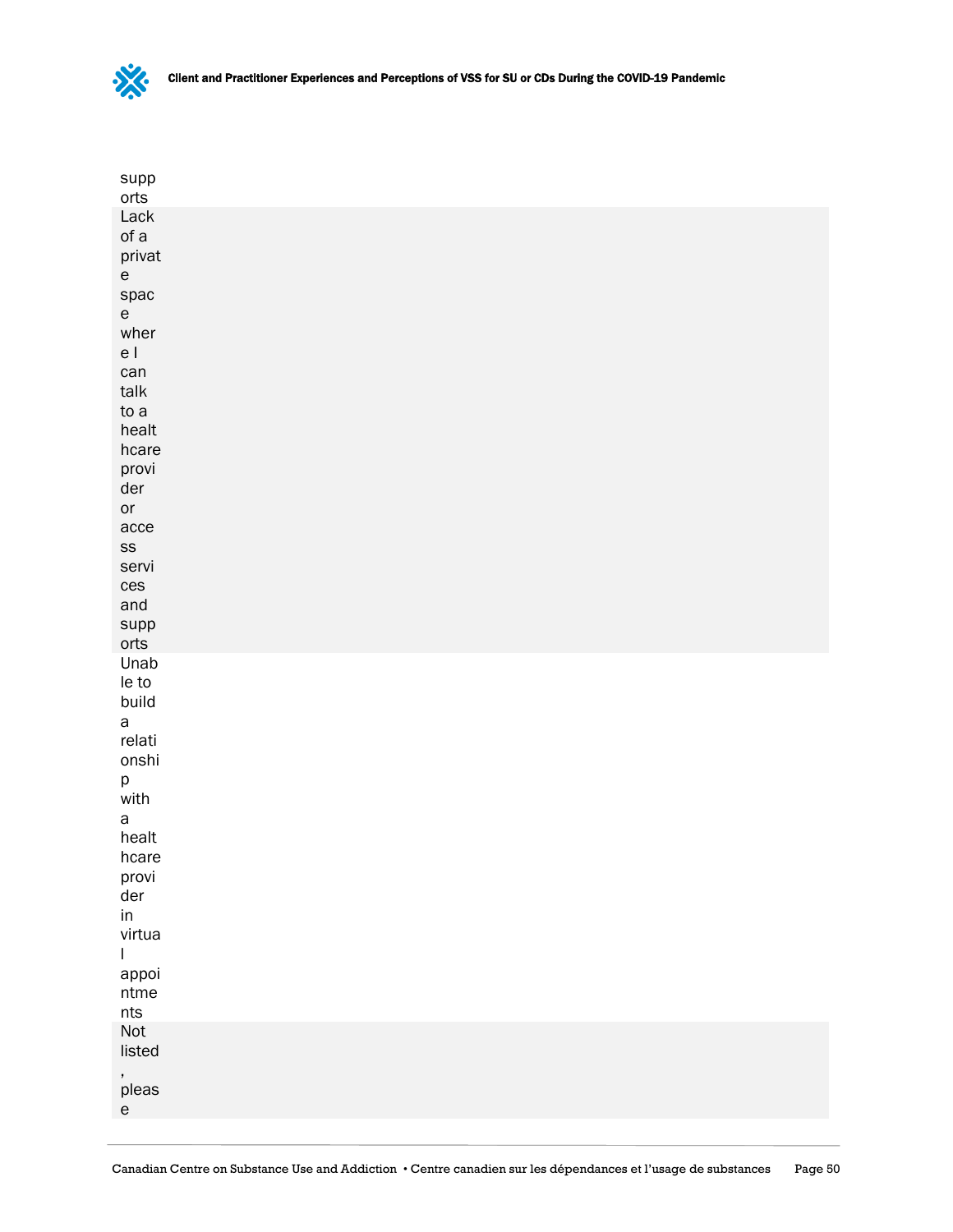

| speci<br>fy |  |  |  |
|-------------|--|--|--|
|             |  |  |  |
|             |  |  |  |
|             |  |  |  |
| ____        |  |  |  |
|             |  |  |  |
|             |  |  |  |

3) Please indicate your level of agreement with the following statements:

|                                                                                                                                                  | Strongly<br>agree | Agree | Neither<br>agree or<br>disagree | <b>Disagree</b> | Strongly<br>disagree | Not applicable/<br>prefer not to<br>answer |
|--------------------------------------------------------------------------------------------------------------------------------------------------|-------------------|-------|---------------------------------|-----------------|----------------------|--------------------------------------------|
| I am comfortable with meeting a<br>healthcare provider virtually                                                                                 |                   |       |                                 |                 |                      |                                            |
| Virtual services and supports are<br>just as effective as in-person<br>supports and services                                                     |                   |       |                                 |                 |                      |                                            |
| Virtual visits are just as good as in-<br>person visits for building a<br>relationship with a healthcare<br>provider                             |                   |       |                                 |                 |                      |                                            |
| I prefer in-person or on-site settings<br>to my own surroundings for<br>appointments                                                             |                   |       |                                 |                 |                      |                                            |
| Virtual appointments are more<br>convenient than in-person<br>appointments                                                                       |                   |       |                                 |                 |                      |                                            |
| Not having to travel to healthcare<br>appointments is important to me                                                                            |                   |       |                                 |                 |                      |                                            |
| It is important to have technology<br>that makes accessing your health<br>care as user friendly and<br>convenient as other areas of your<br>life |                   |       |                                 |                 |                      |                                            |
| Using virtual services and supports<br>has helped protect people from<br>COVID-19                                                                |                   |       |                                 |                 |                      |                                            |

4) How much of a priority do you feel it should be for government to invest in virtual services and supports for substance use and mental health? For example, increasing the number of virtual healthcare providers and websites or apps.

- o Top priority
- o Somewhat of a priority
- o Neutral
- o Not at all a priority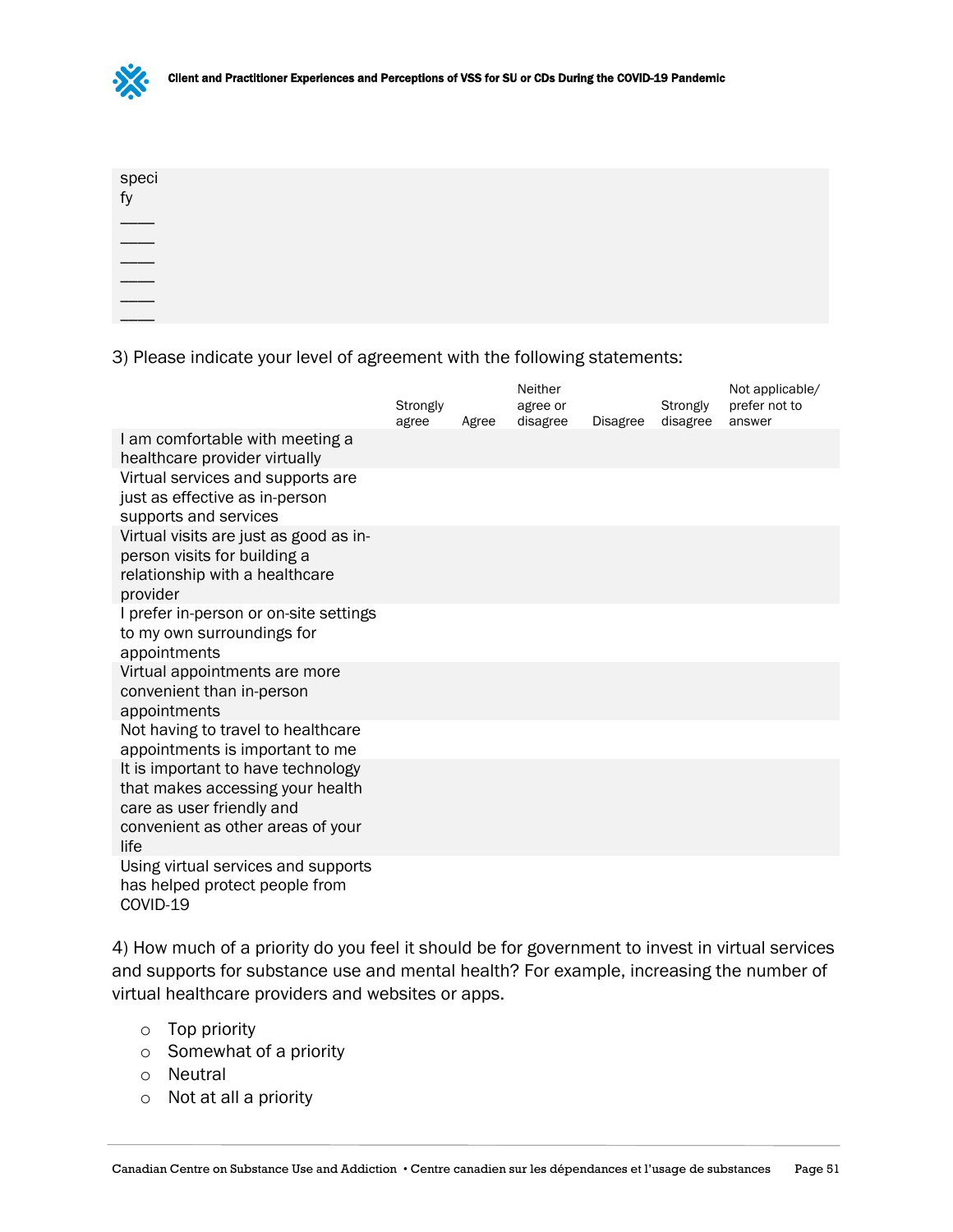

o Prefer not to answer

Thank you for completing our survey. Your feedback will help us improve services and supports for substance use, substance use disorders and mental health disorders across Canada. For more information on this study, please see our FAQ page. If you would like to speak to a mental health professional, click on the button below to access a list of help lines you can contact for assistance:

\_\_\_\_\_\_\_\_\_\_\_\_\_\_\_\_\_\_\_\_\_\_\_\_\_\_\_\_\_\_\_\_\_\_\_\_\_\_\_\_\_\_\_\_\_\_\_\_\_\_\_\_\_\_\_\_\_\_\_\_\_\_\_\_\_\_\_\_\_\_\_\_\_\_\_\_\_\_

## General Help Lines

- Crisis Services Canada Telephone: 1-833-456-4566
- Centre for Addiction and Mental Health Telephone: 1-800-463-2338
- Wellness Together Canada Adults: Text WELLNESS to 741741 Front Line Workers: Text FRONTLINE to 741741
- Kids Help Phone Telephone: 1-800-668-6868
- First Nations and Inuit Hope for Wellness Help Line Telephone: 1-855-242-3310
- Trans LifeLine Telephone: 1-877-330-6366
- Strongest Families Institute Telephone: 1-866-470-7111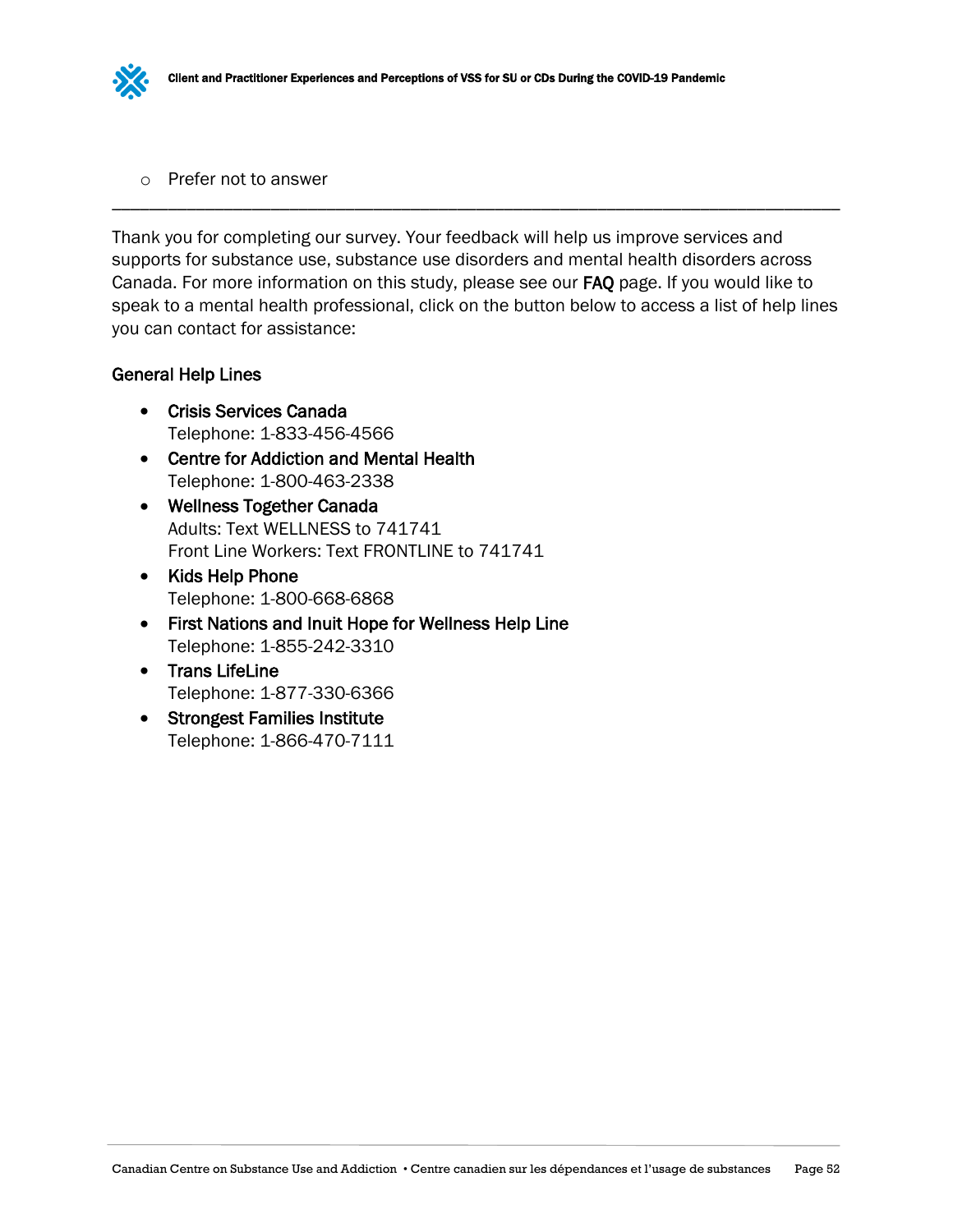#### **Stream 3: Those who have never used services for substance use or mental health**

Instructions: Please respond to the following questions based on your opinions of virtual services or supports for substance use or substance use disorders. If relevant, include opinions related to services and supports that, in addition, address mental health.

By virtual services and supports we mean any education, access to health care, treatment or harm reduction provided through technology, such as telemedicine, video conferencing, or apps. Examples include counselling, peer support, safer consumption, or group therapy.

1) Please indicate how comfortable you would be using virtual services and supports for substance use or substance use disorder OR substance use or substance use disorder *combined* with a mental health concern:

|                                                                       | Not all<br>comfort<br>able | Not very<br>comfort<br>able | Neither<br>comfortable<br>nor<br>uncomfortable | Somewhat<br>comfortable | Very<br>comfort<br>able | Not<br>applicable/<br>Prefer not<br>to answer |
|-----------------------------------------------------------------------|----------------------------|-----------------------------|------------------------------------------------|-------------------------|-------------------------|-----------------------------------------------|
| To access or receive<br>information or education                      |                            |                             |                                                |                         |                         |                                               |
| For pre-screening into<br>appropriate services                        |                            |                             |                                                |                         |                         |                                               |
| For meeting with a doctor or<br>nurse practitioner                    |                            |                             |                                                |                         |                         |                                               |
| For a counselling or therapy<br>session                               |                            |                             |                                                |                         |                         |                                               |
| To participate in group therapy                                       |                            |                             |                                                |                         |                         |                                               |
| To attend a peer support<br>meeting (e.g., AA)                        |                            |                             |                                                |                         |                         |                                               |
| To access medical records<br>online                                   |                            |                             |                                                |                         |                         |                                               |
| To send a pharmacy an online<br>request for a prescription<br>renewal |                            |                             |                                                |                         |                         |                                               |
| To book individual<br>appointments with my<br>healthcare provider     |                            |                             |                                                |                         |                         |                                               |
| To attend individual<br>appointments with my<br>healthcare provider   |                            |                             |                                                |                         |                         |                                               |

2) Please indicate the extent to which you agree or disagree with each of the following statements:

|                                                                | Strongly<br>disagree | Disagree | Neither<br>agree nor<br>disagree | Agree | Strongly<br>agree | Not applicable/<br>Prefer not to<br>answer |
|----------------------------------------------------------------|----------------------|----------|----------------------------------|-------|-------------------|--------------------------------------------|
| am comfortable with meeting a<br>healthcare provider virtually |                      |          |                                  |       |                   |                                            |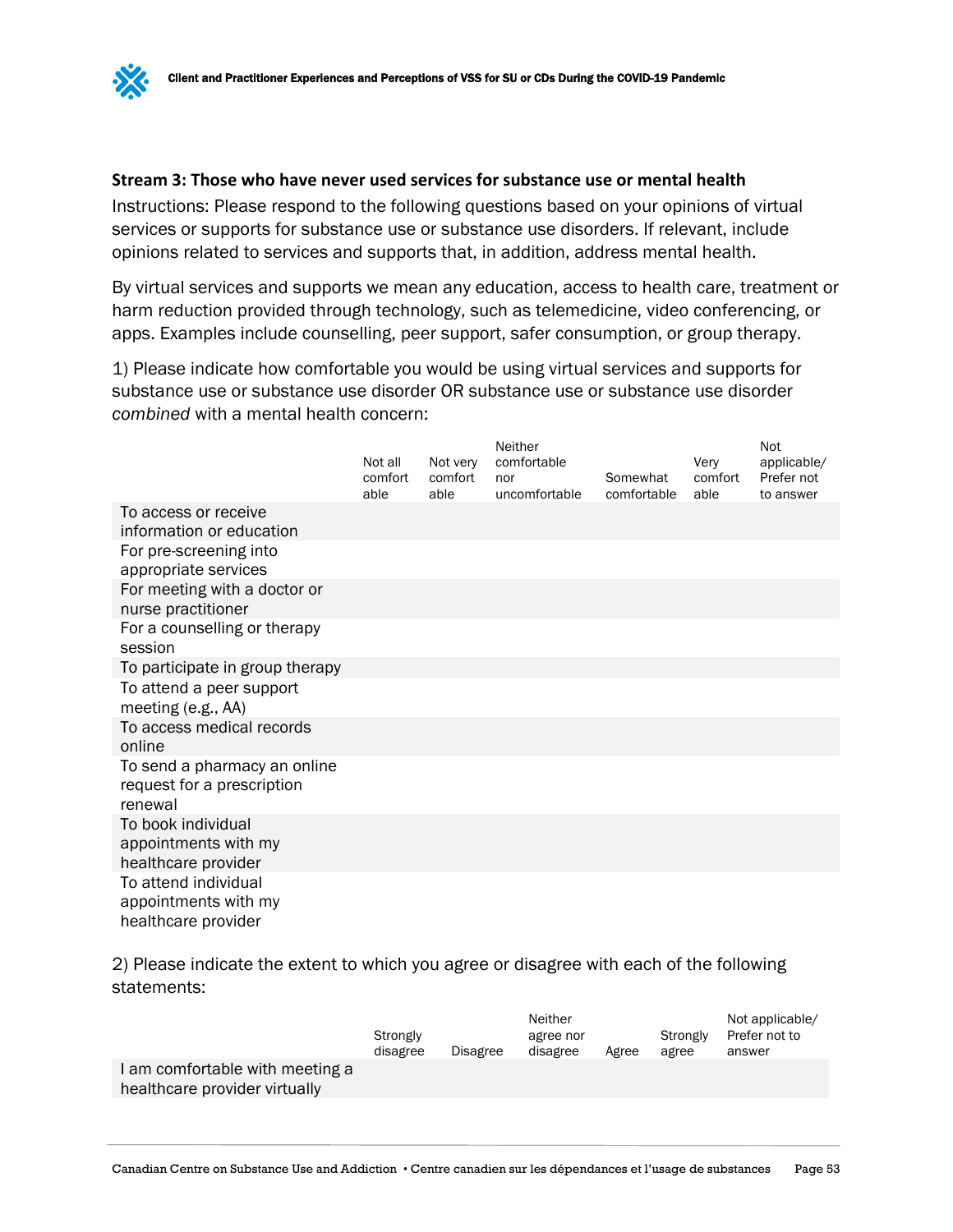

Virtual services and supports are just as effective as in-person services and supports Virtual visits are just as good as in-person visits for building a relationship with a healthcare provider I prefer in-person or on-site settings to my own surroundings for appointments Virtual appointments are more convenient than in-person appointments Not having to travel to healthcare appointments is important to me It is important to have technology that makes accessing your health care as user friendly and convenient as other areas of your life Using virtual services and supports has helped protect people from COVID-19

3) How much of a barrier, if at all, are the following issues to your use of virtual services and supports in the future?

|                                                                                                                                                         | A major<br>barrier | Somewhat<br>of a barrier | Not much<br>of a<br>barrier | Not at<br>all a<br>barrier | Not<br>applicable/<br>Prefer not<br>to answer |
|---------------------------------------------------------------------------------------------------------------------------------------------------------|--------------------|--------------------------|-----------------------------|----------------------------|-----------------------------------------------|
| Concerns about the privacy and security<br>of your health data due to platform being<br>used $(e.g., Zoom)$                                             |                    |                          |                             |                            |                                               |
| Concerns that your healthcare<br>practitioner cannot ensure privacy during<br>sessions (e.g., eavesdropping, session<br>being recorded without consent) |                    |                          |                             |                            |                                               |
| The cost of private virtual services (e.g.,<br>paying for services not covered by<br>provincial health plan or insurance)                               |                    |                          |                             |                            |                                               |
| Lack of access to reliable internet service<br>Lack of equipment (e.g., computer,<br>phone)                                                             |                    |                          |                             |                            |                                               |
| Lack of data plan for video appointments                                                                                                                |                    |                          |                             |                            |                                               |
| Lack of cell phone minutes for calls with<br>healthcare providers                                                                                       |                    |                          |                             |                            |                                               |
|                                                                                                                                                         |                    |                          |                             |                            |                                               |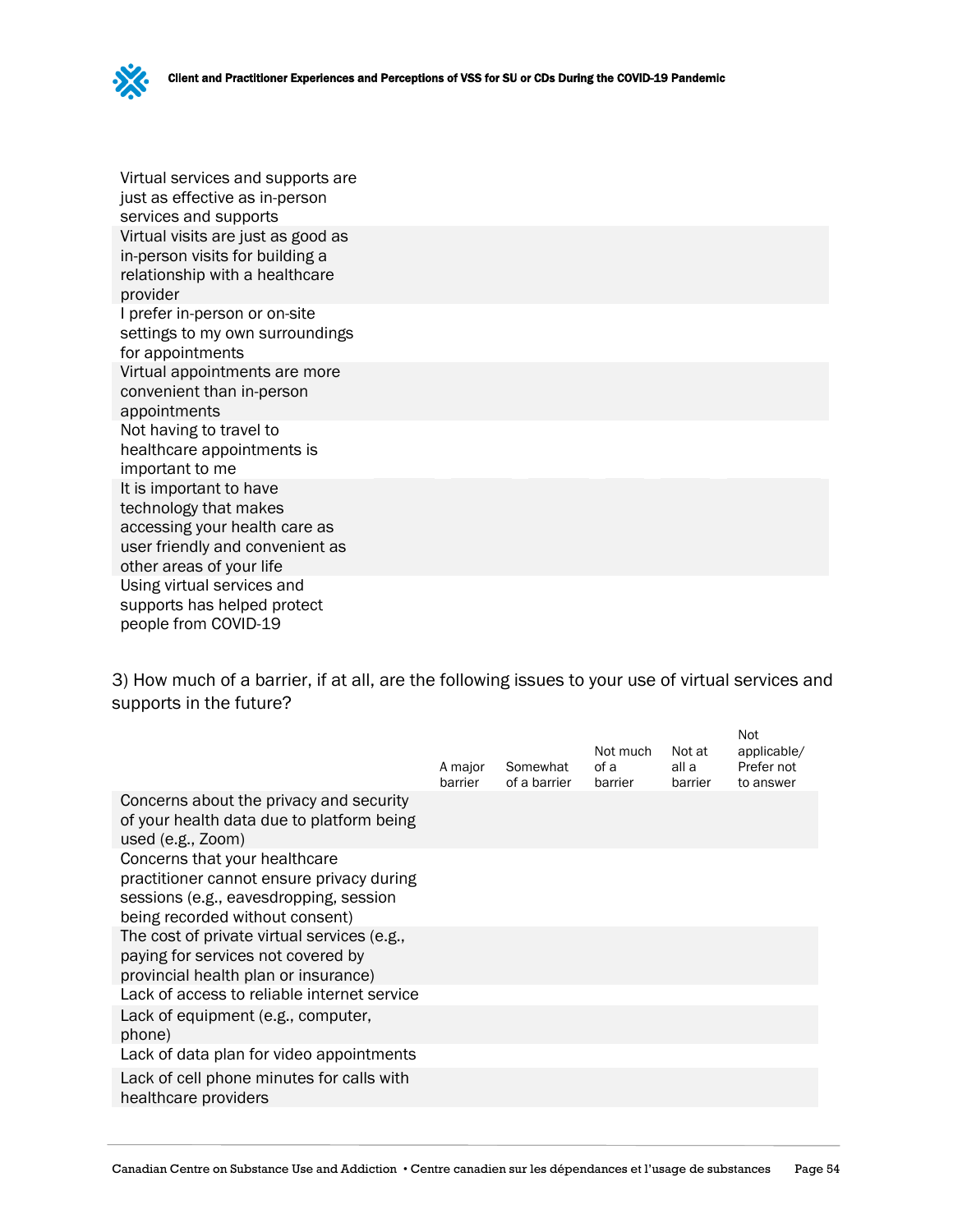Discomfort with looking at a screen or talking on the phone Finding time for an appointment Limited office hours for appointments Lack of access to a quiet place free of noise and disruptions Lack of a safe space where I can talk to a healthcare provider or access services and supports Lack of a private space where I can talk to a healthcare provider or access services and supports Unable to build a relationship with a healthcare provider in virtual appointments Not listed, please specify

4) How much of a priority do you feel it should be for government to invest in virtual services and supports for substance use and mental health? For example, increasing the number of virtual healthcare providers and websites or apps?

- o Top priority
- o Somewhat of a priority
- o Neutral
- o Not at all a priority

\_\_\_\_\_\_\_\_\_\_\_\_\_\_\_\_\_\_\_\_\_\_\_\_

o Prefer not to answer

5) How likely is it that you will use virtual services and supports for these reasons in the next 5 years?

- o Very likely
- o Somewhat likely
- o Neither likely or unlikely
- o Somewhat unlikely
- o Not likely at all
- o Prefer not to answer

Thank you for completing our survey. Your feedback will help us improve services and supports for substance use, substance use disorders and mental health disorders across Canada. For more information on this study, please see our FAQ page. If you would like to speak to a mental health professional, click on the button below to access a list of help lines you can contact for assistance:

\_\_\_\_\_\_\_\_\_\_\_\_\_\_\_\_\_\_\_\_\_\_\_\_\_\_\_\_\_\_\_\_\_\_\_\_\_\_\_\_\_\_\_\_\_\_\_\_\_\_\_\_\_\_\_\_\_\_\_\_\_\_\_\_\_\_\_\_\_\_\_\_\_\_\_\_\_\_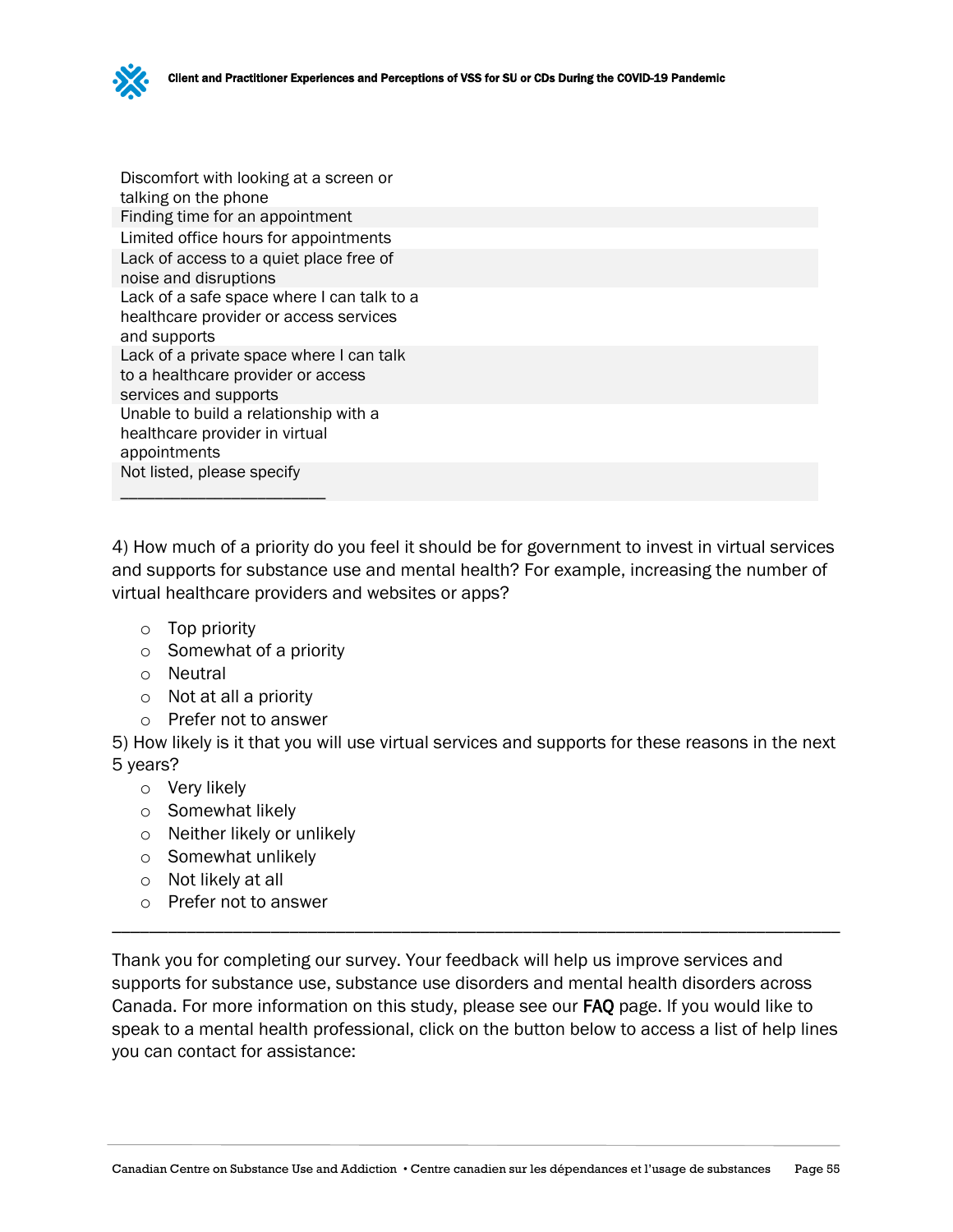

#### General Help Lines

- Crisis Services Canada Telephone: 1-833-456-4566
- Centre for Addiction and Mental Health Telephone: 1-800-463-2338
- Wellness Together Canada Adults: Text WELLNESS to 741741 Front Line Workers: Text FRONTLINE to 741741
- Kids Help Phone Telephone: 1-800-668-6868
- First Nations and Inuit Hope for Wellness Help Line Telephone: 1-855-242-3310
- Trans LifeLine Telephone: 1-877-330-6366
- Strongest Families Institute Telephone: 1-866-470-7111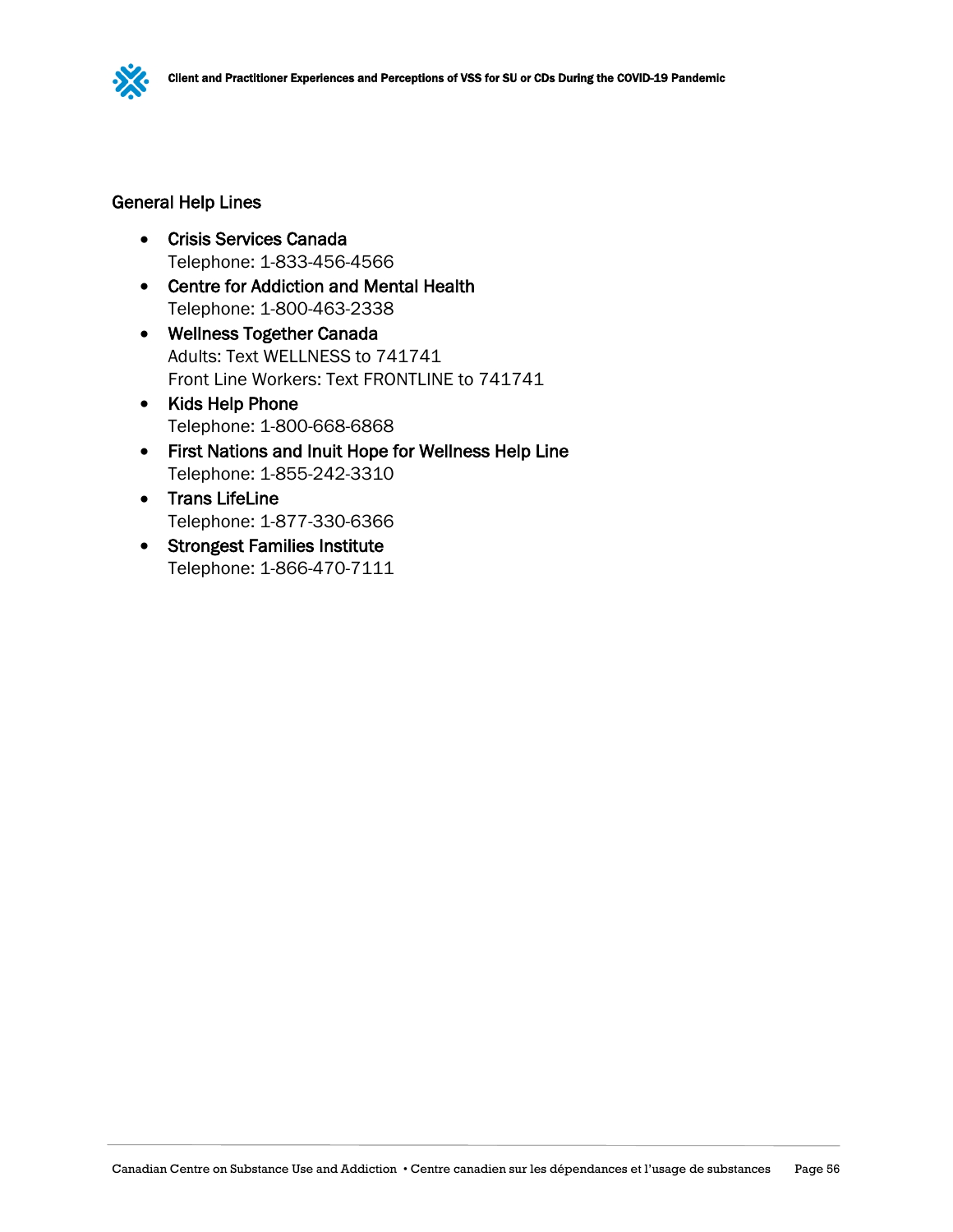<span id="page-60-0"></span>

Participants whose responses were deemed valid were eligible for compensation. Two different compensation methods were used based on the way the respondent completed the survey:

- Those who participated via the Leger Panel were already enrolled in a compensation program in which they earn points based on the number of surveys they complete. These points are accumulated and can be redeemed for different rewards such as gift cards (e.g., Visa, Starbucks) or donations. Thus, by completing the study survey they accumulated points in their compensation program.
- Those who participated in the survey via the live website link, disseminated through snowball sampling had the option to be entered into a draw to win a \$20 e-gift card. Only those who completed a valid survey could enter and participants had a chance to win 1 of 60 gift cards. Survey responses were numbered as they were received. Once all survey responses were submitted, we used the Stat Trek random number generator to identify the participants that would receive compensation.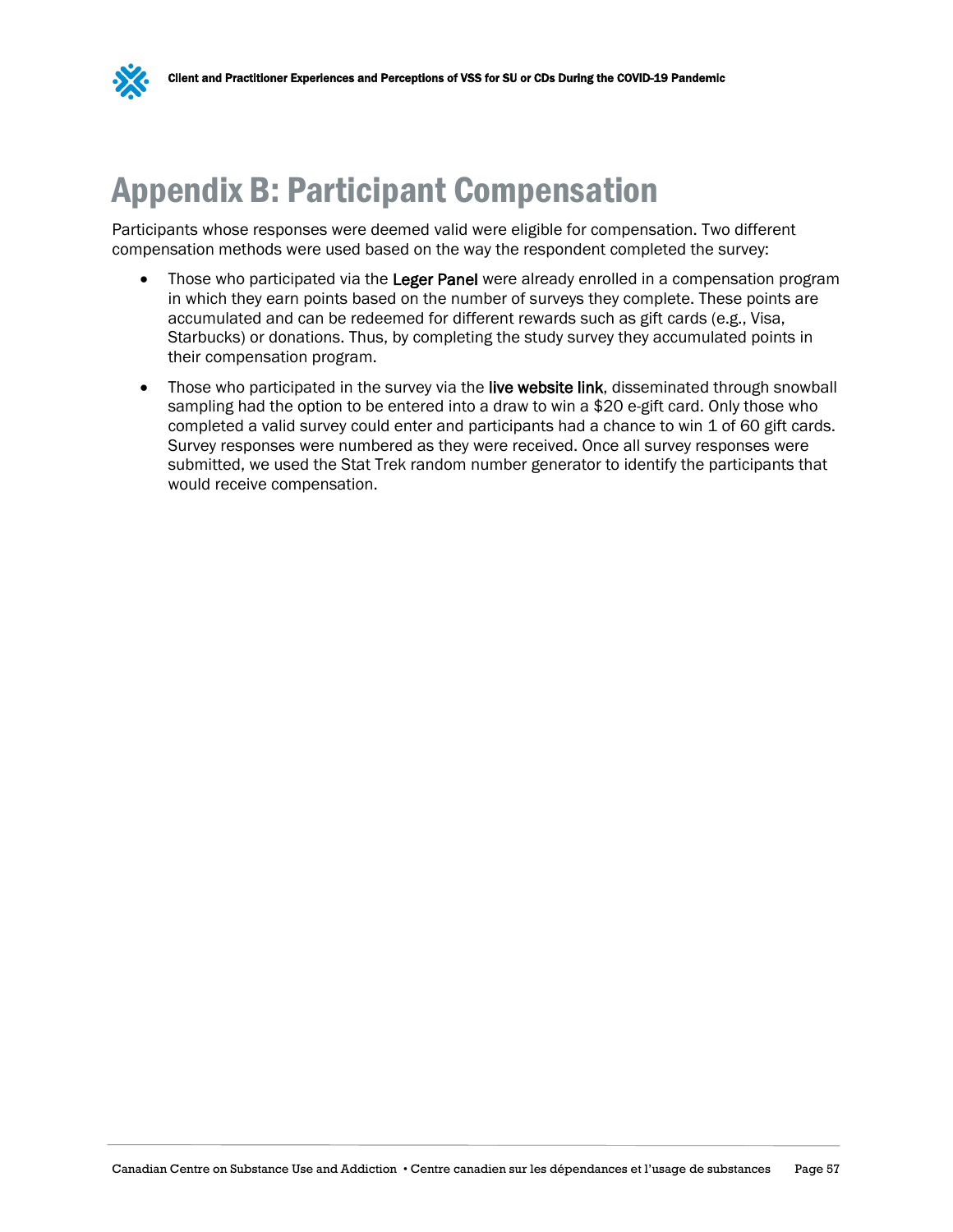# <span id="page-61-0"></span>Appendix C: Key Informant Interview Guide

# **Experiences with Delivering Virtual Services and Supports for Substance Use, Substance Use Disorders or Concurrent Disorders during COVID-19**

#### Before the Interview

Send the informant the consent form and interview questions.

#### Place Call to Informant (Phone or Video)

Good morning / afternoon. This is [name of researcher] calling, for the Canadian Centre on Substance Use and Addiction. I'm calling about the Experiences with Delivering Virtual Services and Supports for Substance Use, Substance Use Disorders or Concurrent Disorders during COVID-19 study.

[Confirm identify of informant]

Is this still a good time to talk with you? Do you have an hour now?

[If not, reschedule consent and interview.]

Thank you. We are grateful for your time and that you are interested in participating in this project.

Before we start the interview, I'd like to explain the study to you and answer any questions you might have. We're using an oral consent process, so I will review the consent form with you by reading from it verbatim to obtain your consent to participate in this study.

#### Begin Oral Consent Process

[Read verbatim from consent form. Explain study, pausing to answer questions, and obtain oral consent.]

## Warm-up Questions

I'd like to begin by asking you some questions about your current position as [insert].

- 1. Please describe your position as [insert].
	- a. What is your role in providing services or supports related to substance use, substance use disorders or concurrent disorders to clients? [Concurrent disorders are additional conditions that co-occur with substance use disorders; that is, substance use disorders and other mental health illnesses.]
- 2. Before the start of the COVID-19 pandemic, what format did you most often use to provide services or supports to your clients? In-person, phone calls, videoconferencing, emails, texts?

## Provider Experiences Using Virtual Services and Supports

Let's discuss your experiences with transitioning to virtual services and supports due to the COVID-19 pandemic.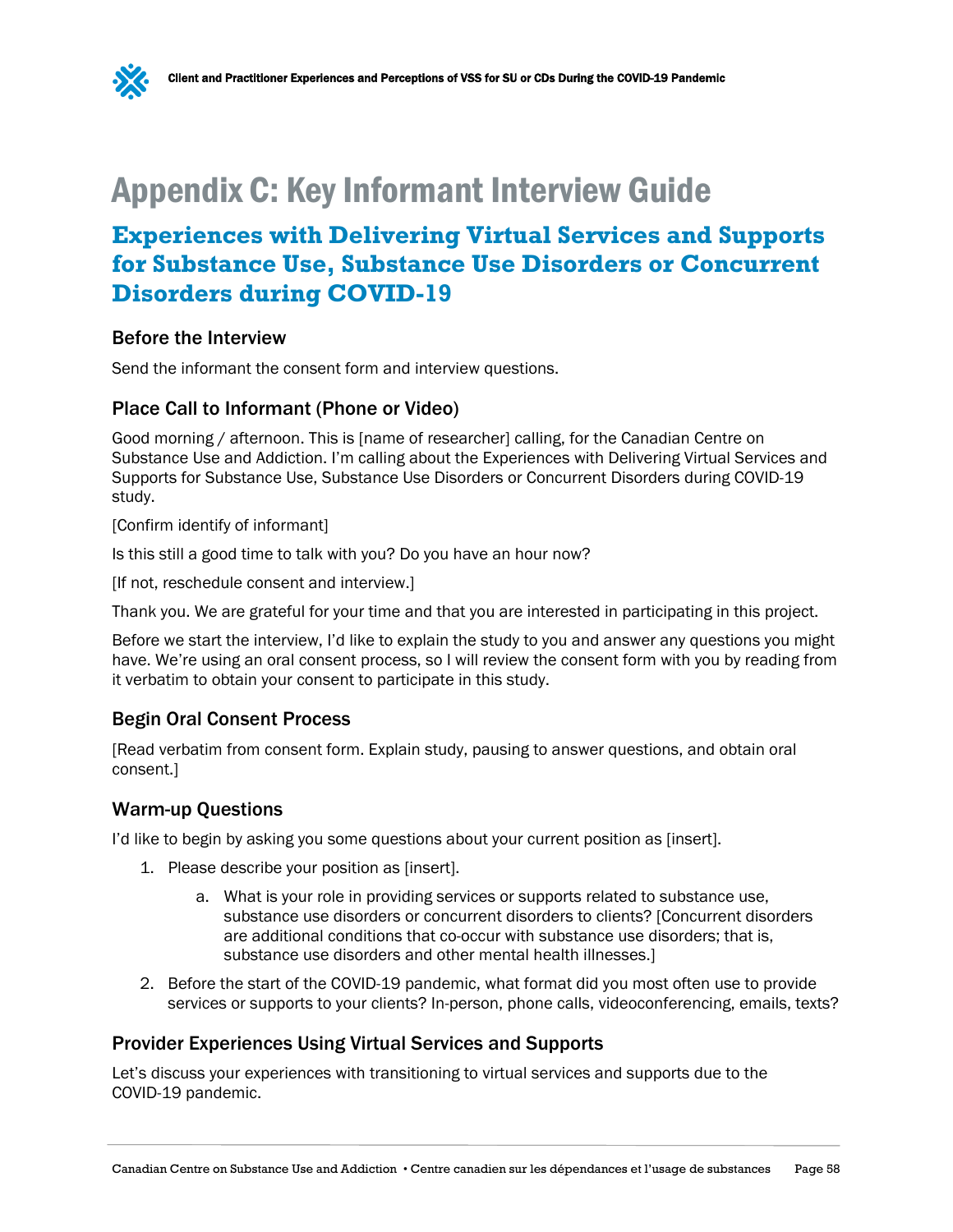

- 3. How have you adapted your provision of services virtually in light of COVID-19?
	- a. Has this been challenging for you? Why or why not?
	- b. Has this been beneficial for you? Why or why not?
- 4. Did you receive support from your employer or any other source in implementing virtual services or supports?
	- a. If yes, how? Was it adequate?
	- b. If no, how could you have been better supported?
- 5. Are you satisfied with the remuneration you receive for providing virtual services and supports?
- 6. How has your experience been using technology to provide virtual care? [Note for interviewer: Probe for all technologies mentioned (e.g., phone, video, etc.).]
	- a. Is there anything that you would need to improve this?
- 7. Are there any virtual services or supports that you use or may recommend to your clients? For example, apps, digital tools, online assessments, progress trackers, etc.

#### Perceptions of Clients' Experiences with Virtual Services and Supports

Let's discuss how switching to virtual services and supports during the COVID-19 pandemic has affected your clients.

- 8. How do you think this change in the way services are provided affected your client's access to services or supports?
	- a. Do you think any aspect of support or care has been lost due to this switch? Have there been any improvements due to this switch?
		- i. How does delivering virtual services or supports compare to providing inperson care (e.g., regarding rapport, compassion, openness, etc.)?
	- b. Are you aware of any concerns among your clients about virtual services or supports (e.g., security, technology)?
		- i. If no, do you think your clients are generally satisfied with virtual services or supports?
- 9. Were there any clients that opted out of care due to the switch to virtual services? If yes, why?
	- a. Are there any notable difference among clients who opted out of care with regards to gender, age, socioeconomic status, location (e.g., rural vs urban) or ethnicity?
- 10. Would you say certain clients experience barriers to virtual services or supports? If yes, what kind of barriers?
	- a. Is there any notable difference among your clients with regards to gender, age, socioeconomic status, location (e.g., rural vs urban) or ethnicity?
	- b. Is there any way to better provide services to this group?